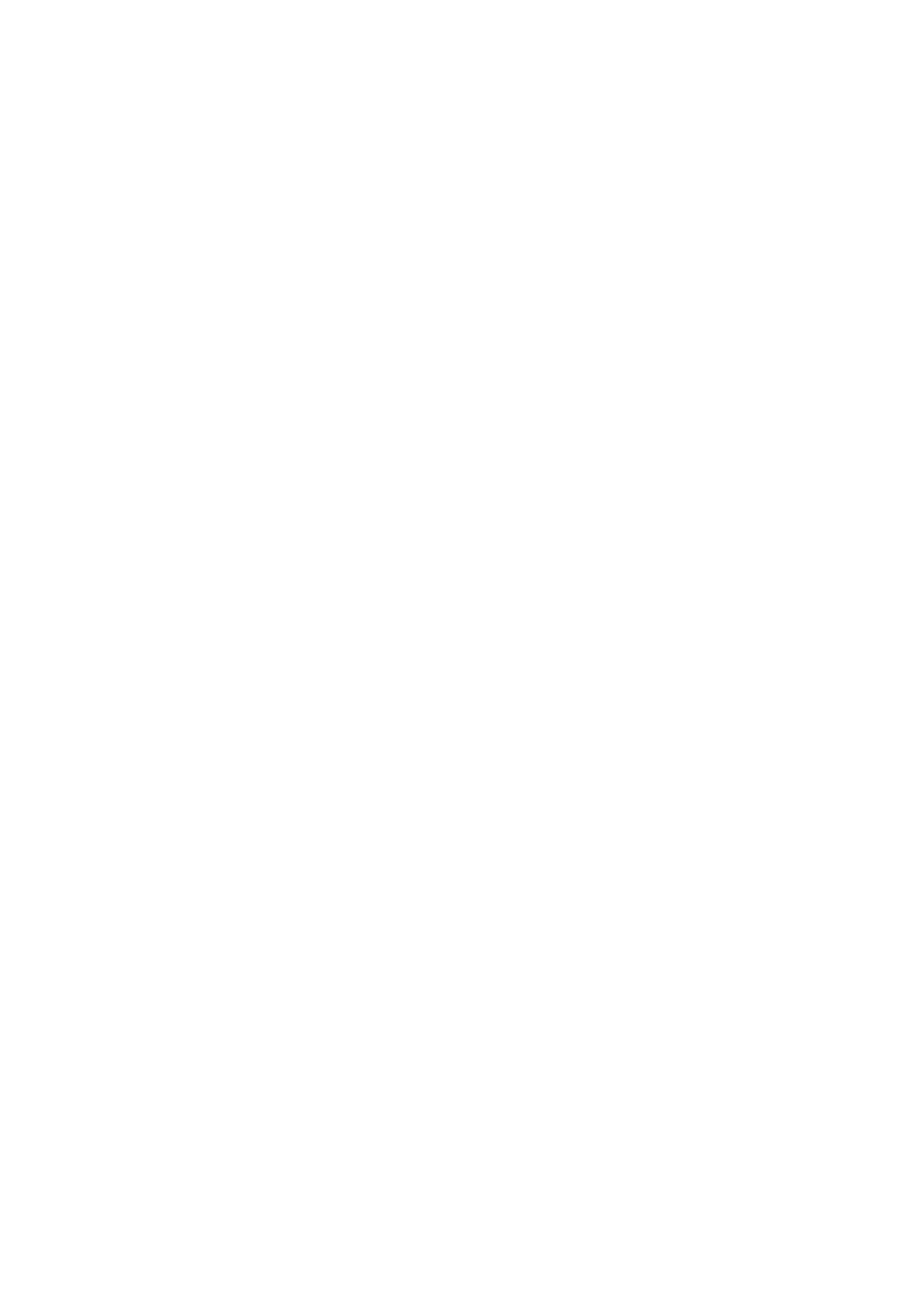## **CHAPTER 403**

## **TRAFFIC ACT**

## ARRANGEMENT OF SECTIONS

## PART I – PRELIMINARY

## *Section*

- 1. Short title.
- 2. Interpretation.
- 3. Appointment of officers.
- 4. Classification of vehicles.

## PART II – REGISTRATION OF VEHICLES

- 5. Records of vehicles.
- 5A. Use of information technology.
- 5B. Application to use of computerized motor vehicle registration system.
- 5C. Cancellation of registration of registered user.
- 5D. Unauthorized access to computerized motor vehicle registration system.
- 5E. Interference with computerized motor vehicle registration system.
- 6. Motor vehicles and trailers to be registered.
- 6A. Relocation of motor vehicles.
- 7. Inspection fee.
- 8. Owner of vehicle.
- 9. Change of ownership.
- 10. No registration of motor vehicles exported or imported unlawfully.
- 11. Vehicles may be exempted from registration.
- 12. Vehicles to carry identification plates.
- 13. Production of registration book.
- 14. Penalties under this Part.

## PART III – LICENSING OF VEHICLES

- 15. Motor vehicles and trailers to be licensed.
- 16. Application for licence.
- 17. Conditions for issue of licence.
- 17A. Vehicle inspection certificates.
- 18. Form of licences.
- 19. Fees and duration of licences.
- 20. Licence to be carried on vehicle.
- 20A. Vehicle licence certificate to be carried on vehicle.
- 21. Duplicate licences.
- 22. New licence to be applied for in certain circumstances.
- 23. Dealer's general licence.
- 24. Use of dealer's general licence.
- 25. Duration of dealer's general licence.
- 26. Cancellation of dealer's general licence.
- 27. Dealer's general licence not to be transferred without authority.
- 28. Recovery of licence fees by civil process.
- 29. Penalties under this Part.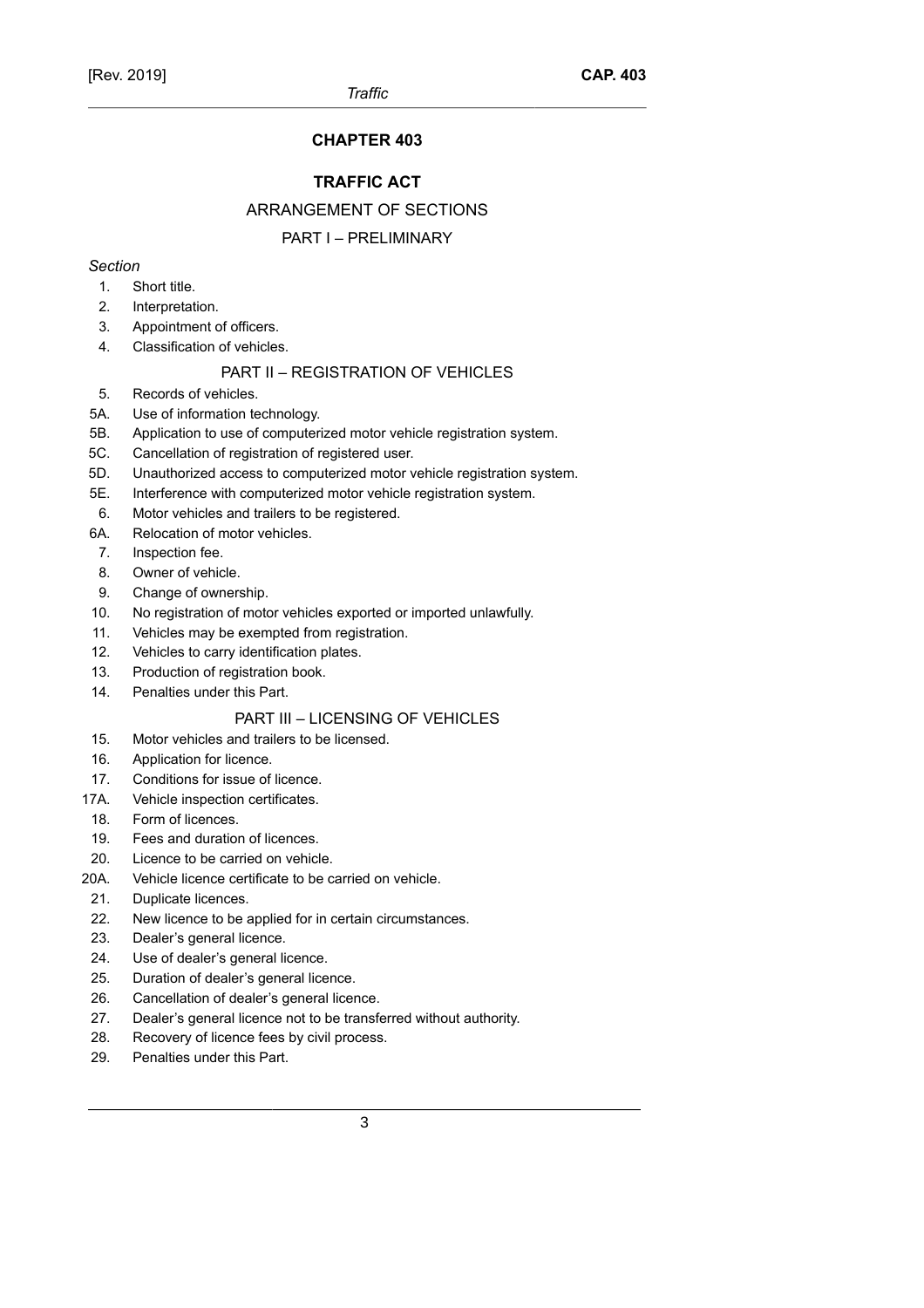**CAP. 403**

## PART IV – DRIVING LICENCES

- 30. Drivers to be licensed.
- 31. Conditions for granting of driving licence.
- 32. Provisional driving licence.
- 33. Driving licence not to be granted to persons under certain ages.
- 34. Form of application.
- 35. Issue of driving licences to members of armed forces.
- 36. Production of driving licence on demand.
- 37. Form of driving and provisional licence.
- 38. Duplicate licences.
- 39. Driving tests.
- 40. Revocation, etc., of driving licences upon application by police.
- 41. Penalties under this Part.

## PART V – DRIVING AND OTHER OFFENCES RELATING TO THE USE OF VEHICLES ON ROADS

- 42. Speed of motor vehicles.
- 43. Penalties in relation to speed.
- 44. Driving under influence of drink.
- 45. Prohibition of drinking when driving or in charge of public service vehicle.
- 45A. Driving on pavement, pedestrian walkway, etc.
- 46. Causing death by driving or obstruction.
- 47. Reckless driving.
- 48. Power to convict for reckless or dangerous driving on trial for manslaughter or for causing death by driving or obstruction.
- 49. Driving without due care and attention.
- 50. Warning to be given before prosecution.
- 51. Only proper fuel to be used in motor vehicles.
- 52. Signals and signs to be obeyed.
- 52A. Offences relating to parking bays and areas where no charges are made.
- 52B. Parking of vehicles carrying explosives, petroleum, etc.
- 53. Obstruction.
- 54. Racing, pacemaking and trial of speed.
- 55. Condition of vehicles.
- 56. Limitation of loads.
- 57. Exemptions.
- 58. Penalty for improper condition or overloading.
- 59. Obstructing driver of motor vehicle.
- 60. Restrictions on pillion riding.
- 61. Riding in dangerous position.
- 62. Restrictions on persons being towed.
- 63. Causing damage to motor vehicle.
- 64. Tampering with motor vehicle.
- 65. Taking motor vehicle without consent.
- 66. Unattended motor vehicles.
- 66A. Maximum driving hours.
- 66B. Disqualification on third endorsement in three years.
- 67. Penalties under this Part.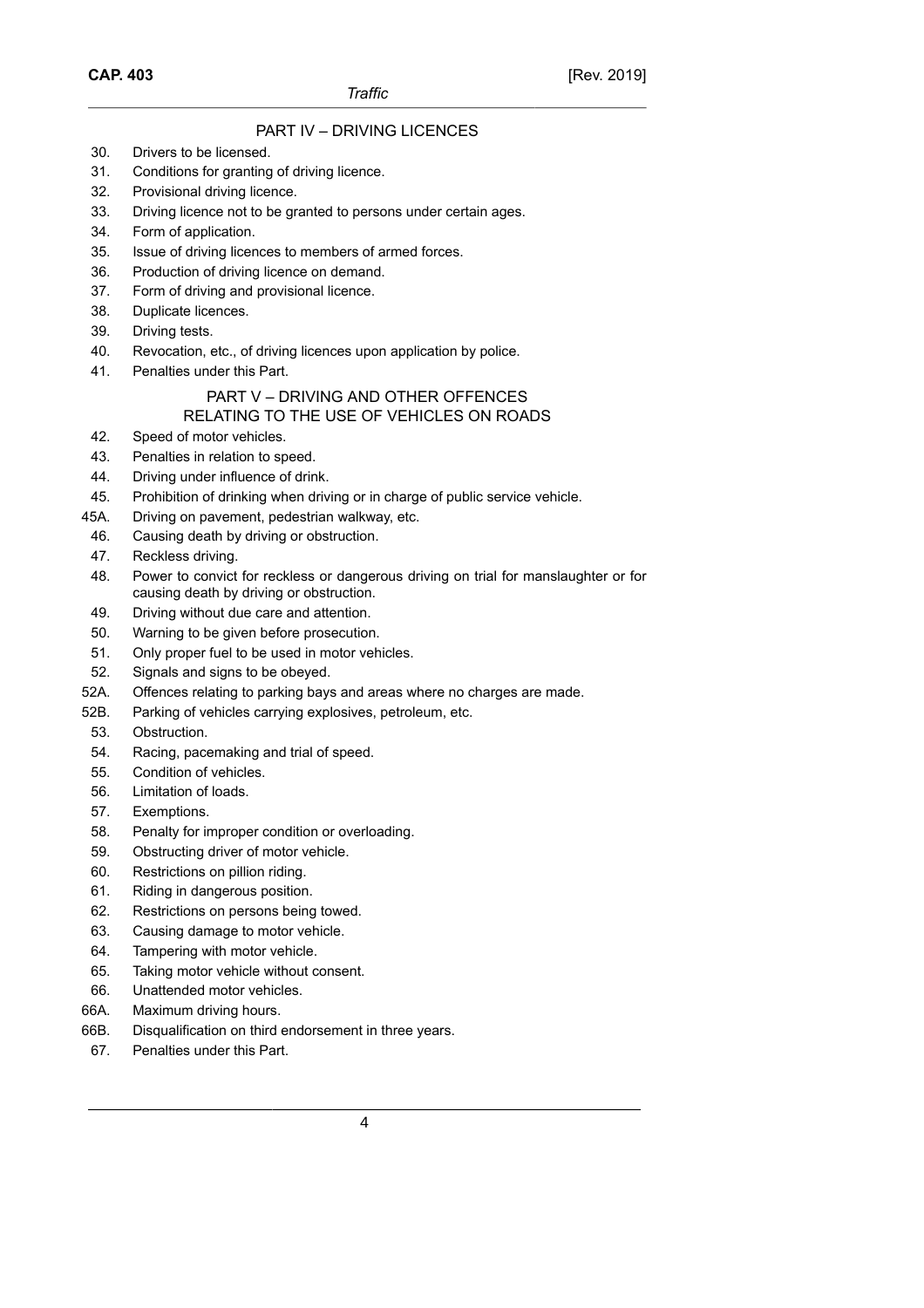## PART VI – REGULATION OF TRAFFIC

68. Highway code.

## 69. Power to regulate traffic.

- 69A. Mounting of roadblocks.
- 70. Traffic signs.
- 71. Closure of roads.
- 72. Injury to bridges.

### PART VIA – DESIGNATED PARKING PLACES

### 72A. Power to make by-laws for designated parking places.

- 72B. Charges for use of designated parking places.
- 72C. Supplemental provisions regarding excess charge.
- 72D. Exceptions.
- 72E. Meters may be taken out of use.
- 72F. Duty of local authority concerning parking meters.
- 72G. Offences concerning designated parking places.
- 72H. Protection of local authority.
- 72I. Interpretation of this Part.

### PART VIB – PARKING ELSEWHERE THAN IN DESIGNATED PARKING PLACES

72J. Power to make by-laws for parking elsewhere than in designated parking places.

## PART VII – ACCIDENTS

- 73. Duty to stop and report.
- 74. Inspection of vehicle involved in an accident.
- 75. Penalties under this Part.

#### PART VIII – SUSPENSION, CANCELLATION AND ENDORSEMENT OF DRIVING LICENCES

## 76. Powers of court.

- 77. Right of appeal.
- 78. Cancellation of driving licence.
- 79. Production of driving licence.
- 80. Custody of licence while suspended or cancelled.
- 81. Fraudulent application for driving licence.
- 82. Particulars of endorsement to be inserted in new licence.
- 83. Applying for licence without disclosing endorsement.
- 84. Issue of new licence free from endorsement.

## PART IX – OFFENCES BY DRIVERS OF VEHICLES OTHER THAN MOTOR VEHICLES AND OTHER ROAD USERS

- 85. Driving under influence of drink.
- 86. Reckless driving.
- 87. Careless driving.
- 88. Carelessness while in charge of animals.
- 89. Restrictions on riding bicycles.

## PART X – MISCELLANEOUS PROVISIONS AS TO ROADS

- 90. Offences in connexion with roads.
- 91. Encroachment on and damage to roads.
- 92. Prohibition on use of tracked vehicles, etc.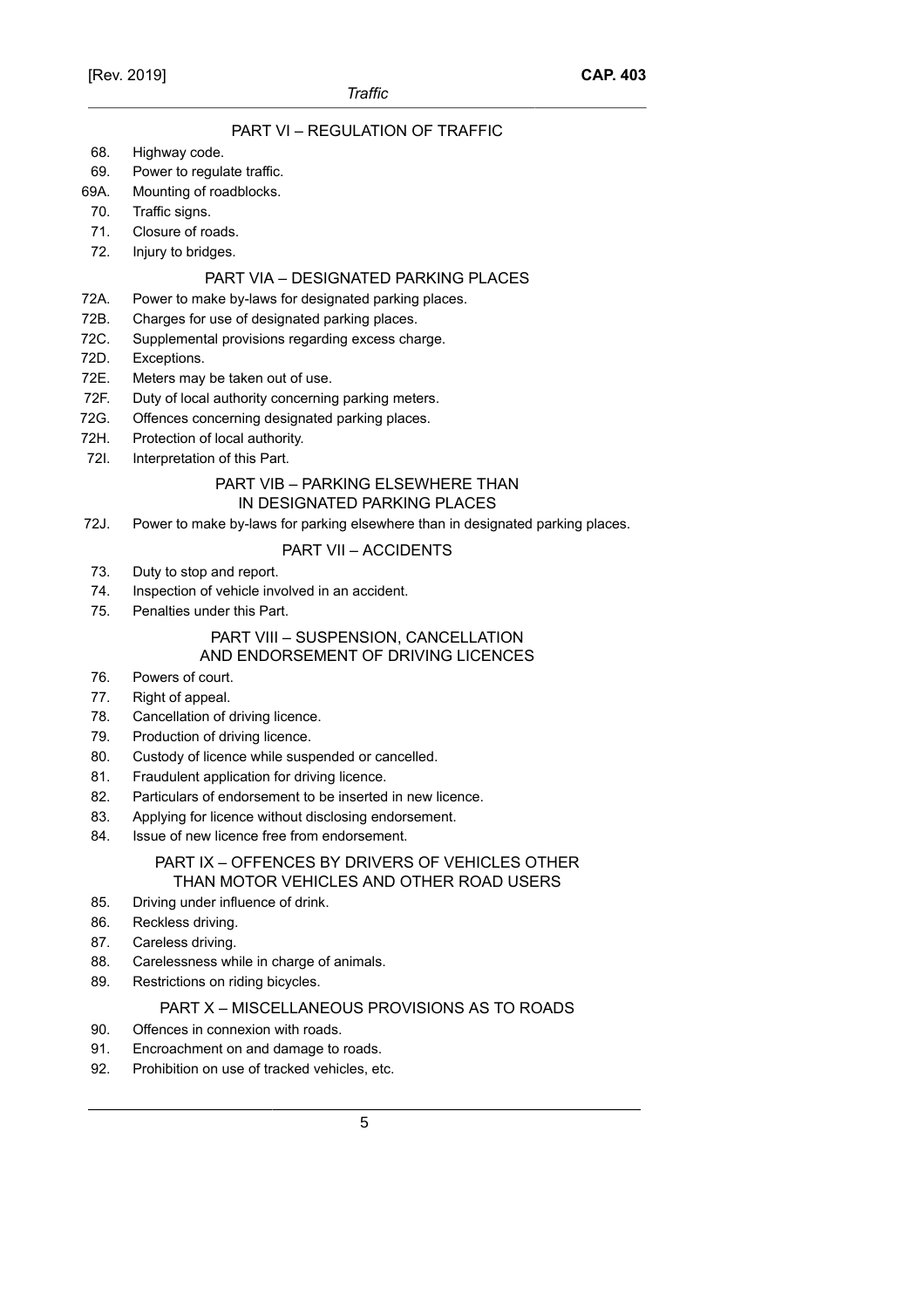- 93. Non-liability of highway authority for damage.
- 94. Penalties under this Part.

## PART XI – PUBLIC SERVICE VEHICLES

- 95. *Repealed*.
- 96. Application for public service vehicle licence.
- 97. Issue and conditions of licence.
- 98. Drivers and conductors to be licensed.
- 99. Power to cancel or suspend licence.
- 100. Passengers and loads.
- 101. Non-payment of fare.
- 102. Regulation of public service vehicles.
- 103. Touting.
- 103A. Uniforms and special badge.
- 103B. Helmets and reflector jackets.
- 103C. Unauthorised driving.
- 104. Penalties under this Part.

## PART XII – GENERAL

- 105. Inspection of vehicles.
- 105A. Driver of a public service vehicle to undergo fitness test.
- 105B. Child safety in motor vehicles.
- 106. Removal of vehicles from road.
- 107. Detention of vehicles.
- 108. Certificate of inspector to be admissible in evidence.
- 109. Certified extract from records to be admissible in evidence.
- 110. Owner or other person to furnish name and address of driver of vehicle.
- 111. Owner to keep list of drivers employed.
- 112. Verification of facts.
- 113. Giving false information.
- 114. Fraudulent imitation, etc., of documents.
- 115. Endorsement of licence to be proof of conviction.
- 116. Notice to attend court.
- 117. Minor traffic offences.
- 117A. Assignment of demerit points on conviction for certain offences.
- 117A. Preparation of summary document.
- 117B. Officer Commanding Police Division to be in charge of Traffic matters.
- 118. General penalty.
- 118A. Local authority may make by-laws regulating taxicabs, etc.
- 119. Rules.
- 120. Power to suspend and exempt from provisions.

**SCHEDULE**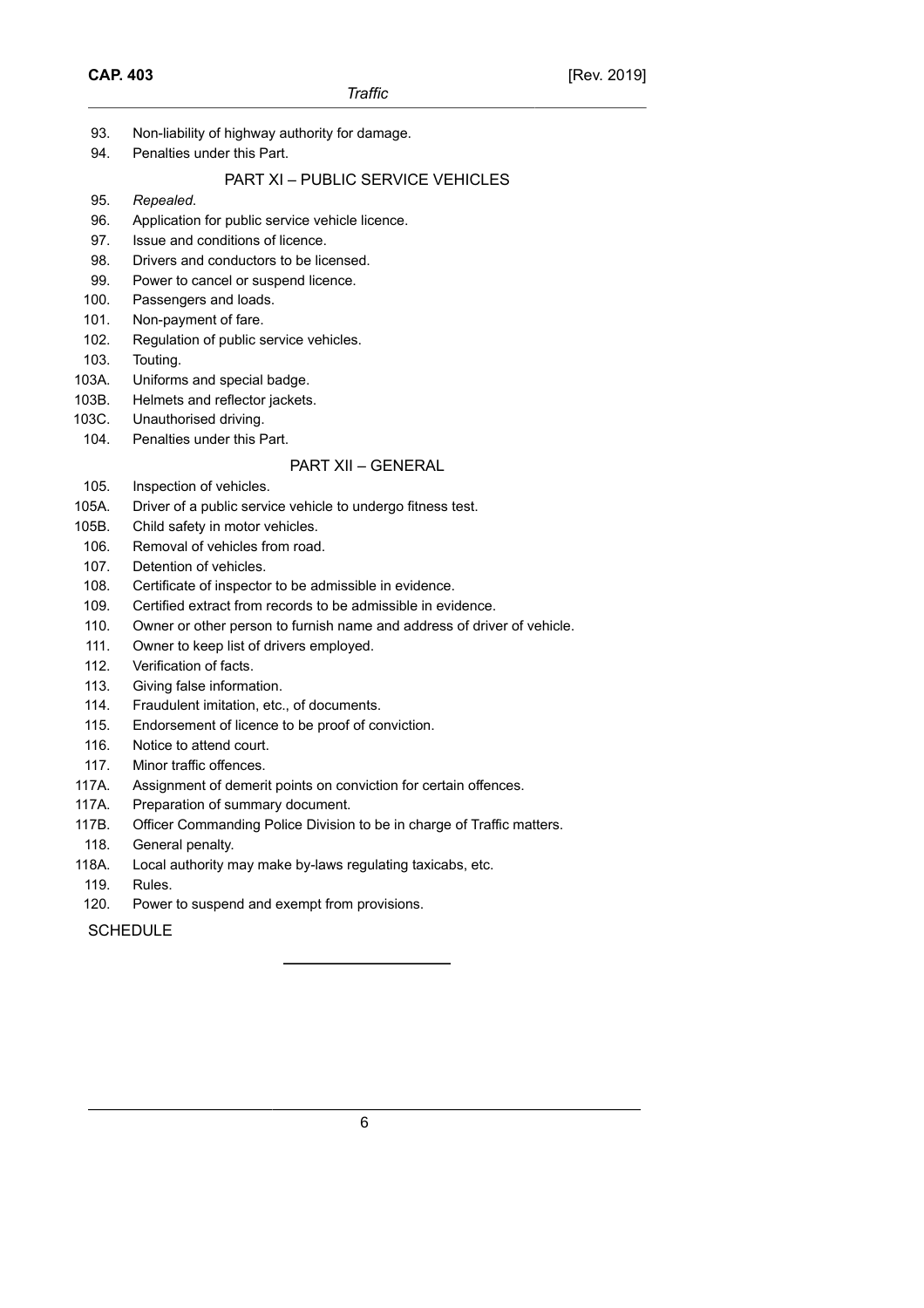[Rev. 2019]

*Traffic*

# **CHAPTER 403**

## **TRAFFIC ACT**

[*Date of assent: 11th November, 1953*.]

[*Date of commencement: 1st January, 1954*.]

## **An Act of Parliament to consolidate the law relating to traffic on the roads**

[Act No. 39 of 1953, Act No. 39 of 1956, Act No. 14 of 1958, Act No. 52 of 1959, Act No. 14 of 1960, Act No. 24 of 1960, Act No. 28 of 1961, Act No. 14 of 1962, L.N. 256/1963, L.N. 2/1964, L.N. 242/1964, Act No. 9 of 1967, Act No. 8 of 1968, Act No. 13 of 1968, Act No. 38 of 1968, Act No. 5 of 1971, Act No. 14 of 1971, Act No. 13 of 1972, Act No. 4 of 1974, Act No. 16 of 1977, Act No. 13 of 1980, Act No. 14 of 1982, Act No. 19 of 1982, Act No. 11 of 1983, Act No. 10 of 1984, Act No. 8 of 1985, Act No. 1 of 1986, Corr. No. 46/1986, Act No. 20 of 1989, Act No. 14 of 1991, Act No. 11 of 1993, Act No. 2 of 2007, Act No. 7 of 2007, Act No. 9 of 2007, Act No. 8 of 2008, Act No. 8 of 2009, Act No. 10 of 2010, Act No. 4 of 2012, Act No. 33 of 2012, Act No. 37 of 2012, Act No. 38 of 2012, L.N. 135/2012, L.N. 136/2012, Act No. 19 of 2014, Act No. 26 of 2017, L.N. 272/2017, Act No. 18 of 2018.]

PART I – PRELIMINARY

## **1. Short title**

This Act may be cited as the Traffic Act.

## **2. Interpretation**

In this Act, unless the context otherwise requires—

**"authorised officer"** means a person appointed as such under section 3(4);

**"Authority"** means the National Transport and Safety Authority established under the National Transport and Safety Authority Act;

**"bicycle"** means any bicycle or tricycle not self-propelled;

**"cattle"** includes oxen, bulls, cows, horses, camels, mules, asses, sheep, goats and swine;

**"certifying officer"** means the person appointed to be the certifying officer under subsection (2) of section 3;

**"commercial vehicle"**means a motor vehicle constructed or adapted for the carriage of goods or burdens of any description in connection with any trade, business or agriculture, but does not include any type or class of motor vehicle which the Authority may, by notice in the *Gazette*, declare not to be commercial vehicles for the purposes of this Act;

**"computerized motor vehicle registration system"** means any software or hardware for use in storing, retrieving, processing or disseminating information relating to registration records of motor vehicles and trailers, the licensing of drivers, and the keeping of such records in relation thereto as are required by this Act;

**"dealer"** means any person who deals by way of business in motor vehicles or trailers;

**"dealer's general licence"** means a licence issued under section 23;

**"deregistration certificate"** means a deregistration certificate issued under section 6A(2);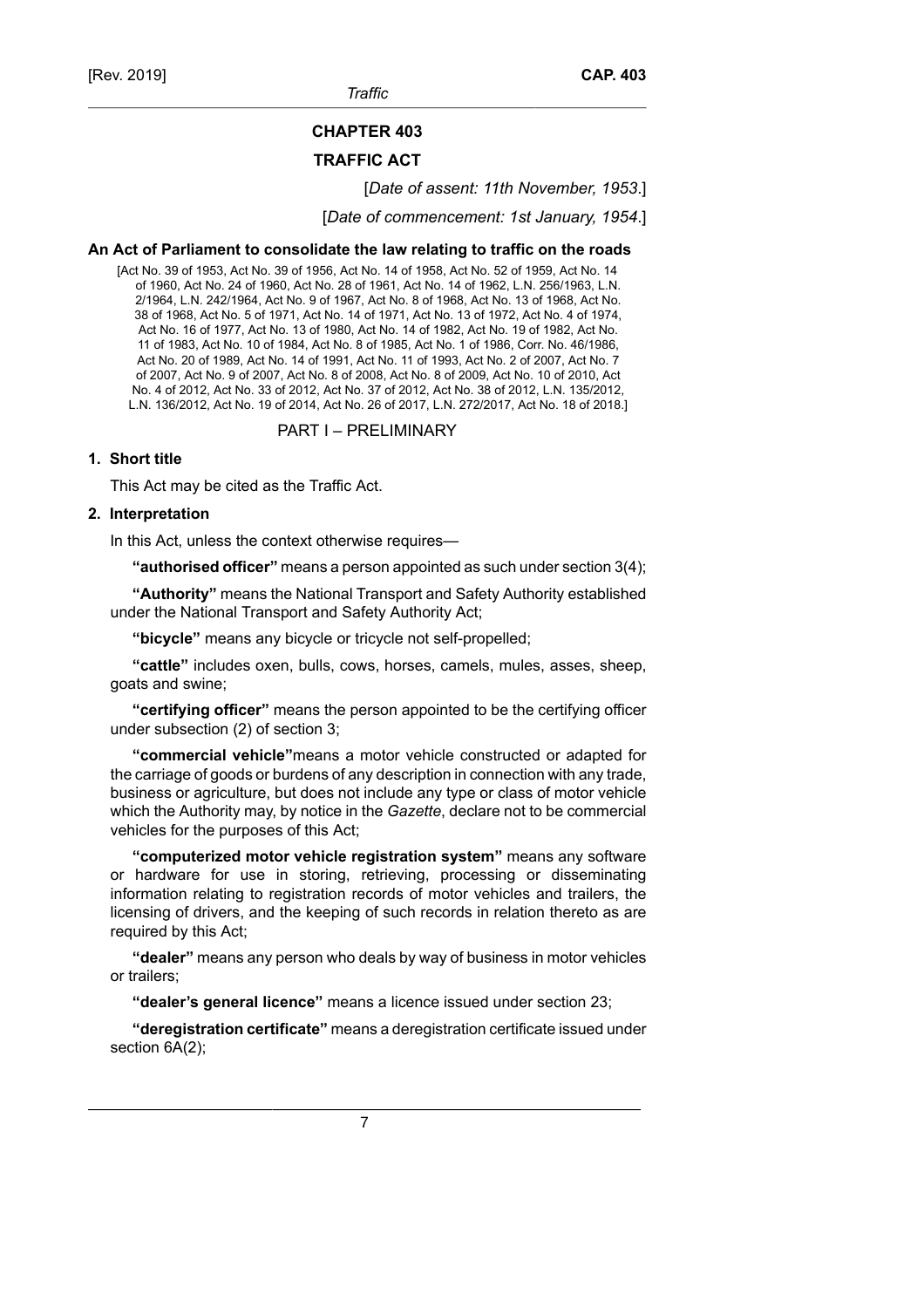**"drive"**, in relation to a motor vehicle, includes the steering of a motor vehicle;

**"driver"** means any person who drives or guides, or is in actual physical control of, any vehicle or cattle on any road;

**"driving licence"** means a licence to drive a motor vehicle issued under this Act, and any document deemed to be a driving licence by any rules made under this Act;

**"driving test examiner"** *deleted by Act No. 18 of 2018, Sch.;*

**"heavy commercial vehicle"** means a commercial vehicle whose tare weight exceeds six thousand seven hundred and twenty pounds;

**"highway authority"** means the Minister for the time being responsible for Public Roads or any other Authority or body to whom the Minister delegates powers subject to such terms and conditions as he may deem appropriate;

**"information technology"** means any equipment or software for use in storing, retrieving, processing or disseminating information;

**"inspection certificate"** means a certificate affixed to a vehicle under section 17A;

**"inspector"** means any person appointed to be an inspector of vehicles under subsection (3) of section 3;

**"invalid carriage"** means a motor vehicle specially designed and constructed for the use of persons suffering from some physical defect or disability;

**"licensing officer"** means a licensing officer appointed under section 3;

**"manufacturer"** means a manufacturer of motor vehicles and trailers;

**"matatu"** means a public service vehicle having a seating accommodation for not more than twenty-five passengers exclusive of the driver, but does not include a motor-car;

**"motor-car"** means a motor vehicle having seating accommodation for not more than ten passengers excluding the driver, but does not include a motorcycle;

**"motorcycle"** means a motor vehicle with less than four wheels the weight of which unladen does not exceed eight hundred weights;

**"motor omnibus"** means a public service vehicle having seating accommodation for more than twenty-five passengers exclusive of the driver;

**"motor vehicle"** means any mechanically propelled vehicle, excluding any vehicle running on a specially prepared way such as a railway or tramway or any vehicle deriving its power from overhead electric power cables or such other vehicles as may from time to time by rules under this Act be declared not to be motor vehicles for the purposes of this Act;

**"owner"**, in relation to a vehicle which is the subject of a hire-purchase agreement or hiring agreement, includes the person in possession of the vehicle under that agreement;

**"plying for hire"** includes—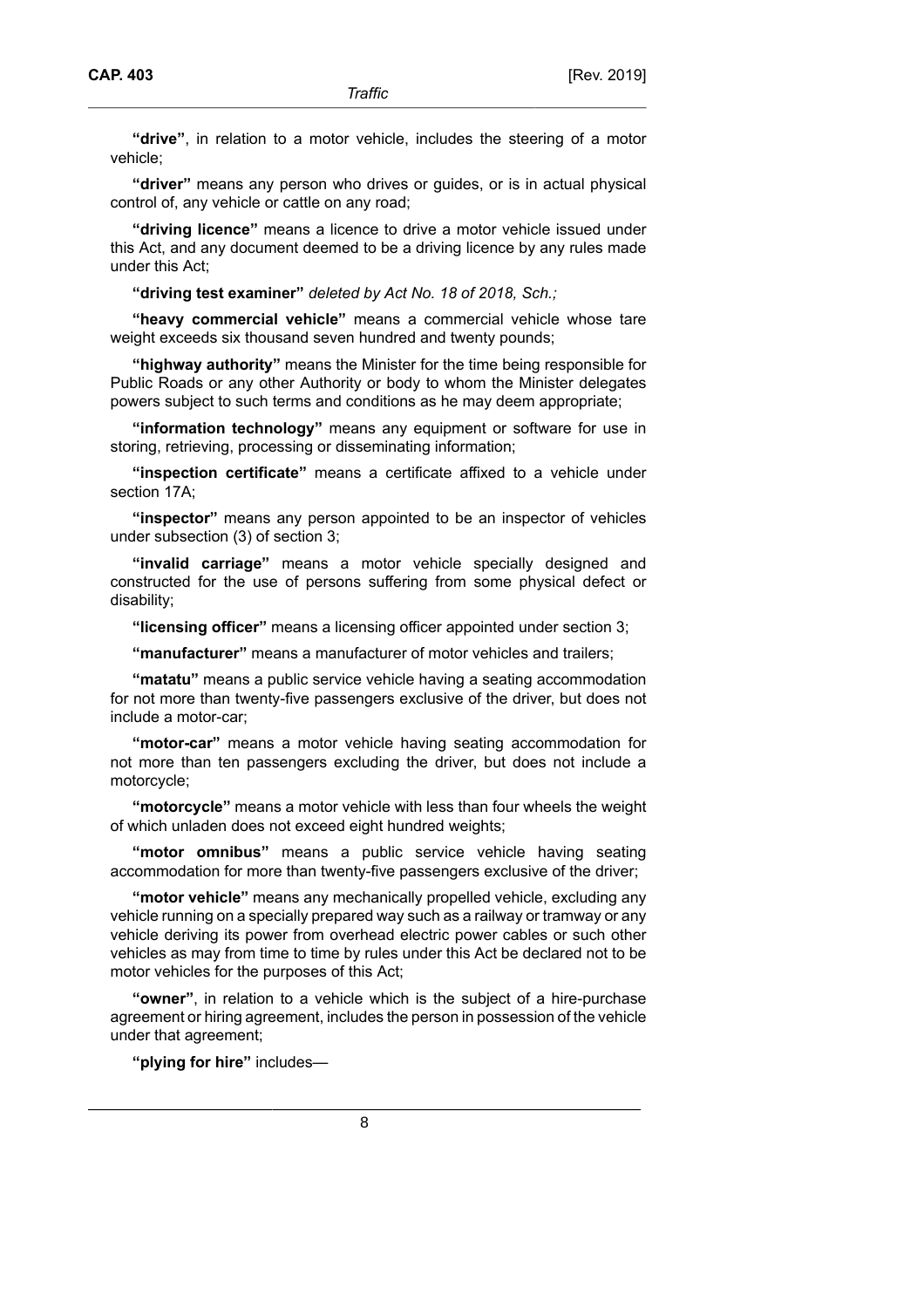- (a) standing on any public taxi stand;
- (b) being offered for hire by any notice, advertisement or announcement;
- (c) standing or travelling whilst exhibiting a "For Hire" notice of any kind;

**"provisional licence"** means a licence issued under section 32;

**"private hire vehicle"** means any public service vehicle constructed or adapted to carry not more than seven passengers, exclusive of the driver, such vehicle not being a taxicab or *matatu*;

**"public service vehicle"** means any motor vehicle which—

- (a) is licensed under Part XI to carry passengers for hire or reward; or
- (b) plies for hire or reward or is let out for hire or reward; or
- (c) is carrying passengers for hire or reward;

**"Registrar"** *deleted by Act No. 33 of 2012, s. 62(a)*;

**"registration certificate"** means a certificate issued under section 6(5);

**"road"** means any public road within the meaning of the Public Roads and Roads of Access Act (Cap. 399), and includes any other road or way, wharf, car park, footpath or bridle-path on which vehicles are capable of travelling and to which the public has access;

**"tare weight"** means the weight of a vehicle when unladen, inclusive of the weight of the body and all parts (the heavier being taken when alternative bodies or parts are used) which are necessary to or ordinarily used with the vehicle when used on the road;

**"taxicab"** means any public service vehicle constructed or adapted to carry not more than seven passengers, exclusive of the driver, which is registered under any by-laws relating to the licensing and operation of taxicabs to ply for hire from a taxi rank or other public place within the area where such by-laws are in force;

**"tractor"** means a motor vehicle constructed or adapted for the purpose of hauling trailers but which is not itself designed to carry goods or passengers;

**"trailer"** means any vehicle designed to be drawn by a motor vehicle, but does not include a sidecar attached to a motorcycle;

**"traffic signs"** means any sign, notice, signal, light or other device erected or in any way displayed by or with the consent of the highway authority, for the purpose of regulating, restricting or prohibiting traffic and vehicles of any kind, on a road:

Provided that all traffic signs shall conform to any regulations as to size, colour and type which may be prescribed by rules made under this Act;

**"vehicle"** includes a motor vehicle, a trailer and any other conveyance used on a road;

**"vehicle licence certificate"** means a certificate issued under section 20A of this Act.

[Act No. 52 of 1959, s. 2, Act No. 13 of 1972, Sch., Act No. 10 of 1984, s. 2, Act No. 8 of 1985, s. 20, Act No. 1 of 1986, s. 3, Act No. 2 of 2007, Fifth Sch., Act No. 4 of 2012, s. 27, Act No. 33 of 2012, s. 62(a), Act No. 18 of 2018, Sch.]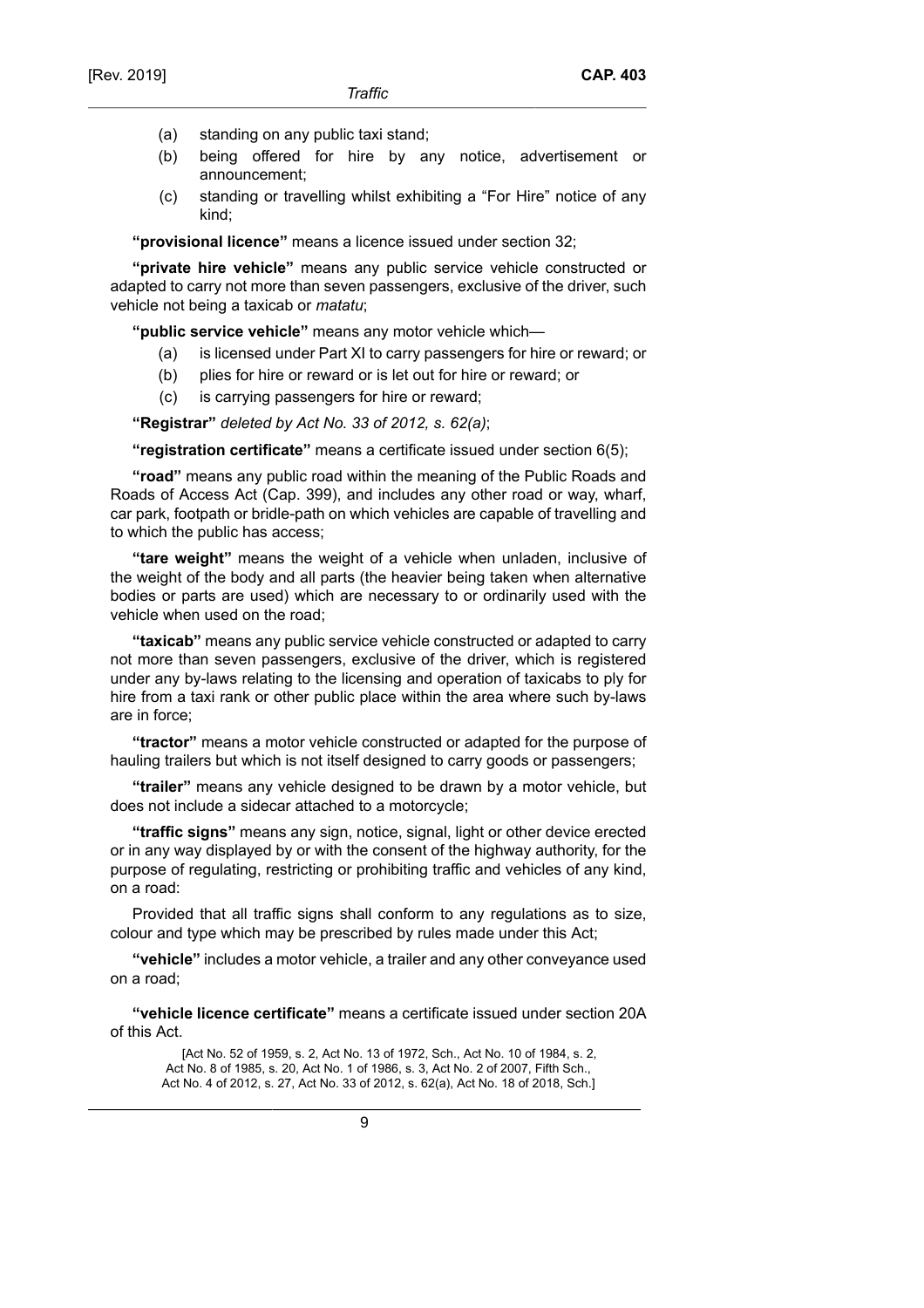## **3. Appointment of officers**

(1) The Authority shall be responsible for the registration and licensing of motor vehicles and trailers and for the licensing of drivers, and for the keeping of such records in relation thereto as are required by this Act.

(2) The Authority shall appoint such licensing officers as may be necessary for the carrying out of the provisions of this Act.

(3) The Authority may appoint such number of suitably qualified persons to be inspectors of motor vehicles as it may deem necessary for purposes of this Act.

(4) The Authority may designate any of its officer to be authorised officers for purposes of this Act.

[Act No. 52 of 1959, s. 3, L.N. 242/1964, Act No. 33 of 2012, s. 62, Act No. 18 of 2018, Sch.]

### **4. Classification of vehicles**

For the purposes of this Act, motor vehicles shall be divided into the following classes—

- (a) motor omnibuses;
- (b) heavy commercial vehicles;
- (c) commercial vehicles;
- (d) tractors;
- (e) motor-cars;
- (f) motorcycles not exceeding fifty cubic centimetres engine capacity;
- (g) motorcycles exceeding fifty cubic centimetres engine capacity;
- (h) invalid carriages;
- (i) special types of motor vehicles for which special authorization is required from the Authority before such vehicles can be registered or used on a road; and
- (j) matatus.

[Act No. 10 of 1984, s. 3, Act No. 33 of 2012, s. 62.]

## PART II – REGISTRATION OF VEHICLES

#### **5. Records of vehicles**

(1) The Authority shall keep records of all motor vehicles and trailers registered in Kenya, and shall cause every licensing officer to keep records of all vehicles registered by him.

(2) Vehicle records maintained by the Authority shall be open for inspection by any police officer or collector of customs who shall be entitled to a copy of any entry in such records free of charge.

(3) Any person who satisfies the Authority that he has reasonable cause therefor shall be entitled on payment of the prescribed fee to a copy of any entry in such vehicle records.

(4) The Authority shall create, maintain and update a database of all motor vehicles with diplomatic number plates which are owned or operated by foreign nationals, and shall require such number plates to be surrendered upon the end of the tour of duty, retirement or sale of the motor vehicle.

[Act No. 33 of 2012, s. 62, Act No. 19 of 2014, s. 38.]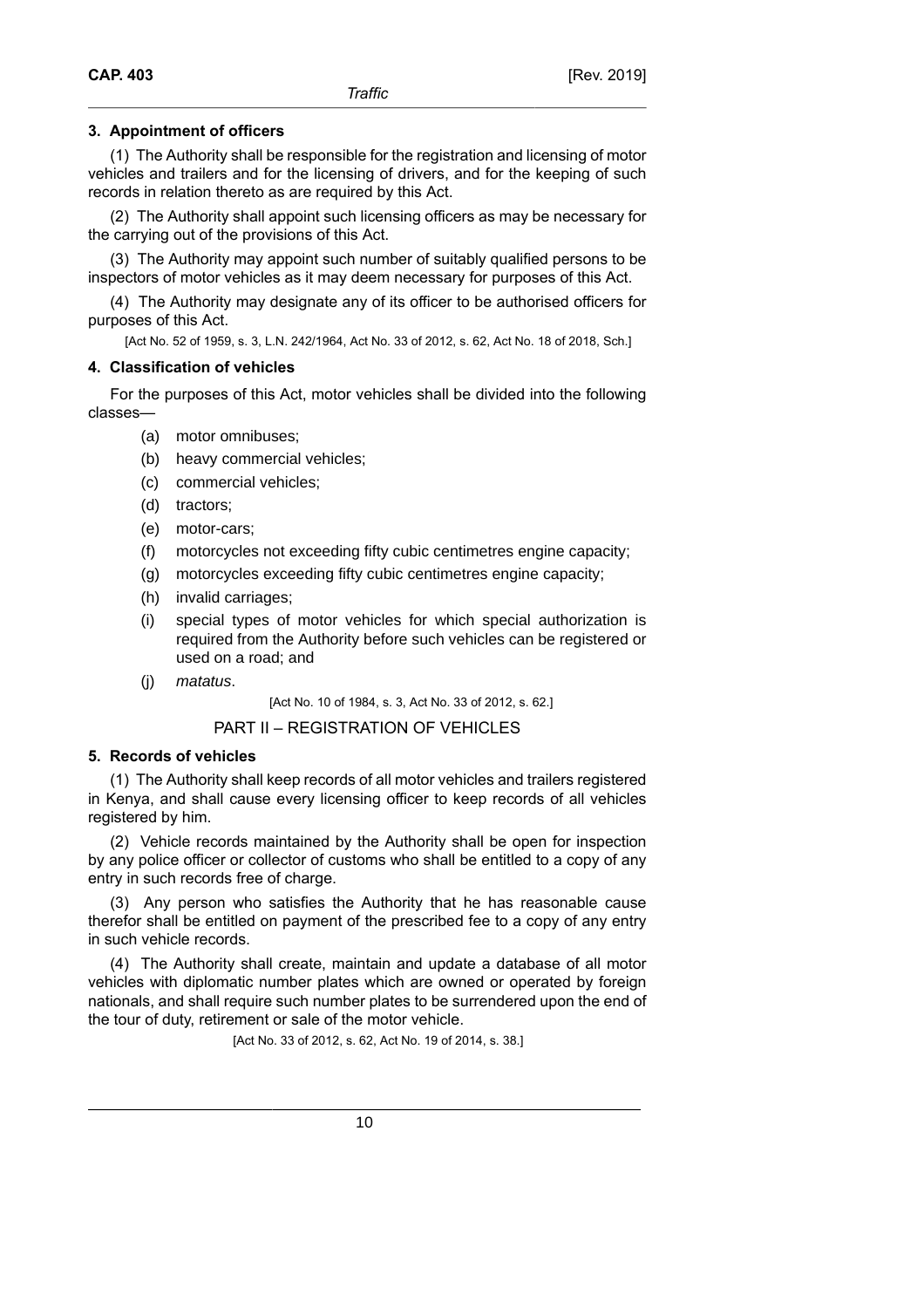## **5A. Use of information technology**

(1) Subject to such conditions as the Registrar may prescribe, registration, licensing or any formalities and procedures under this Act may be carried out by use of information technology.

(2) For the purposes of subsection (1), the Registrar may, by notice in the *Gazette*, specify—

- (a) the procedures which may be carried out by use of information technology; and
- (b) the persons authorized to carry out such formalities using information technology.

### [Act No. 4 of 2012, s. 28.]

## **5B. Application to use of computerized motor vehicle registration system**

(1) A person who wishes to be registered as a user of a computerized motor vehicle registration system may apply in writing to the Registrar who may—

- (a) grant the application subject to such conditions as he may impose; or
- (b) reject the application.

(2) A person shall not access, transmit to, or receive information from, a computerized motor vehicle registration system unless that person is a registered user of the system.

### [Act No. 4 of 2012, s. 28.]

## **5C. Cancellation of registration of registered user**

The Registrar may, at any time, cancel the registration of a registered user of a computerized motor vehicle registration system if satisfied that the user has—

- (a) failed to comply with a condition of registration imposed by the Registrar under section 3;
- (b) failed to comply with, or has acted in contravention of, any condition under the rules; or
- (c) been convicted of an offence under this Act relating to improper access to, or interference with a motor vehicle computerized system.

[Act No. 4 of 2012, s. 28.]

## **5D. Unauthorized access to computerized motor vehicle registration system**

- (1) A person commits an offence if the person—
	- (a) knowingly and without lawful authority, by any means gains access to or attempts to gain access to any computerized motor vehicle registration system; or
	- (b) having lawful access to any computerized motor vehicle registration system, knowingly uses or discloses information obtained from such system for a purpose that is not authorized; or
	- (c) knowing that he is not authorized to do so, receives information obtained from any computerized motor vehicle registration system and uses, discloses, publishes, or otherwise disseminates such information.

(2) A person who commits an offence under subsection (1) shall be liable on conviction—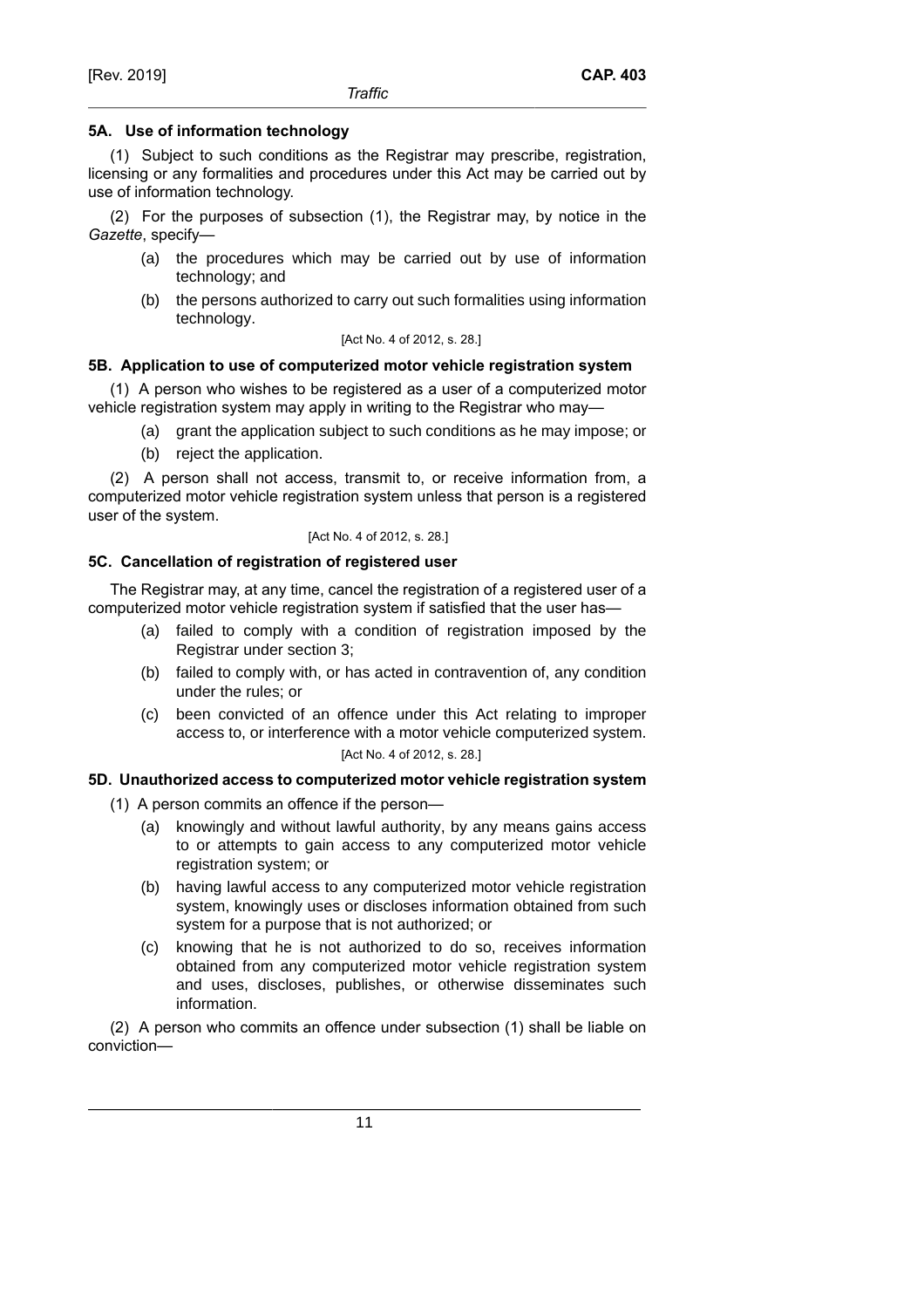- (a) in the case of an individual, to imprisonment for a term not exceeding two years, or to a fine not exceeding four hundred thousand shillings, or to both; or
- (b) in the case of a body corporate, to a fine not exceeding one million shillings.

[Act No. 4 of 2012, s. 28.]

## **5E. Interference with computerized motor vehicle registration system**

A person commits an offence if the person knowingly—

- (a) falsifies any record or information stored in any computerized motor vehicle registration system;
- (b) damages or impairs any computerized motor vehicle registration system; or
- (c) damages or impairs any duplicate tape or disc or other medium on which any information obtained from a computerized motor vehicle registration system is held or stored, otherwise than with the permission of the Registrar,

and shall be liable on conviction to a fine not exceeding eight hundred thousand shillings, or to imprisonment for a term not exceeding three years, or to both.

### [Act No. 4 of 2012, s. 28.]

## **6. Motor vehicles and trailers to be registered**

(1) No person shall possess a motor vehicle or trailer, other than a vehicle exempted from the provisions of this Part, unless such vehicle is registered under this Act.

(1A) No motor vehicle imported for home use shall be used on a road unless it is registered:

Provided that a commercial vehicle which requires inspection shall be inspected and registered within thirty days of release by the customs.

(2) Application for the registration of any vehicle shall be made to a licensing officer in the prescribed form, and shall be accompanied by the prescribed fee.

(3) A licensing officer, before he registers any motor vehicle or trailer, may verify all the particulars in the form of application, and may, if he thinks fit, send the vehicle to an inspector for examination in order to satisfy himself that the vehicle is in a fit and proper condition for the purpose for which it is intended to be used and to conform in all respects to the provisions of this Act.

(4) If any application is made to register any commercial vehicle or trailer, the load capacity of which has not been declared by the manufacturers of the chassis, a licensing officer shall not register the vehicle or trailer until an inspector has determined its load capacity; and the determination shall be final.

(5) A licensing officer, on being satisfied as to the accuracy of the particulars contained in a form of application for the registration of a vehicle, shall assign the vehicle a registration number, which shall be the identification mark of the vehicle; the licensing officer shall enter the particulars of the vehicle in records of the Authority and shall issue to the owner of the vehicle a registration certificate, which certificate, or a duplicate thereof, shall be proof of registration of the vehicle.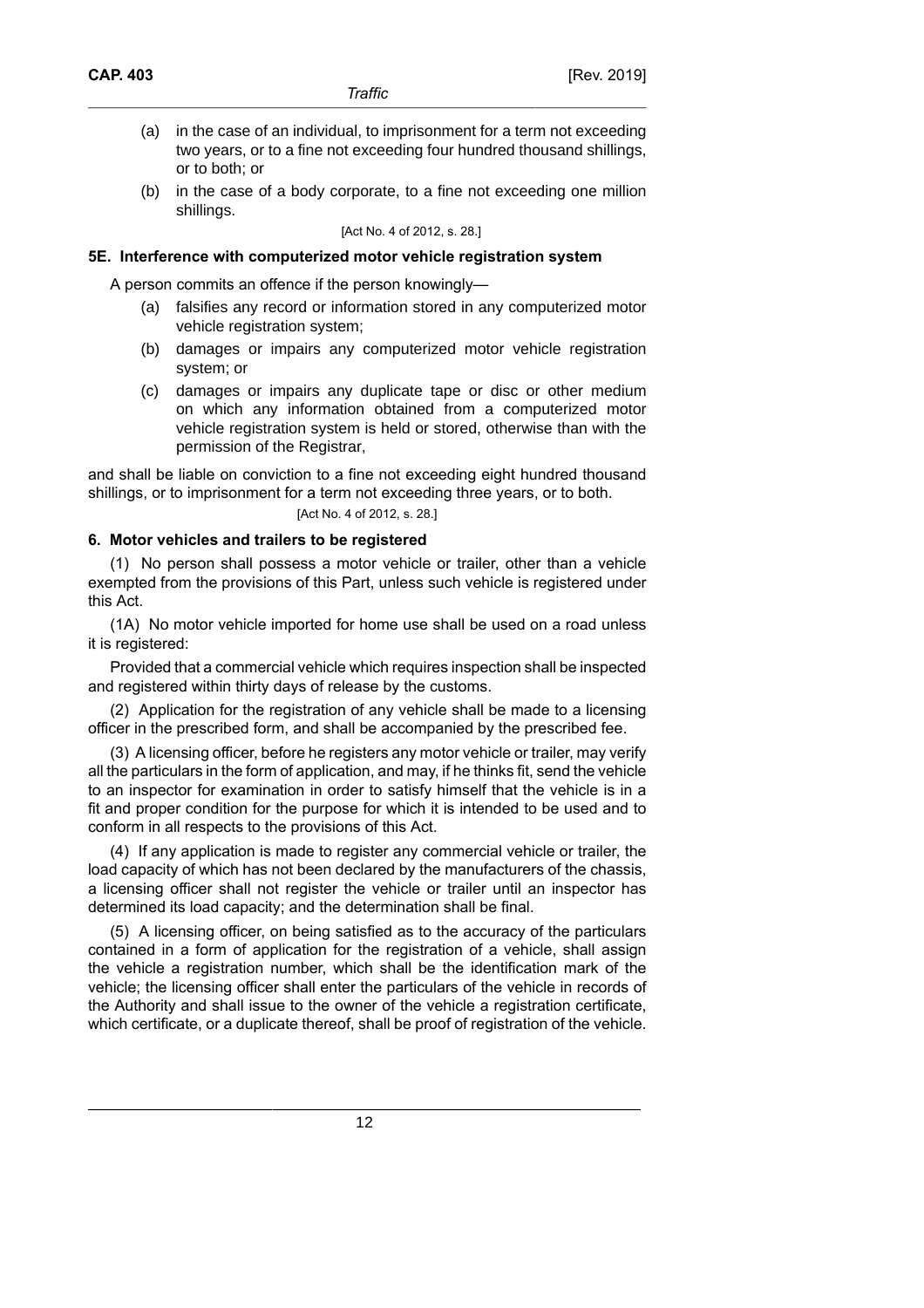(5A) Where a vehicle ceases to be used on the road, the owner shall forthwith return the registration certificate issued under this Act to the Registrar of Motor Vehicles for cancellation.

(6) If a registration certificate has been lost, destroyed or defaced or the particulars thereon have become illegible, the owner of the vehicle shall apply in the prescribed form for a duplicate thereof, and the Authority, if satisfied as to such loss, destruction, defacement or illegibility, shall, upon payment of the prescribed fee, issue a duplicate registration certificate:

Provided that any registration certificate which has been lost and is subsequently found shall forthwith be returned to the Authority for cancellation.

(7) In the event of any change of circumstance which affects the accuracy of the registered particulars of any vehicle, the owner of the vehicle shall inform the Authority of such change and shall forward to him the registration certificate in order that it may be amended together with the prescribed fee, and shall supply the Authority with any further information which he may require.

(8) If the licensing officer has reason to believe that a motor vehicle or trailer in respect of which registration has been applied for is or may be of a type not previously registered under this Part, or is of a type so registered but constructed according to different specifications, he may refuse to register the vehicle or trailer until plans or specifications thereof have been submitted to and approved by the Authority.

(9) If a vehicle is written off by an insurer, the insurer shall forthwith return the registration book and identification plates issued under this Act or the regulations to the Registrar for cancellation.

(10) The Registrar may, where he has reasonable grounds to believe that a motor vehicle has been registered in error, fraudulently or in a manner contrary to the provisions of this Act, withdraw the registration of the motor vehicle.

(11) Where the registration of a motor vehicle is withdrawn under subsection  $(10)$ —

- (a) the owner shall forthwith return the registration book and identification plates to the Registrar for cancellation; and
- (b) the Registrar may cause to be published in the Gazette or in a daily newspaper of national circulation all the details of the motor vehicle and forward the details to the Commissioner of Customs services or the Inspector-General of the Police who shall seize and detain the motor vehicle.

[Act No. 52 of 1959, s. 4, Act No. 14 of 1982, s. 26, Act No. 9 of 2007, s. 42, Act No. 8 of 2008, s. 44, Act No. 8 of 2009, s. 38, Act No. 10 of 2010, s. 38, Act No. 33 of 2012, s. 62, Act No. 38 of 2012, s. 2.]

### **6A. Relocation of motor vehicles**

(1) Where the owner of a motor vehicle intends to move the motor vehicle permanently to a place outside Kenya, the owner shall forthwith, return the identification plates and registration certificate issued under this Act in respect of the motor vehicle to the Registrar for cancellation.

(2) The Registrar shall, after cancelling the registration certificate returned under subsection (1), issue a deregistration certificate to the registered owner in such form as may be prescribed.

[Act No. 4 of 2012, s. 29.]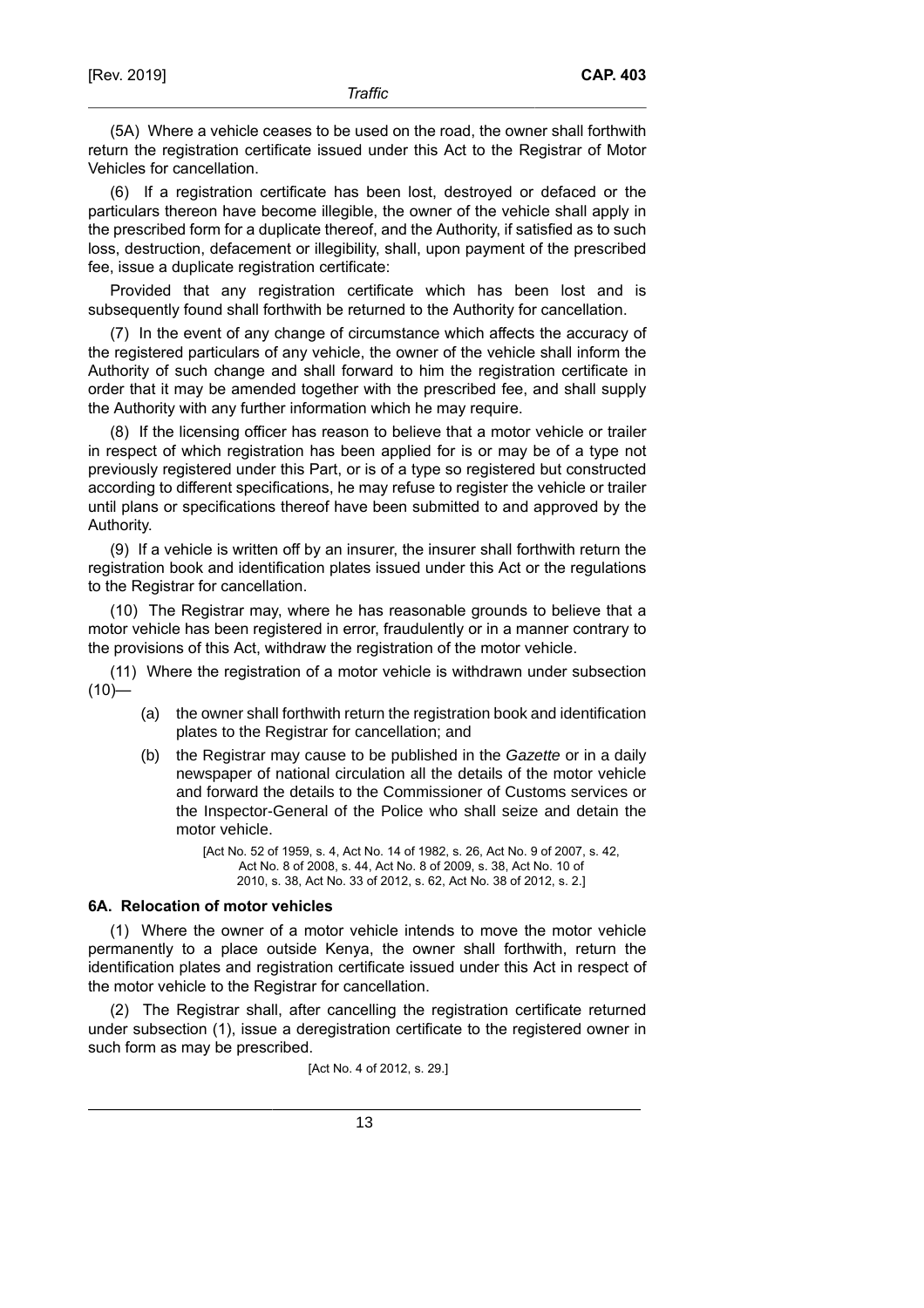### **7. Inspection fee**

The owner of a vehicle which is required under the provisions of this Part to be inspected shall, before the inspection is carried out, pay to a licensing officer the fee prescribed therefore.

[Act No. 52 of 1959, s. 5.]

### **8. Owner of vehicle**

The person in whose name a vehicle is registered shall, unless the contrary is proved, be deemed to be the owner of the vehicle.

### **9. Change of ownership**

(1) No motor vehicle or trailer the ownership of which has been transferred by the registered owner shall be used on a road for more than fourteen days after the date of such transfer unless the new owner is registered as the owner thereof.

(2) Upon the transfer of ownership of a motor vehicle or trailer, the registered owner thereof shall, within seven days from the date of the transfer, inform the Registrar in the prescribed form of the sale or disposition, name, postal and email addresses and telephone number of the new owner, the mileage recorded on the mileage recorder (if any), of the motor vehicle, and such other particulars as may be prescribed, and shall deliver the registration book in respect of such vehicle to the Registrar together with the transfer fee, whereupon the vehicle shall be registered in the name of the new owner:

Provided that, where in any case the registered owner of a motor vehicle fails to comply with the provisions of this subsection, the Authority may, on being satisfied that the registered owner has died, left Kenya, cannot be traced, or has refused to comply with the provisions of this subsection, cause the vehicle to be registered in the name of the new owner on payment of the prescribed fee.

(3) Subsections (1) and (2) shall not apply to a change of possession consequent on a contract of hiring where the period of hiring does not exceed three months or where the registered owner continues to employ and pay the driver of the vehicle.

(4) Application for registration of a new owner may be made before the actual transfer of the vehicle, but the registration of a new owner shall not be effective until the registration certificate has been surrendered to and re-issued by the Authority.

(5) Subsections (1), (2) and (4) shall not apply to any change of possession of a vehicle which occurs by reason of the vehicle being lawfully seized under a hirepurchase agreement, but in such event the following provisions shall apply—

- (a) the registered owner or his representative shall, within fourteen days of the seizure, deliver the registration certificate to the person who has seized the vehicle, and inform the Authority in writing of the change of possession;
- (b) such person shall, within fourteen days of receiving the registration certificate, apply to the Authority to be registered as the owner thereof in place of the registered owner, and shall on payment of the prescribed fee be registered accordingly.

(6) On the registration of a new owner, the Authority shall make the necessary alterations to the registration book, and shall deliver the amended registration book to the new registered owner and may, if it considers it fit, issue a new registration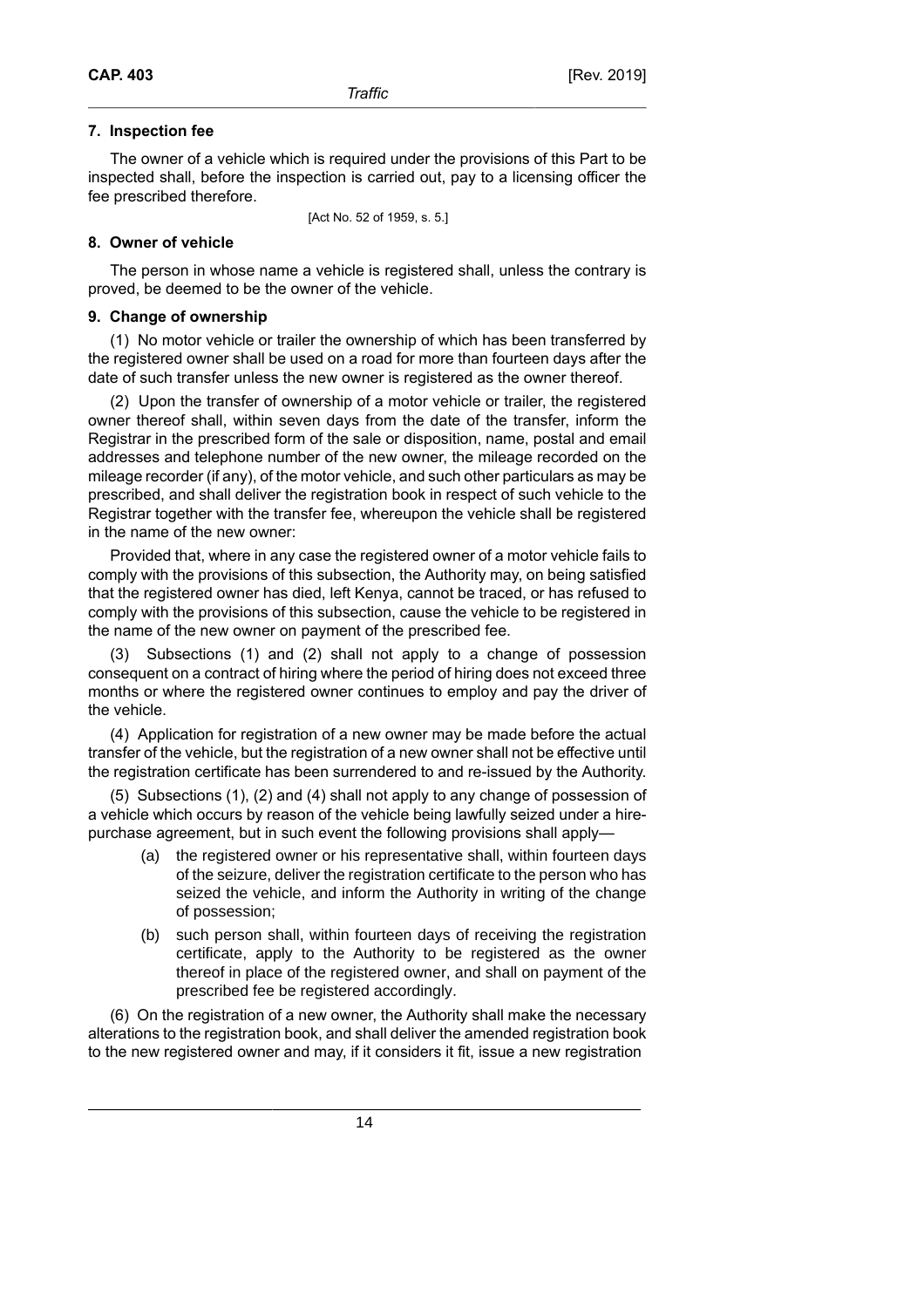book.

[Act No. 8 of 2009, s. 39, Act No. 10 of 2010, s. 39, Act No. 4 of 2012, s. 30, Act No. 33 of 2012, s. 62.]

### **10. No registration of motor vehicles exported or imported unlawfully**

Notwithstanding the provisions of this Act, a licensing officer shall not register a motor vehicle unless the owner of the vehicle satisfies him—

- (a) that the vehicle has been lawfully exported from its country of origin or the country in which it was last registered, and that such owner is in possession of any export permit in relation to the export of the vehicle required by the law of the country of origin or of last registration; and
- (b) that the vehicle has been lawfully imported into Kenya.

## **11. Vehicles may be exempted from registration**

The Minister may, by notice in the *Gazette*, exempt any vehicle, class or description of vehicle from the provisions of this Part.

[L.N. 242/1964.]

## **12. Vehicles to carry identification plates**

(1) No motor vehicle or trailer registered under this Act or driven under the authority of a general dealer's licence shall be used on a road unless there is fixed thereto in the prescribed manner the prescribed number of identification plates of the prescribed design and colour on which is inscribed the identification mark of the vehicle or of the general dealer's licence:

Provided that identification plates used under the authority of a general dealer's license may be suspended from the vehicle and not fixed.

(1A) Where a motor vehicle ceases to be used on the road, the owner shall forthwith surrender the identification plates to the Registrar of Motor Vehicles for cancellation.

(2) A person who contravenes or fails to comply with the provisions of this section commits an offence and is liable on conviction to a fine not exceeding three hundred thousand shillings or imprisonment for a term not exceeding twelve months or both.

[Act No. 4 of 1974, Sch., Act No. 10 of 2010, s. 40, Act No. 19 of 2014, s. 39.]

### **13. Production of registration book**

The owner of a vehicle shall, when requested by a police officer, produce for inspection, either immediately to the police officer or within five days of the request being made, at a police station nominated by the owner, the registration certificate issued in respect of the vehicle.

[Act No. 10 of 2010, s. 41.]

## **14. Penalties under this Part**

Any person who contravenes or fails to comply with any of the provisions of this Part shall be guilty of an offence and liable on first conviction to a fine not exceeding ten thousand shillings or to imprisonment for a term not exceeding three months, and on each subsequent conviction to a fine not exceeding twenty thousand shillings or to imprisonment for a term not exceeding six months or to both.

[Act No. 38 of 2012, s. 4.]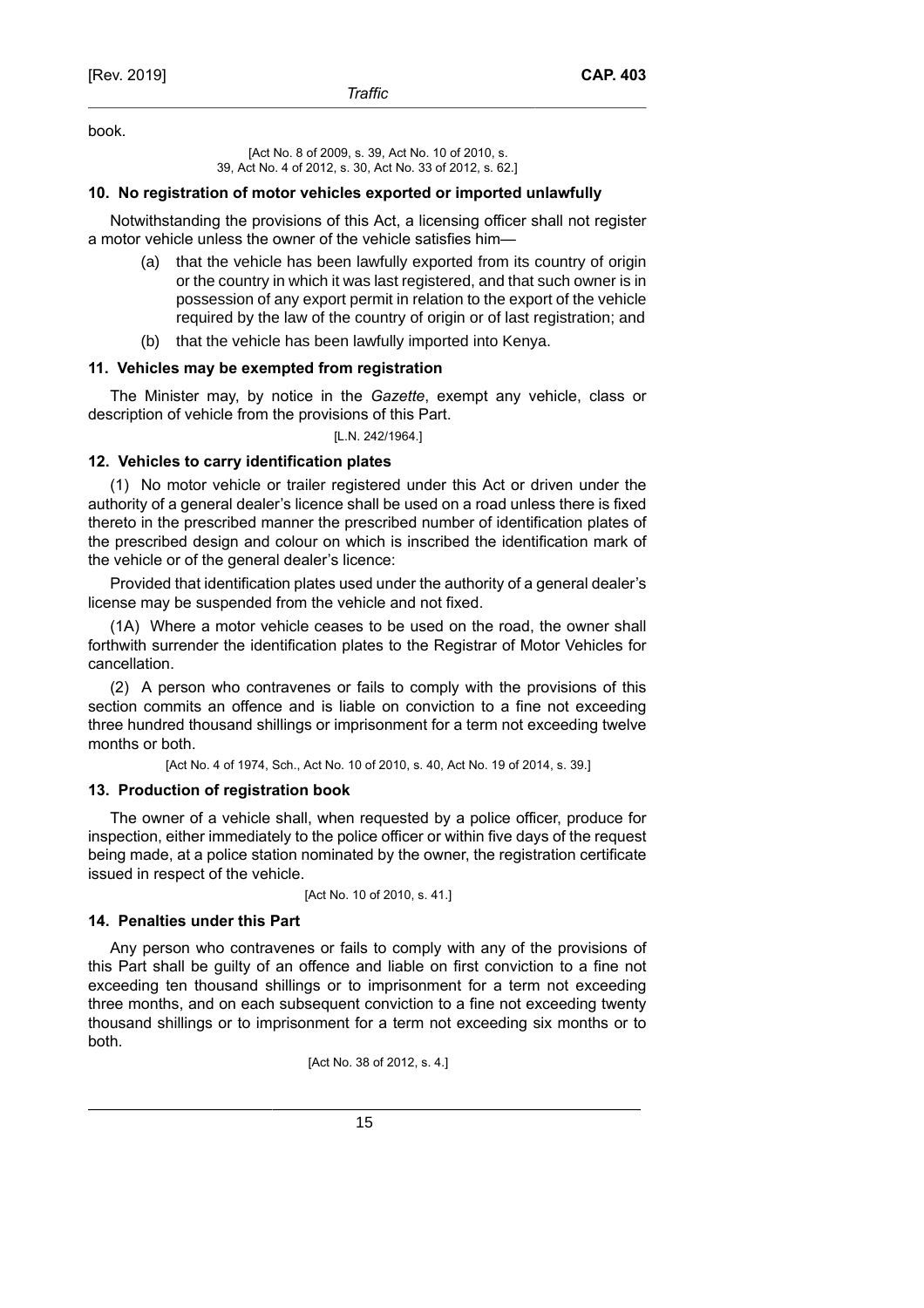## PART III – LICENSING OF VEHICLES

#### **15. Motor vehicles and trailers to be licensed**

(1) No person shall own or possess a motor vehicle or trailer, or use it on a road, unless such vehicle or trailer is licensed under and in accordance with this Part.

(2) Where the owner or person in possession of a motor vehicle or trailer gives written notice to the Authority that for a stated period he does not intend that it shall be used on any road, or where he satisfies the Authority that for a stated period such vehicle or trailer was not used on any road, he shall not, after the receipt of such notice by the Authority or, as the case may be, after the Authority is so satisfied, be liable to conviction under or by virtue of this section by reason only of his ownership or possession of the vehicle or trailer during the stated period.

(3) The Minister may by notice in the *Gazette* exclude any vehicle, or any class or description of vehicle, from the operation of all or any of the provisions of this Part.

[Act No. 14 of 1958, s. 2, L.N. 242/1964, Act No. 33 of 2012, s. 62.]

## **16. Application for licence**

(1) An application for a license under this Part shall be made to a licensing officer in the prescribed form accompanied by the fee payable and the vehicle registration book.

(2) Every vehicle more than four years old from the recorded date of manufacture shall be subjected to inspection by the motor vehicle inspection unit. [Act No. 38 of 2012, s. 5.]

### **17. Conditions for issue of licence**

- (1) A licensing officer shall issue a licence only if he is satisfied—
	- (a) that the vehicle is duly registered; and
	- (b) that the particulars in the registration book are correct; and
	- (c) that the vehicle is insured against third party risks in accordance with the provisions of the Insurance (Motor Vehicles Third Party Risks) Act (Cap. 405); and
	- (d) that the licence in respect of such vehicle has not been cancelled under subsection (3) of section 58.

(2) Before issuing a licence in respect of any motor vehicle or trailer of a class prescribed for the purposes of this subsection, a licensing officer shall require the applicant to produce an inspection report showing that the vehicle or trailer has been examined by an inspector during the months immediately preceding the commencement of the licence and that the vehicle or trailer complies with the provisions of this Act and of any rules made thereunder:

Provided that no such inspection report shall be required in the case of a vehicle which is intended to be used as an omnibus and in respect of which a certificate of fitness issued under paragraph (g) of subsection (3) of section 96, and dated not earlier than ten months before the commencement of the licence, is produced.

(3) Where under this section the owner of any vehicle or trailer is required to have it examined by an inspector, he shall make application in the prescribed form, paying such fee as may be prescribed, and thereupon an inspector shall examine the vehicle or trailer and shall issue an inspection report in the prescribed form.

[Act No. 52 of 1959, s. 6, Act No. 13 of 1980, Sch.]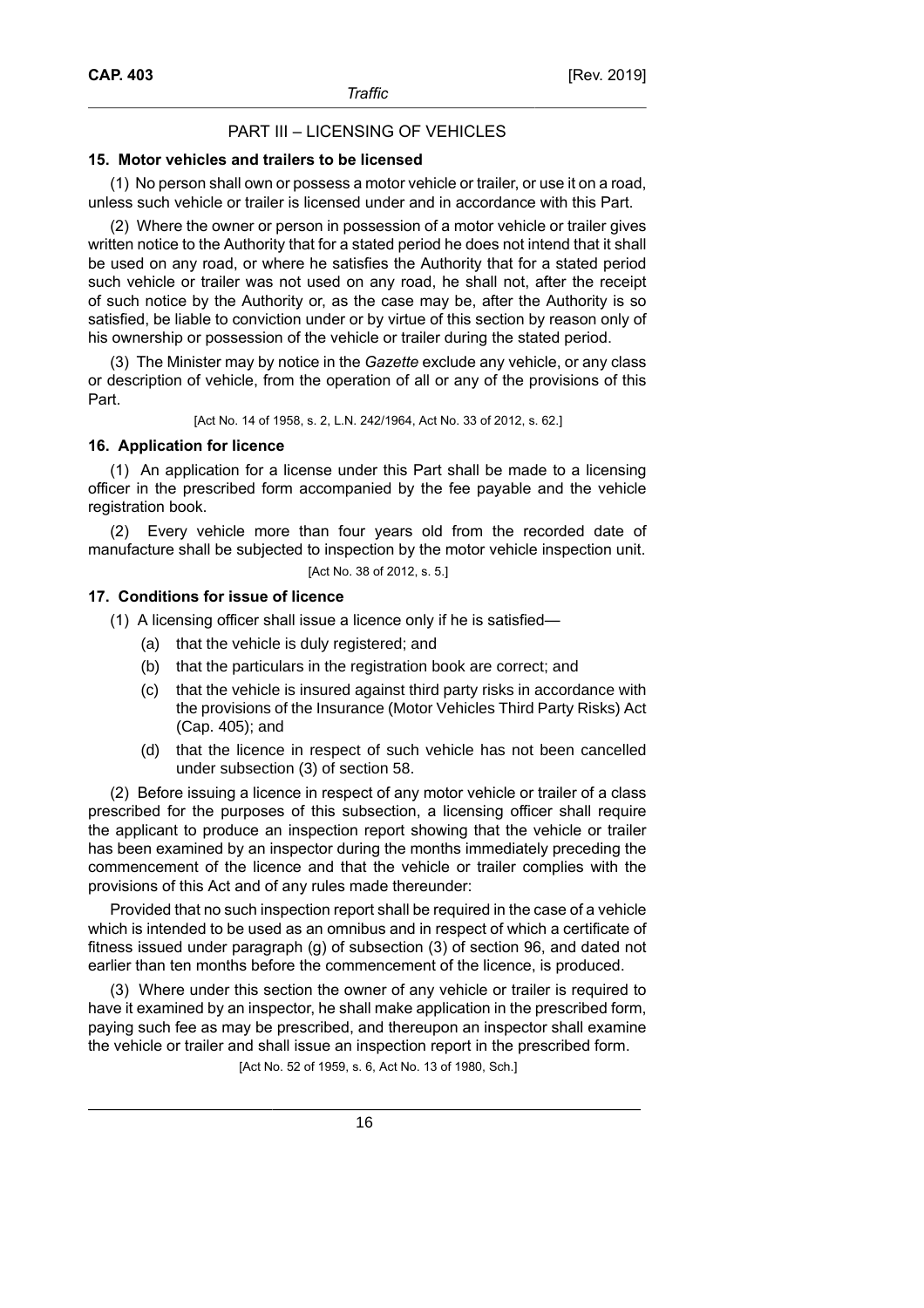## **17A. Vehicle inspection certificates**

- (1) Where—
	- (a) an inspector issues an inspection report for the purposes of section 17(2) showing that a motor vehicle or trailer complies with the provisions of this Act and of any rules made thereunder; or
	- (b) a certifying officer issues a certificate of fitness in respect of a public service vehicle under section 96(3)(g),

the inspector or the certifying officer, as the case may be, shall affix to the vehicle or trailer in the prescribed manner an inspection certificate in the prescribed form.

(2) The inspection certificate shall relate to and bear the same number as the inspection report or certificate of fitness, as the case may be.

(3) No motor vehicle or trailer of a class prescribed for the purposes of section 17(2) shall be used on a road unless an inspection certificate which is—

(a) valid and in force at the time; and

(b) legible and in no way defaced or mutilated,

is affixed to the vehicle or trailer.

[Act No. 1 of 1986, s. 3A.]

## **18. Form of licences**

Every vehicle licence shall be in the prescribed form.

[Act No. 14 of 1962, s. 2.]

## **19. Fees and duration of licences**

(1) Vehicle licences; other than a dealer's general licence, may be issued for such periods and upon payment of such fees as may be prescribed:

Provided that, where a period is so prescribed, a licence issued before the period is prescribed shall not be invalid solely by reason that the period for which it was issued is different from that prescribed.

(1A) Any outstanding amount shall attract two percent interest per month or part thereof, but the interest shall not exceed the maximum amount of fee owed on the licence.

(2) The holder of a vehicle licence, other than a dealer's general licence, shall, on surrendering it for cancellation to the Authority, be entitled to such refund as may be prescribed:

Provided that, where the refund as calculated includes part of a shilling, the refund shall exclude such part of a shilling.

[Act No. 14 of 1962, ss. 3 and 8, Act No. 33 of 2012, s. 62, Act No. 38 of 2012, s. 6.]

## **20. Licence to be carried on vehicle**

No vehicle which is required to be licensed shall be used on a road unless the licence, which shall be legible and in no way defaced, is carried on the vehicle in the prescribed manner.

## **20A. Vehicle licence certificate to be carried on vehicle**

(1) Every vehicle licensed under this Act shall, in addition to carrying the licence as required by section 20 of this Act, carry in the prescribed manner a vehicle licence certificate issued by the Registrar.

(2) The vehicle licence certificate shall be in the prescribed form.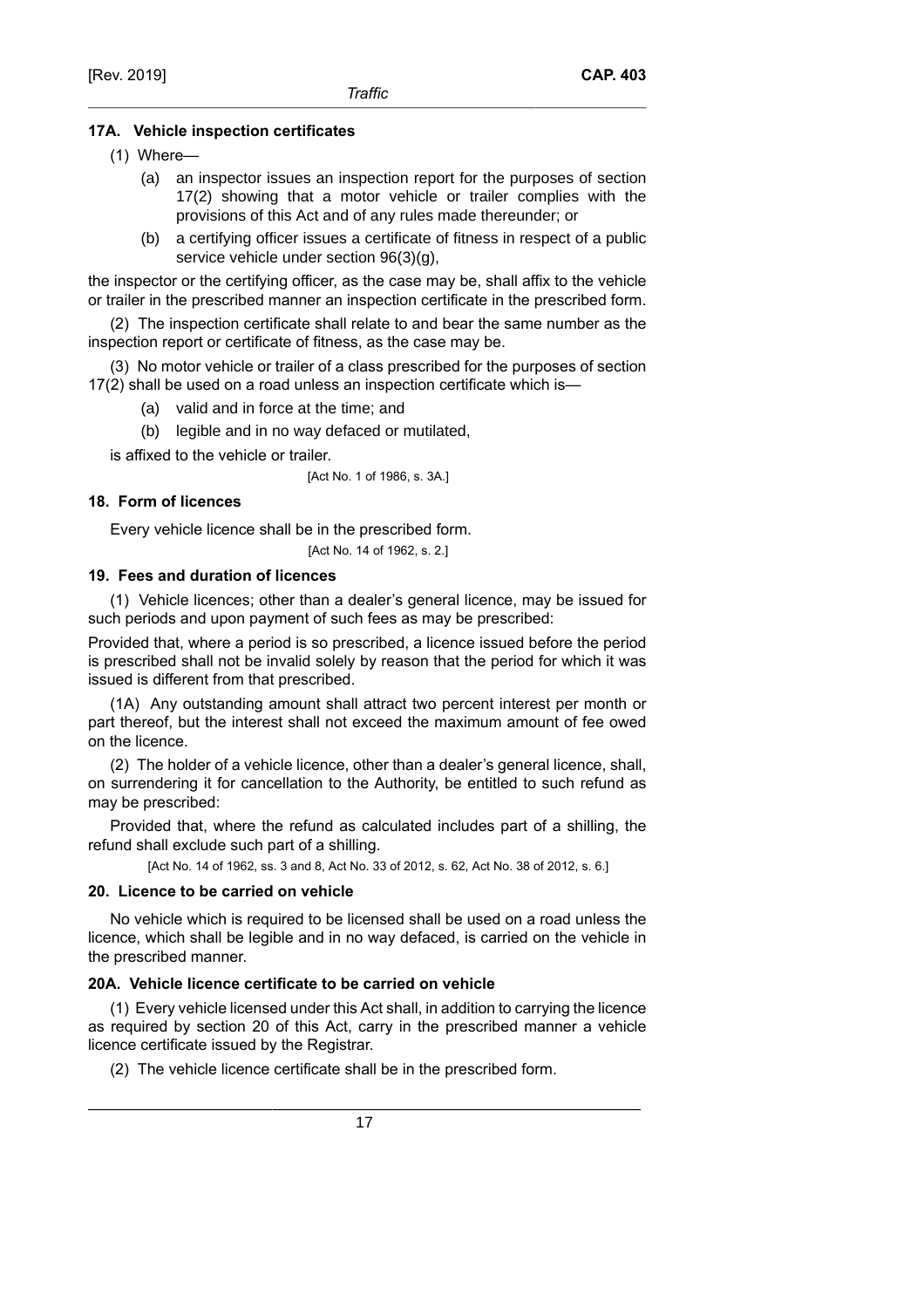(3) The vehicle licence certificate shall relate to a vehicle licence and shall bear the same number as the licence to which it relates.

(4) The owner of any vehicle which does not comply with this section shall be guilty of an offence.

[Act No. 8 of 1985, s. 20.]

## **21. Duplicate licences**

If a vehicle licence or vehicle licence certificate is lost, defaced, mutilated or rendered illegible, the Authority shall issue a duplicate licence or vehicle licence certificate on payment of the prescribed fee:

Provided that any licence or vehicle licence certificate which has been lost and is subsequently found shall forthwith be returned to the Authority for cancellation.

[Act No. 8 of 1985, Sch., Act No. 33 of 2012, s. 62.]

## **22. New licence to be applied for in certain circumstances**

- (1) The holder of a vehicle licence shall apply for a new licence—
	- (a) where he desires to use the vehicle for any purpose not authorized by the licence; and
	- (b) where the vehicle is so altered that a higher duty or a duty of a different class is required.

(2) A new licence under this section shall not be issued until the old licence has been surrendered, and in respect of every such new licence there shall be deducted from the fee payable therefore a rebate calculated in like manner as is provided in subsection (2) of section 19.

## **23. Dealer's general licence**

(1) The Authority may issue to a dealer in, or manufacturer or repairer of, motor vehicles, upon application in the prescribed form and upon payment of the prescribed fees, such number of dealer's general licences as the applicant may require, and with each such licence shall issue two identification plates.

(2) Subject to sections 24, 25, 26 and 27 and to any other conditions which may from time to time be prescribed, the holder of a dealer's general licence shall use the licence only in respect of vehicles in his possession; and shall not use more than one such vehicle under the authority of one licence at any one time.

[Act No. 33 of 2012, s. 62.]

## **24. Use of dealer's general licence**

(1) No vehicle shall be used on any road under the authority of a dealer's general licence—

- (a) to convey passengers or goods for profit or reward;
- (b) to carry or convey any goods whatsoever except such load as may be necessary for the purpose of testing the motor vehicle or trailer, and no such load, and no part thereof, shall be removed from the motor vehicle or trailer at any time between the departure from and the return to the loading place of the motor vehicle or trailer, save in the case of an accident; or
- (c) except with the permission in writing of the Authority, for any purpose other than—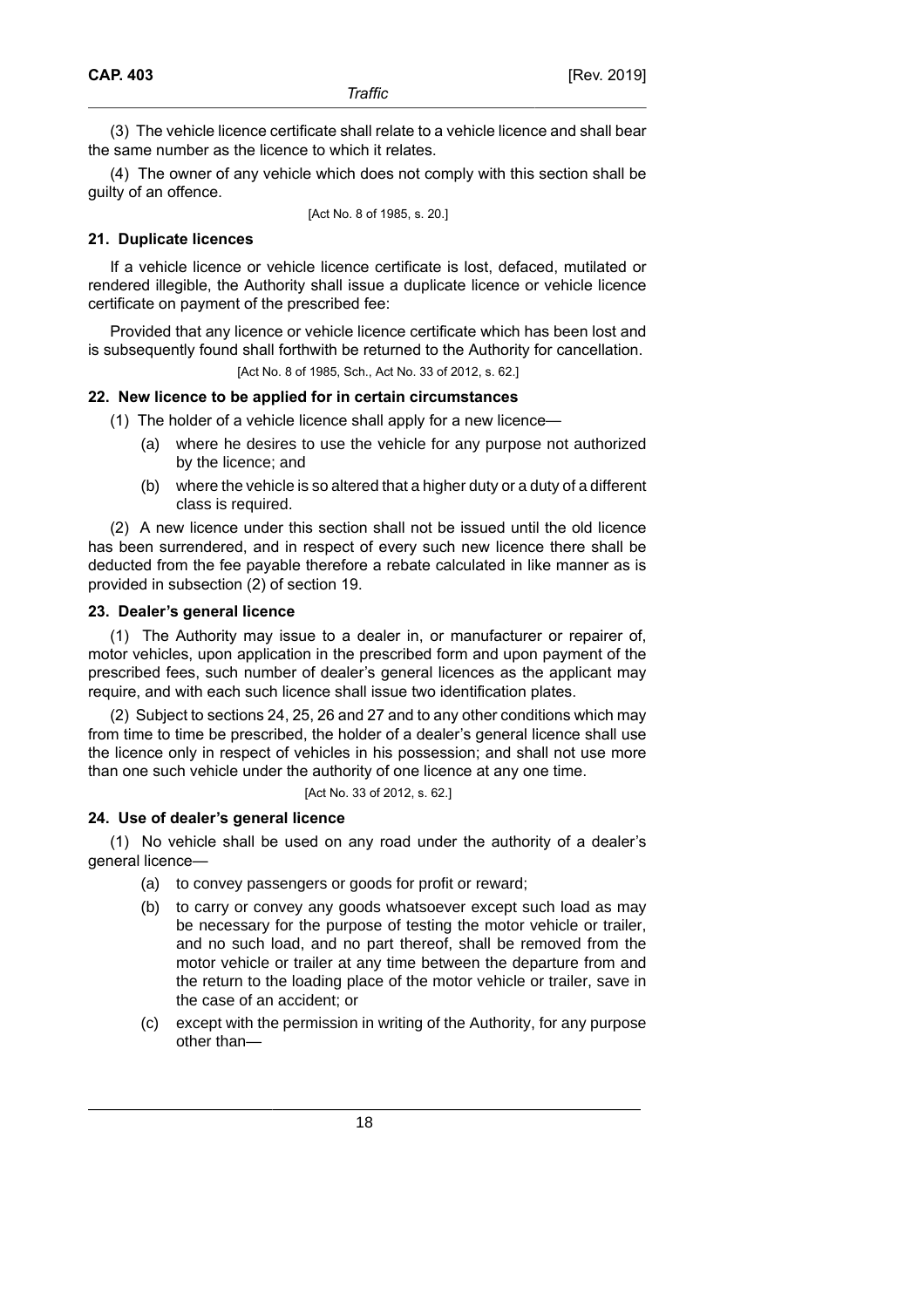- (i) for proceeding to or returning from any inspection, examination or test as provided for by this Act;
- (ii) for proceeding from the premises of a dealer to a railway station or wharf for entraining or shipment, or from a train or ship to such premises; or
- (iii) for test or trial during or after completion, construction, assembly or repair; or
- (iv) for test or trial by or on behalf of an intending purchaser, or for proceeding to or from the place where the purchaser intends to keep it; or
- (v) for proceeding to or from a public weighbridge for the purpose of its weight being ascertained or to or from a place for registration;
- (vi) for exportation to any territory in East Africa, the Sudan or Zaire;
- (vii) for proceeding from the premises of a dealer to the premises of a purchaser or of another dealer or manufacturer;
- (viii) for towing a motor vehicle which while being driven upon a road has become unable to proceed under its own power from the place where it has broken down to a place for repair or storage;
- (ix) for proceeding to or returning from a workshop in which a body is to be or has been fitted to the motor vehicle or where the motor vehicle is to be or has been painted or repaired; or
- (x) for proceeding to or returning from an exhibition of motor vehicles.

(2) In any proceedings under this section, the burden of proving the fact of an accident for the purposes of paragraph (b) of subsection (1) shall lie on the person charged.

(3) No vehicle shall be used on any road under the authority of a dealer's general licence unless the holder of the licence, or a person duly authorized by him, accompanies the vehicle.

(4) Not more than two persons, in addition to the driver, shall be carried within or upon any such vehicle, and such persons shall be limited to a prospective purchaser and his agent or a member of his family or, in the case of a vehicle proceeding to or from an accident, two mechanics.

(5) Upon the issue of a dealer's general licence, the Authority shall also supply to the person to whom such licence is issued a book in a form approved by the Authority, in which the holder of such licence shall on each occasion and before such licence is used complete in duplicate the entries for which provision is therein made; one copy of such entries shall remain in the book, and the other copy shall be carried with the vehicle during the whole of the journey to which such entries relate, and shall be produced at any time during such journey by the driver for inspection upon demand made by any police officer, licensing officer or inspector.

(6) Every such book shall be produced at all reasonable times for inspection by any police officer, licensing officer or inspector, and shall be kept available for inspection at the place specified in the declaration made on application for the general dealer's licence as the place at which the book will be kept.

(7) No person shall deface or mutilate any such book, or make any entry therein which is to his knowledge false or misleading, or alter or obliterate any entry made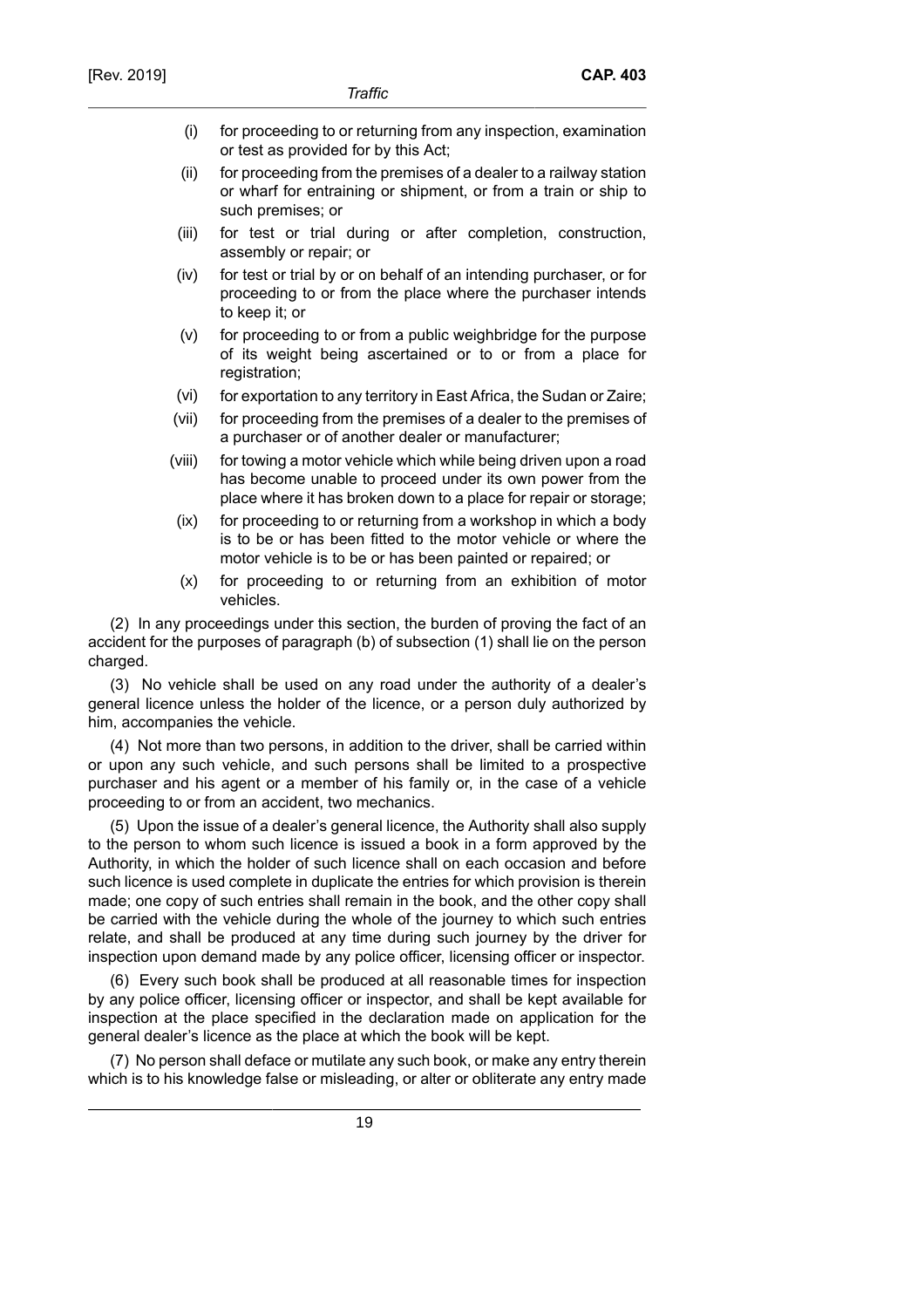therein, or except as provided by this Act, make any entry therein or addition thereto, or after its removal from such book make, alter or obliterate any entry in any copy to be carried on the vehicle.

[Act No. 52 of 1959, s. 7, Act No. 33 of 2012, s. 62.]

#### **25. Duration of dealer's general licence**

(1) A dealer's general licence shall continue in force until the 31st December next following the date of issue.

(2) Every dealer's general licence shall cease to be valid if the dealer ceases to carry on business in the district for which it is issued.

(3) When a dealer's general licence expires or is cancelled or otherwise ceases to be valid under this Act, the holder of the licence shall deliver to the Authority the identification plates which were issued to the holder with the licence:

Provided that upon the expiry of the licence the holder may retain the identification plates issued with the licence if he applies for and is issued with a new licence in respect of the same identification plates and the new licence would during the period of its validity authorize the use of such identification plates in the same manner as the expired licence.

[Act No. 33 of 2012, s. 62.]

### **26. Cancellation of dealer's general licence**

(1) The Authority may at any time cancel a dealer's general licence for a breach of any of the provisions of this Act or of any regulations made thereunder which relate to dealer's general licences.

(2) The Authority shall give notice of the cancellation to the person to whom the licence was issued, and may make to such person a refund calculated in like manner as is provided in subsection (2) of section 19.

(3) Any person holding a dealer's general licence who is aggrieved by the decision of the Authority under this section may, within one month from the date of the service on him of notice of cancellation, appeal to a subordinate court of the first class.

#### [Act No. 33 of 2012, s. 62.]

#### **27. Dealer's general licence not to be transferred without authority**

A dealer's general licence shall not be used for any purpose other than a purpose provided for in this Act, and shall not be transferred or assigned to any other person without the authority of the Authority.

[Act No. 33 of 2012, s. 62.]

#### **28. Recovery of licence fees by civil process**

Where under this Part a licence is required and has not been obtained, a sum equal to the prescribed fee payable in respect of such licence shall be due and owing to the Registrar by the person failing to obtain the licence, and shall be a civil debt recoverable summarily at the instance of the Registrar.

[Act No. 14 of 1958, s. 3, Act No. 9 of 2007, s. 43.]

#### **29. Penalties under this Part**

(1) Any person who contravenes or fails to comply with any of the provisions of this Part shall be guilty of an offence and liable on first conviction to a fine not exceeding ten thousand shillings or to imprisonment for a term not exceeding three months, and on each subsequent conviction to a fine not exceeding twenty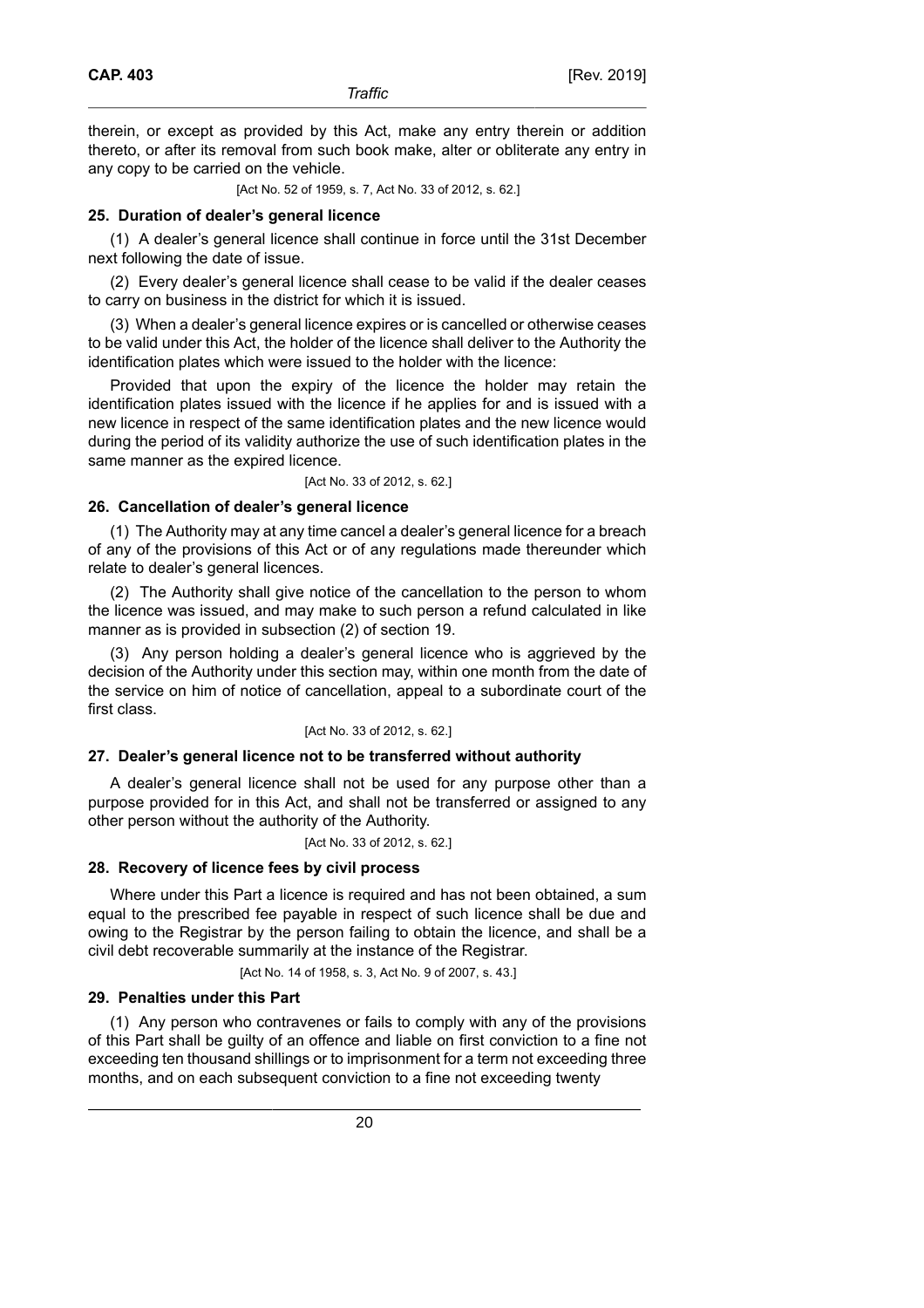thousand shillings or to imprisonment for a period not exceeding six months or to both.

(2) If any person is convicted of an offence under this section in a case where a licence fee under this Part is payable and has not been paid, the court may, whether or not any other penalty is imposed, impose a fine (which shall be disposed of in the same manner as the fee payable on the licence) of an amount equivalent to the fee unpaid, and the payment of such fine shall operate in satisfaction of any civil debt due under section 28.

[Act No. 14 of 1958, s. 4, Act No. 28 of 1961, Sch., Act No. 38 of 2012, s. 7.]

PART IV – DRIVING LICENCES

### **30. Drivers to be licensed**

(1) No person shall drive a motor vehicle of any class on a road unless he is the holder of a valid driving licence or a provisional licence endorsed in respect of that class of vehicle.

(2) No person who owns or who has charge of a motor vehicle of any class shall cause or permit any person to drive such motor vehicle unless such person is the holder of a valid driving licence or a valid provisional licence endorsed in respect of that class of motor vehicle.

(3) No person shall be entitled to more than one driving licence, but a driving licence may be endorsed to permit the holder to drive one or more classes of motor vehicle.

(4) Driving licences shall be issued, and upon expiry renewed on production, by a licensing officer upon payment of the prescribed fee, and a driving licence so issued or renewed may be expressed to be valid for a period of three years, from the date of issue or renewal.

(5) In the event of any change of circumstances which affects the accuracy of any particulars declared under paragraph (b) of subsection (1) of section 31, or which would operate to prevent the grant of a driving licence under that section, the holder of the driving licence shall forthwith inform the Authority of the change.

(6) A driver of a public service vehicle or a commercial vehicle shall be required to undergo every three years a driving test under section 39 successfully as a condition for each renewal of the licence.

(7) Any person who contravenes or fails to comply with this section shall be guilty of an offence and liable—

- (a) on first conviction to a fine not exceeding twenty thousand shillings or to imprisonment for a term not exceeding three months; and
- (b) on each subsequent conviction to a fine not exceeding thirty thousand shillings or to imprisonment for a term not exceeding six months or to both such fine and imprisonment.

[Act No. 14 of 1971, Sch., Act No. 1 of 1986, s. 4, Act No. 33 of 2012, s. 62, Act No. 37 of 2012, s. 2, Act No. 38 of 2012, s. 8.]

## **31. Conditions for granting of driving licence**

(1) A licensing officer shall not grant an applicant a driving licence endorsed in respect of any class of motor vehicle unless the applicant—

(a) satisfies the licensing officer that he has passed a test of competence to drive that class of motor vehicle conducted under section 39, or that he holds a certificate of competency for that class of motor vehicle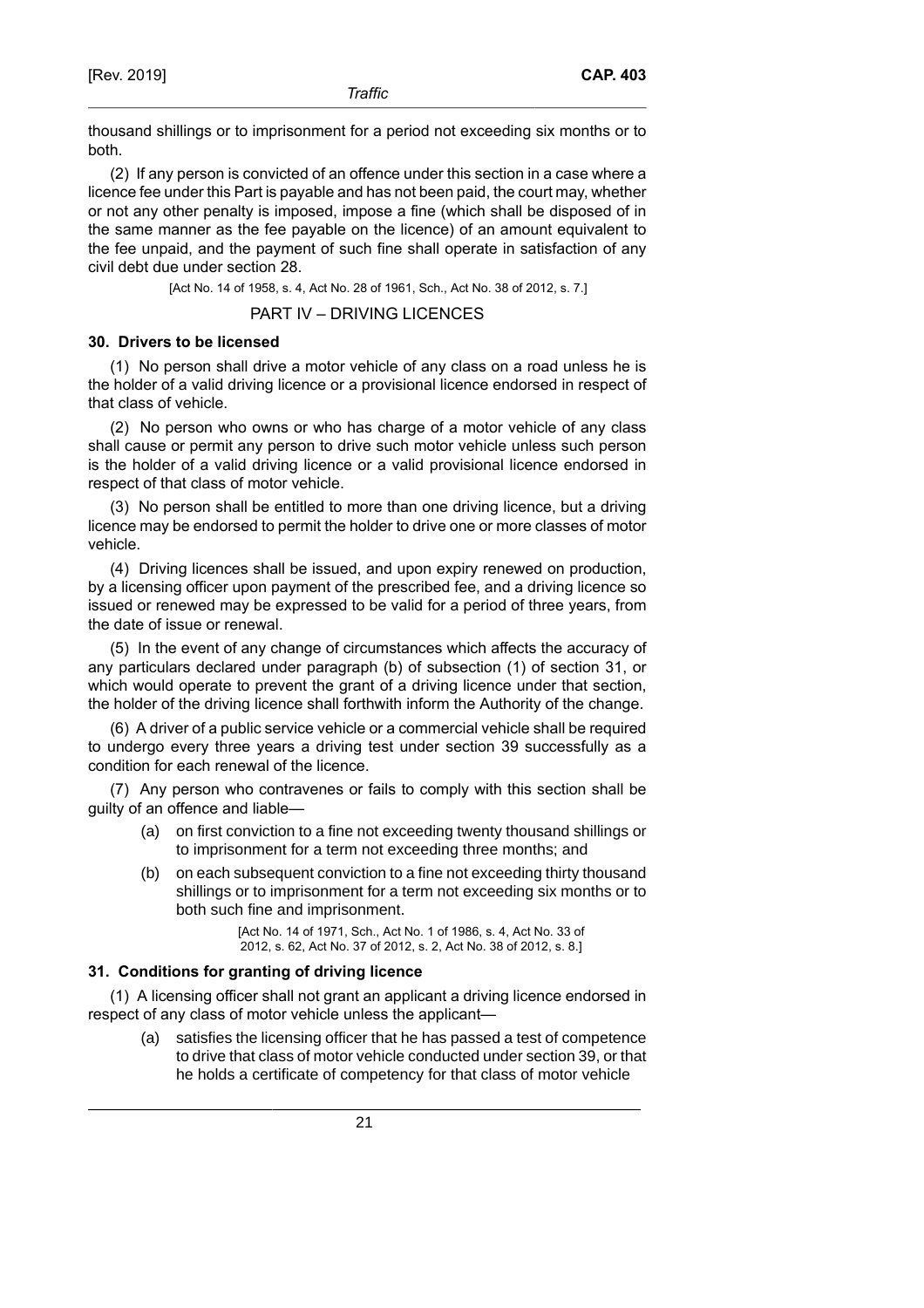issued under the Traffic Ordinance (Cap. 232 of 1948 now repealed), or is the holder of a valid driving licence for that class of motor vehicle granted by a competent authority in some part of the Commonwealth where such driving licences are granted only after a prescribed test has been passed or is the holder of an international driving permit;

- (b) makes a declaration in the prescribed form as to whether or not he is suffering from any such disease or physical disability as may be specified in the form, or any other physical disability which would be likely to cause the driving by him of a motor vehicle, being a vehicle of such class as he would be authorized by the licence to drive, to be a source of danger to the public; and
- (c) is able to read, with glasses if worn, a motor vehicle identification plate at a distance of twenty-five metres.

(2) If it appears to a licensing officer that there is reason to believe that an applicant for any driving licence is suffering from disease or physical disability likely to cause the driving by him of a motor vehicle, of the class or classes in respect of which the application for a licence is made, to be a source of danger to the public, he may refuse to grant such application unless the applicant—

- (a) produces a certificate from a medical practitioner, stating that in the opinion of such medical practitioner the applicant is physically fit to drive the class or classes of motor vehicle in question; and
- (b) undergoes and passes a driving test.

(3) Any person who is aggrieved by the refusal of the Authority or a licensing officer to grant a licence may, after giving to the Authority notice of his intention so to do, appeal to a subordinate court of the first or second class, which shall after considering the grounds for such refusal make such order as it thinks fit, and any order so made shall be binding on the Authority.

[Act No. 9 of 1967, Sch., Act No. 11 of 1983, Sch., Act No. 33 of 2012, s. 62.]

### **32. Provisional driving licence**

(1) Notwithstanding subsection (1) of section 31, a licensing officer may grant an applicant for a driving licence a provisional licence endorsed in respect of any class or classes of motor vehicle which if he held a driving licence he would be entitled to drive, in order that the applicant may learn to drive such class or classes of vehicle.

(2) Whenever the driving licence of any person has been cancelled or suspended, a licensing officer may, on application, so soon as the period of cancellation or suspension is over, grant to such person a provisional licence endorsed in respect of any class or classes of vehicle which if he held a driving licence he would be entitled to drive, with a view to such person passing any necessary test.

(3) Provisional licences shall be valid for three months only but may, in the discretion of the licensing officer, be renewed for further periods of three months on payment of the prescribed fee for granting a provisional licence.

(4) Any person holding a provisional licence driving a motor vehicle shall comply with all such conditions as shall be prescribed.

## **33. Driving licences not to be granted to persons under certain ages**

(1) No driving licence or provisional licence shall be granted to any person—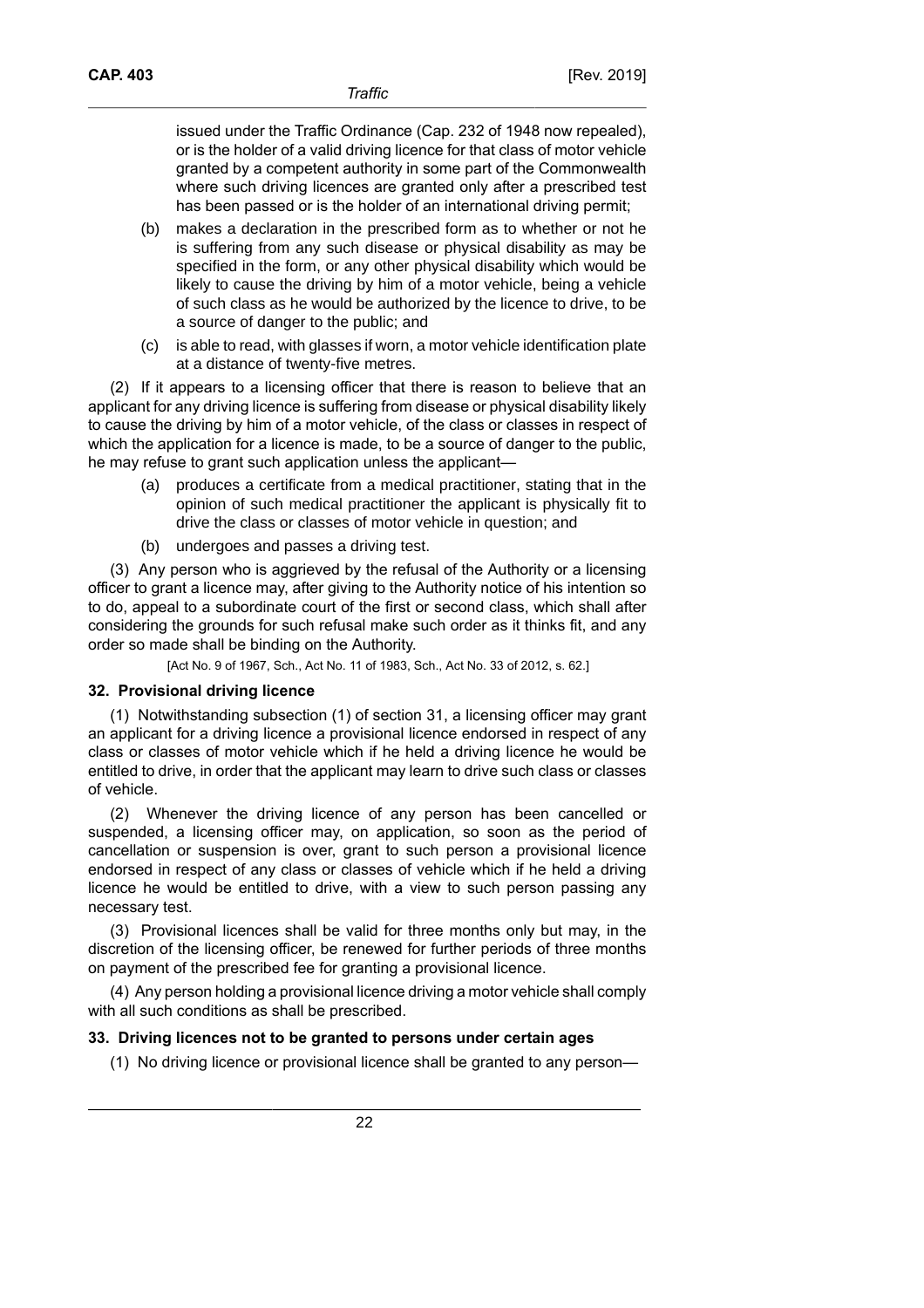- (a) under the age of sixteen years;
- (b) under the age of eighteen years, except in respect of motorcycles; or
- (c) endorsed in respect of matatus and motor-omnibuses, unless he—
	- (i) is over the age of twenty-four years; and
	- (ii) has for not less than four years held a licence endorsed in respect of motor-cars or commercial vehicles:

Provided that any person who satisfies the licensing officer that he has, before the commencement of this Act, been in possession of a licence authorizing him to drive a motor vehicle in Kenya shall, subject to subsection (2) of section 31, notwithstanding the provisions of this section, be entitled to receive a licence in respect of the same class or description of vehicles which he is by such licence authorized to drive.

(2) If the applicant for a driving licence fails to produce his birth certificate, the opinion of the licensing officer shall be conclusive as to a person's age.

[Act No. 11 of 1983, Sch., Act No. 10 of 1984, s. 4.]

## **34. Form of application**

(1) Applications for driving licences and provisional licences shall be made to a licensing officer in the prescribed form, accompanied by the prescribed fee, and the particulars required in such form shall be signed by the applicant.

(2) Subject to subsection (3) of section 30, any person holding a driving licence endorsed in respect of any class of motor vehicle who wishes his licence endorsed in respect of another class or classes of motor vehicles shall apply to a licensing officer in the prescribed form and pay the prescribed fee, and the particulars and declaration in such form shall be signed by the applicant.

### **35. Issue of driving licence to members of armed forces**

Notwithstanding this Part, the Minister may make rules prescribing special terms and conditions for the issue of driving licences to members of the armed forces or any foreign military, naval or air forces lawfully present in Kenya for the purpose of driving service vehicles while on duty, and he may in such rules order that such licences shall be issued without the payment of any fee.

[L.N. 242/1964, Act No. 9 of 1967, Sch.]

#### **36. Production of driving licence on demand**

(1) Any person driving a motor vehicle on a road shall carry his driving licence or provisional licence, and, on being so required by a police officer, produce it for examination.

(2) For the purposes of this section, **"driving licence or provisional licence"** includes such other evidence as will satisfy the police that there is no contravention of section 30.

(3) Any person who contravenes or fails to comply with this section shall be guilty of an offence and be liable to a fine not exceeding ten thousand shillings.

[Act No. 1 of 1986, s. 5, Act No. 38 of 2012, s. 9.]

### **37. Form of driving and provisional licence**

(1) A driving licence shall be in the form of a computerized smart card made of plastic material containing a micro-processor-based chip, and provisional licences shall be in the prescribed form, which shall be impressed with the official stamp of the issuing authority.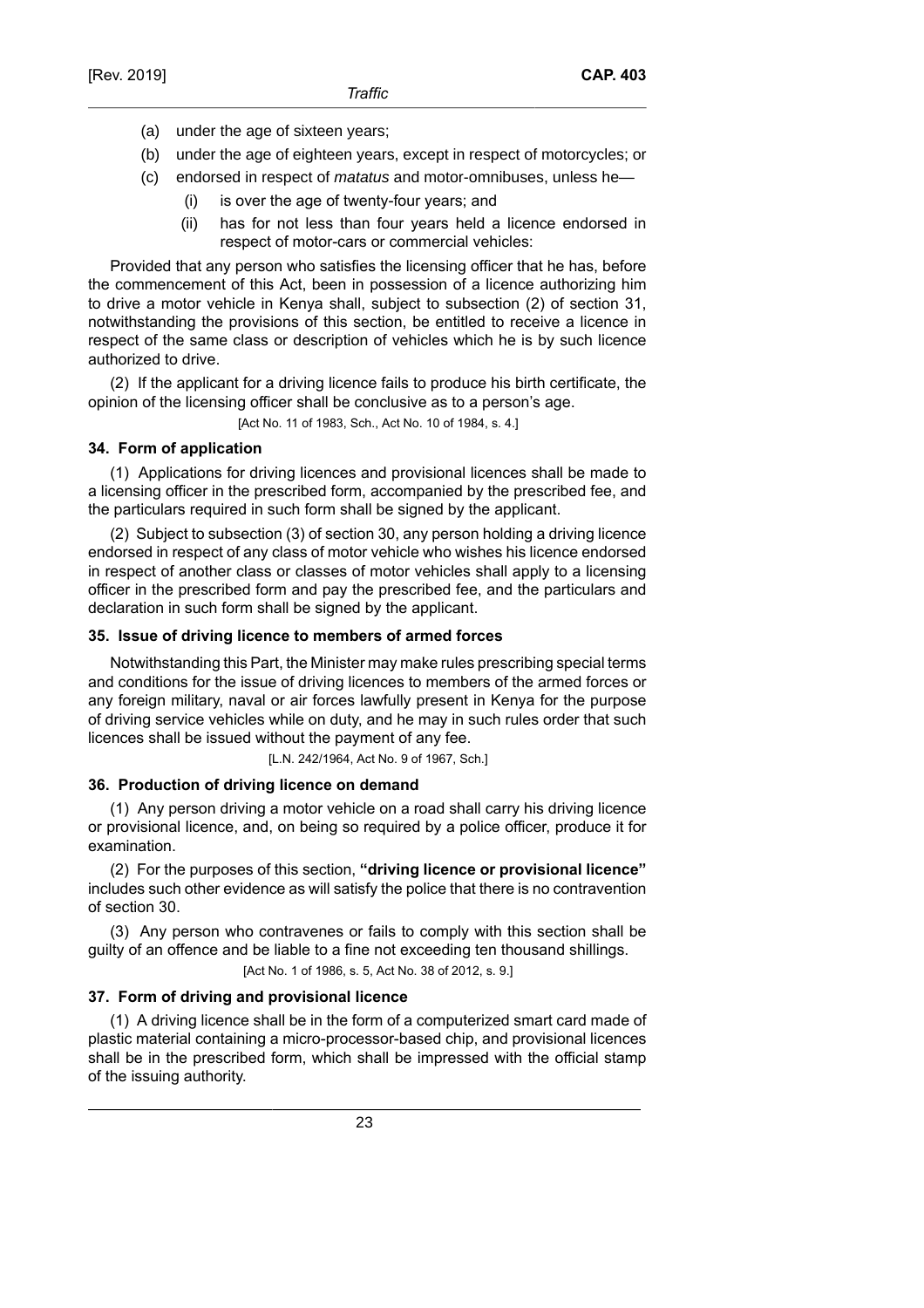- (2) The driving licence shall have—
	- (a) a front side, which shall contain the Personal Identification Number (PIN) and Identity Card Number, photograph, name, date of birth, sex, signature, and licence number of the licence holder, and the class of the vehicle to be driven or restricted; and
	- (b) a rear side, which shall contain the thumb print of the licence holder, the date of issue per class, the date of expiry per class, conditions and any other information, if any, and the signature and reference number of the issuing authority.

(3) The micro-processor based chip shall contain features for micro-printing, image hosting, ultra-violet printing (logo), the national coat of arms, hologram, and both side lamination.

(4) The micro-processor based chip shall contain the driver's name, biometric information, the photograph, signature, licence number, class of vehicle to be driven or restricted, the date of issue, the date of expiry, conditions or other information, if any, and the signature and reference number of the issuing authority.

[Act No. 7 of 2007, Sch., L.N. 272/2017.]

## **38. Duplicate licences**

If a driving licence or provisional licence is lost, defaced or mutilated, the Authority shall upon application being made in the prescribed form and upon payment of the prescribed fee, issue to the holder a duplicate licence or provisional licence:

Provided that where any licence or provisional licence which has been lost is subsequently found the holder shall forthwith deliver up to the licensing officer such duplicate.

[Act No. 33 of 2012, s. 62.]

## **39. Driving tests**

(1) Driving tests for the purpose of this Act shall be conducted by the Authority.

(2) Driving tests shall be carried out in such manner as the Minister may direct, but shall in any case include a test of the applicant's—

- (a) knowledge of the rules of the road;
- (b) knowledge of recognized road signals and road signs;
- (c) knowledge of any authorized road or highway code; and
- (d) physical fitness to drive a motor vehicle of the class for which the licence is required.
- (3) No person shall undergo a test until he has paid the prescribed fee. [Act No. 52 of 1959, s. 8, Act No. 18 of 2018, Sch.]

## **40. Revocation, etc., of driving licences upon application by police**

(1) Upon application by a police office of or above the rank of Superintendent, the Authority may—

(a) revoke the driving licence of any person who appears, in the opinion of the Authority, to be suffering from a disease or disability likely to, cause the driving by him of a motor vehicle to be a source of danger to the public; or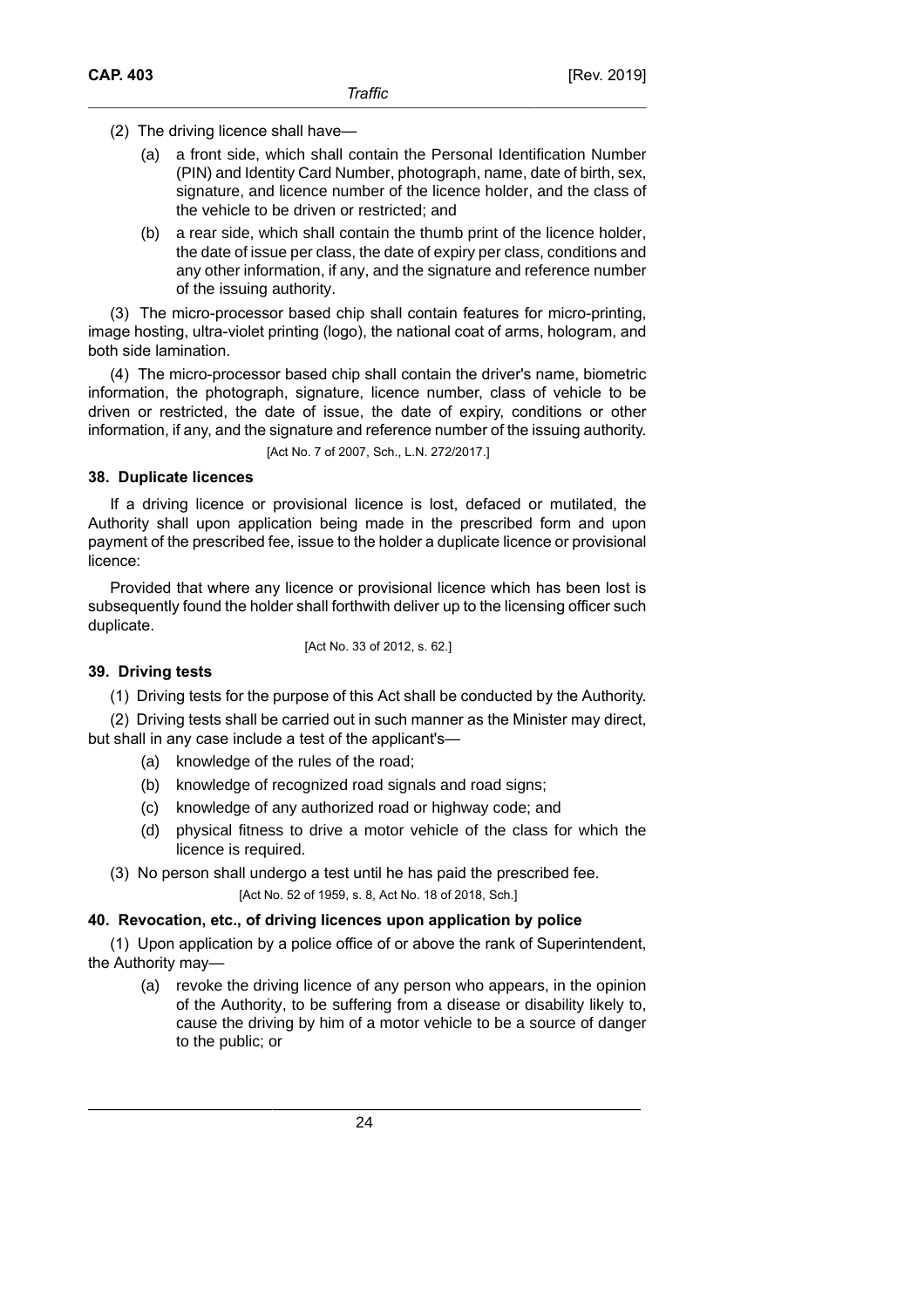(b) order a fresh driving test in the case of any holder of a driving licence who appears to the Authority to be so deficient in driving ability as to be a source of danger to the public, and if the licence holder fails to pass such test, order that his licence shall be revoked.

(2) Where the Authority has revoked a driving licence under subsection (1), the owner of such licence shall deliver his driving licence to the Authority, who shall endorse on it the reason for its revocation.

(3) The Authority shall restore a driving licence revoked under subsection (1) to the person in question under the following conditions—

- (a) in the case of a licence revoked under paragraph (a) of subsection (1), if he satisfies the Authority, by means of a certificate from a medical practitioner, that he is suffering from no disease or physical disability likely to cause the driving by him of a motor vehicle, of the class or classes in respect of which his licence was issued, to be a source of danger to the public; and
- (b) in the case of a licence revoked under paragraph (b) of subsection (1), if he passes the prescribed test for the class or classes of motor vehicle in respect of which his licence was originally granted.

(4) Any person who is aggrieved by the revocation of a licence under this section may, after giving to the Authority notice of his intention so to do, appeal toa subordinate court of the first or second class, which shall, after considering the grounds for such revocation, make such order as it thinks fit, and any order so made, shall be binding on the Authority.

[Act No. 1 of 1986, s. 6, Act No. 33 of 2012, s. 62.]

## **41. Penalties under this Part**

Any person who contravenes or fails to comply with any of the provisions of this Part shall be guilty of an offence and liable, where no penalty is specifically provided, on first conviction to a fine not exceeding ten thousand shillings or to imprisonment for a term not exceeding three months, and on each subsequent conviction to a fine not exceeding twenty thousand shillings or to imprisonment for a term not exceeding six months or to both.

[Act No. 1 of 1986, s. 7, Act No. 38 of 2012, s. 10.]

## PART V – DRIVING AND OTHER OFFENCES RELATING TO THE USE OF VEHICLES ON ROADS

## **42. Speed of motor vehicles**

(1) No person shall drive, or, being the owner or person in charge of a vehicle, cause or permit any other person to drive, a vehicle on a road at a speed greater than such speed as may be prescribed as the maximum speed for that class of vehicle.

(2) On a vehicle subject to a speed restriction under subsection (1), except a vehicle registered as a motor-car or motorcycle or a private hire vehicle, there shall be painted or affixed to the rear, as close as possible to the rear number plate and so as to be clearly legible to a person within ten metres of the rear of the vehicle, a mark in the prescribed form indicating its maximum permitted speed in kilometres per hour.

(3) No person shall drive, or, being the owner or person in charge of a vehicle, cause or permit any other person to drive, any vehicle at a speed exceeding fifty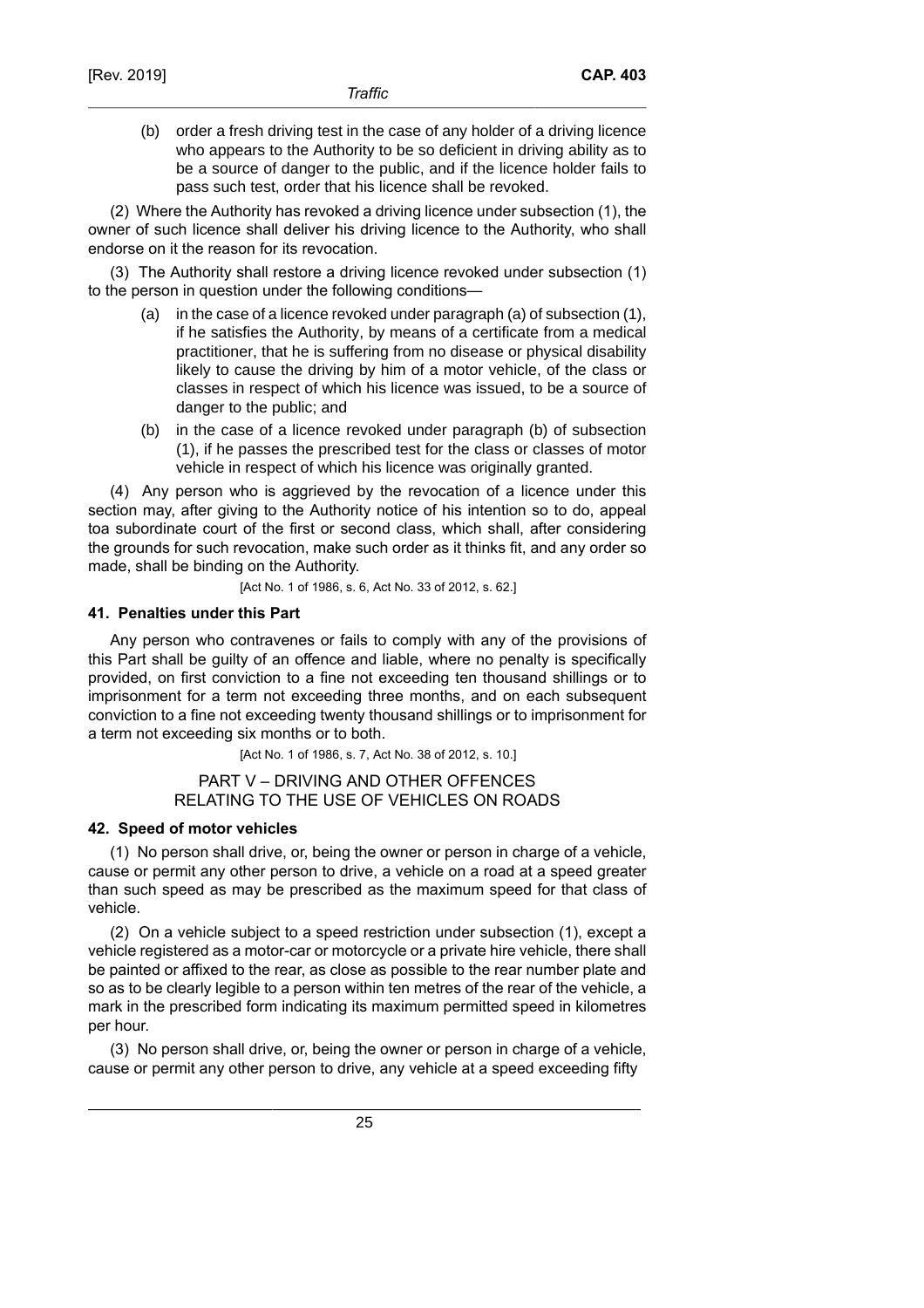kilometres per hour or any road within the boundaries of any trading centre, township, municipality or city:

Provided that the highway authority shall erect and maintain traffic signs as prescribed so as plainly to indicate to drivers entering or leaving such roads or areas where the fifty kilometer per hour speed limit restriction begins and ends.

(3A) A person shall not drive, or, being the owner or person in charge of a vehicle, cause or permit any other person to drive, any vehicle at a speed exceeding fifty kilometres per hour on any road within the boundaries of—

- (a) a nursery, primary or secondary school; or
- (b) an area used by children when crossing to and from school as may be designated as a pedestrian crossing by the highway authority.

(3B) The highway authority shall—

- (a) erect and maintain traffic signs as prescribed in the Act so as plainly to indicate to drivers entering or leaving such roads or areas referred to under subsection (3A) where the fifty kilometres per hour speed limit restriction begins and ends;
- (b) erect, construct and maintain speed limiting road design features such as speed bumps or rumble strips, and traffic circles on the roads referred to under subsection (3A) at the areas specifically designated for pedestrian crossing or on any road within a built up area or any section of a road where forward visibility is short;
- (c) ensure that traffic routes in the vicinity of nursery, primary or secondary schools and those giving access to the schools are planned, designed, equipped and maintained with safety features such as wide pavements, footpaths, cycle-tracks, roadside barriers, pedestrian crossings and underpasses and footbridges with appropriate signs and markings; and
- (d) ensure that there are no man-made or natural obstructions, including stationary vehicles on roads and parking areas in the vicinity of schools that might block children's view of the road and vehicles travelling along it, or drivers' view of children.
- (4) Notwithstanding subsections (1) and (3), it shall be lawful for the Minister—
	- (a) to impose on any road such lower limit of speed as it considers necessary in circumstances when, by reason of repairs, reconstruction or damage to the road or the condition of the road, any lower limit of speed is necessary for the public safety or to prevent damage to the road:

Provided that such lower limit shall be imposed only for such period as is necessary to carry out repairs or reconstruction or until the condition of the road is satisfactory;

(b) to impose on any road or area, either permanently or for such time as he considers appropriate, such lower limit of speed as may be necessary to prevent damage to the road or for the safety of the public having regard to any permanent or temporary hazards, the alignment or characteristics of the road, the width of streets, nature of traffic or general development of the area:

Provided that, in any case whilst such lower limit is in force under this subsection, indication of the maximum speed permitted shall be given by prescribe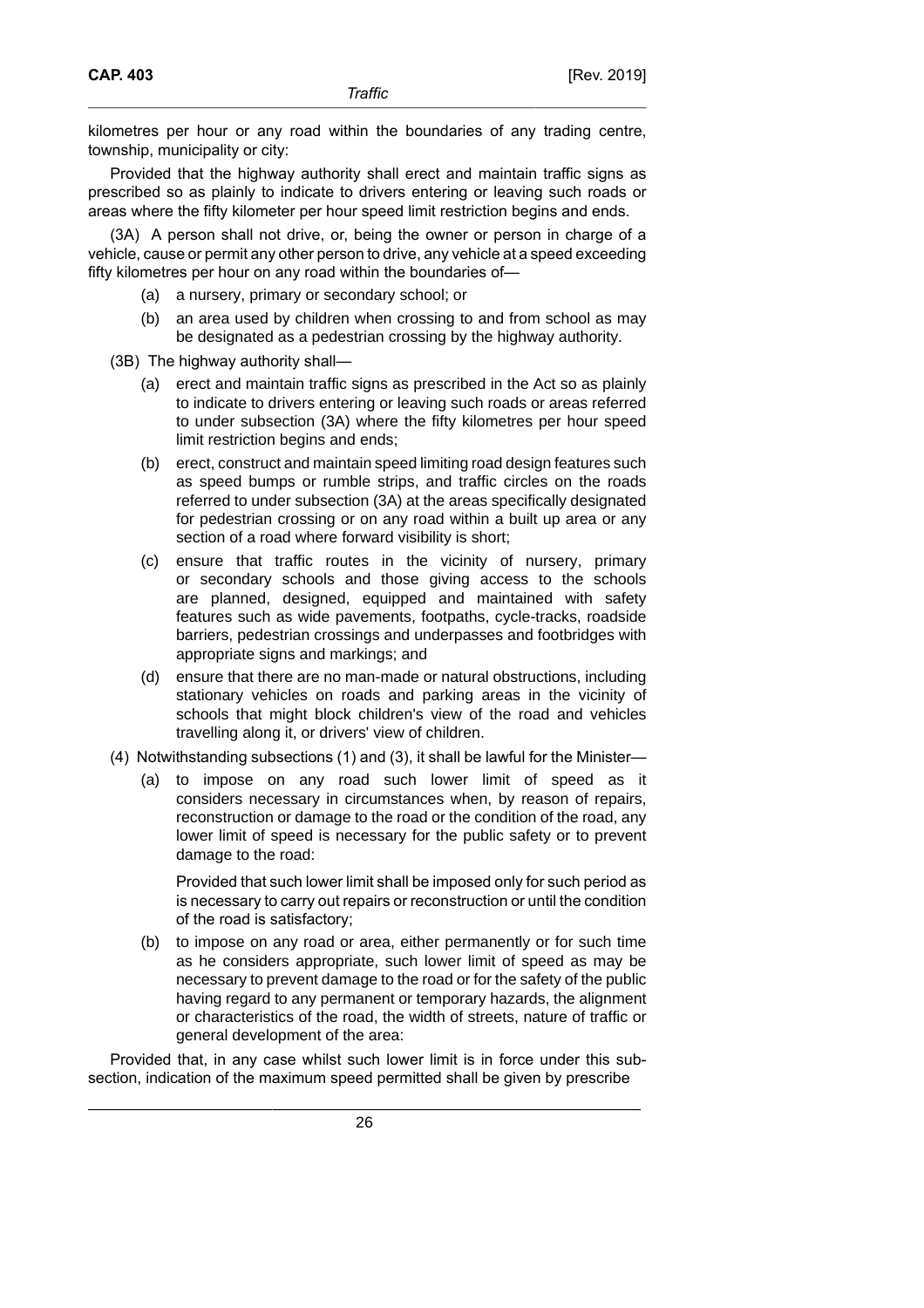traffic signs erected and maintained so as plainly to indicate to drivers entering or leaving such restricted road where the lower speed limit begins and ends.

(4A) The Minister may by notice in the *Gazette* delegate the power conferred by subsection (4) to a highway authority of other public body.

(4B) A delegation under subsection (4A) may—

- (a) be made subject to such conditions, exceptions and limitations as are specified in the notice;
- (b) be made either generally or with respect to any particular road or area; and
- (c) be revoked or varied by a subsequent notice made in like manner,

and shall not prevent the exercise by the Minister of any power so delegated.

(5) The provisions of this section or of this or any other Act, imposing a speed limit on motor vehicles, shall not apply to any vehicle on an occasion when it is being used for fire brigade, ambulance or police purposes, if the observance of such provisions would be likely to hinder the use of the vehicle for the purpose for which it is being used on that occasion.

(6) Nothing in subsection (5) authorizes a person to use a motor vehicle for fire brigade, ambulance or police purposes in contravention of any other provision of this Act.

> [Act No. 14 of 1971, Sch., Act No. 11 of 1983, Sch., Act No. 1 of 1986, s. 8, Act No. 26 of 2017, s. 2.]

### **43. Penalties in relation to speed**

(1) Any person who contravenes or fails to comply with any of the provisions of section 42 shall be guilty of an offence and liable to a fine of not exceeding one hundred thousand shillings.

(1A) A person who contravenes the provisions of subsection (3A) of section 42 shall be liable to a fine not exceeding twenty thousand shillings.

(1B) A police officer shall serve upon the person driving or in charge of a vehicle and who commits an offence under section 42 (1), (2), (3) and (3A), with a police notification of traffic offence in the prescribed form charging the person of having committed the offence under the section.

(1C) The police notification served under subsection (1B) shall require the person to attend court to answer such charge as may be preferred within forty eight hours of service of the notification.

 $(1D)$  The procedure stipulated under section 117  $(4)$ ,  $(5)$ ,  $(6)$ ,  $(7)$ ,  $(8)$ ,  $(9)$  and (10) shall apply to this section.

(2) A first or second conviction for an offence under this section shall not render the offender liable to be disqualified for holding or obtaining a licence for a longer period than, in the case of a first conviction, one month, or in the case of a second conviction three months:

Provided that, if the offender has been convicted of reckless or dangerous driving within the three years immediately preceding the date of his conviction for an offence under this section, such previous conviction shall be treated for the purposes of this subsection as if it had been a conviction for an offence under this section.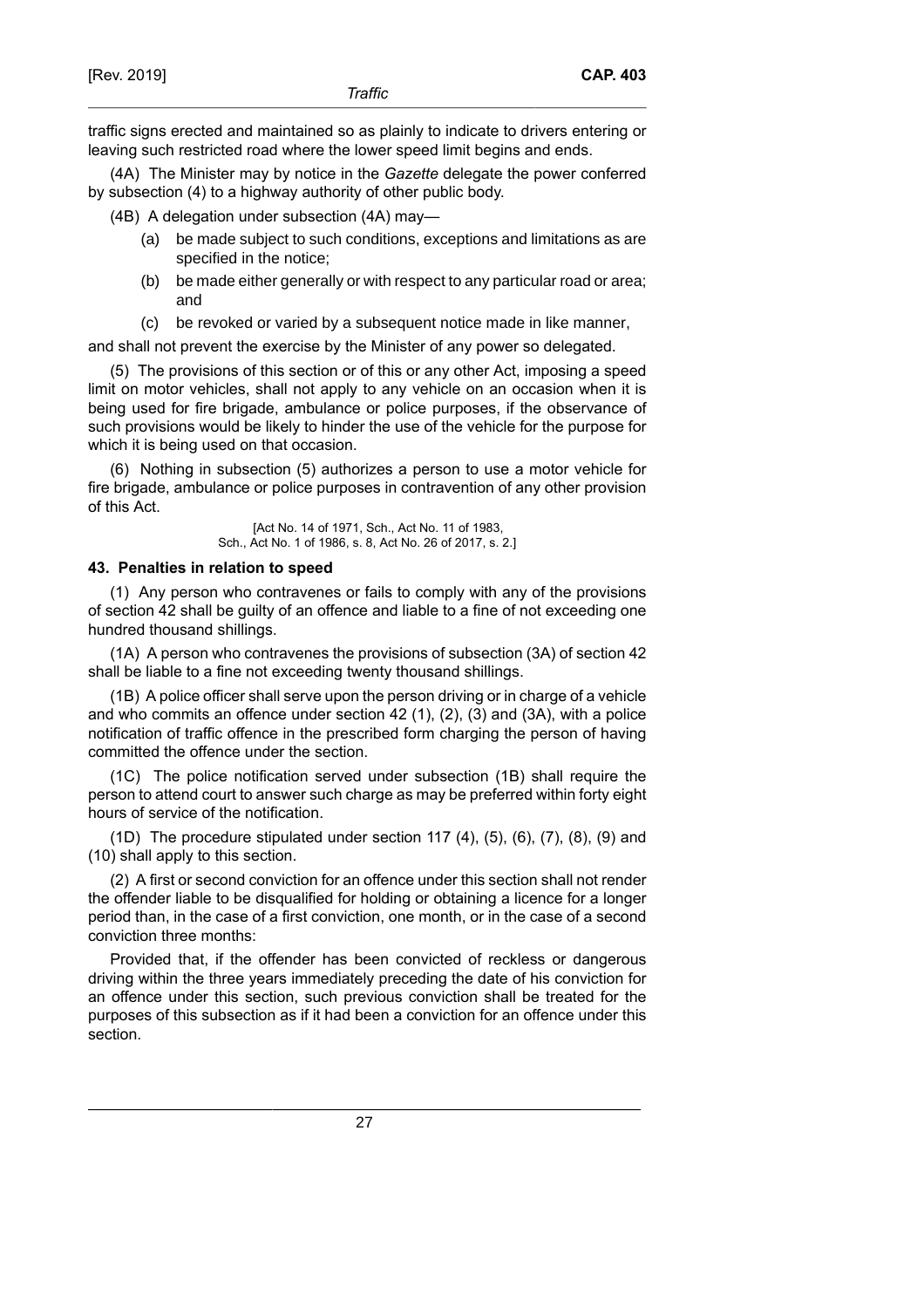(3) A person charged with the offence of driving a motor vehicle of any class or description on a road at a speed greater than the maximum speed allowed shall not be liable to be convicted solely on the evidence of one witness to the effect that in the opinion of the witness the person charged was driving the vehicle at such greater speed.

[Act No. 1 of 1986, s. 9, Act No. 38 of 2012, s. 11, Act No. 26 of 2017, s. 3.]

### **44. Driving under influence of drink**

(1) Any person who, when driving or attempting to drive, or when in charge of a motor vehicle on a road or other public place, is under the influence of drink or a drug to such an extent as to be incapable of having proper control of the vehicle, shall be guilty of an offence and liable to a fine not exceeding one hundred thousand shillings or to imprisonment for a term not exceeding two years or to both.

(2) A person convicted of an offence under this section shall, without prejudice to the power of the court to order a longer period of disqualification, be disqualified, for a period of twelve months from the date of conviction, for holding or obtaining a licence.

[Act No. 11 of 1983, Sch., Act No. 1 of 1986, s. 10, Act No. 38 of 2012, s. 12.]

### **45. Prohibition of drinking when driving or in charge of public service vehicle**

(1) Any person who, when driving or in charge of, or during any period of duty in connexion with the driving of, a public service vehicle or a commercial vehicle, drinks any intoxicating liquor shall be guilty of an offence and liable to a fine not exceeding one hundred thousand shillings or to imprisonment for a term not exceeding two years or to both.

(2) Any person who gives any driver or any person in charge of a public service vehicle any intoxicating liquor, whether for reward or not, shall be guilty of an offence and liable to the same penalties as a person guilty of an offence under subsection (1).

> [Act No. 11 of 1983, Sch., Act No. 1 of 1986, s. 11, Act No. 38 of 2012, s. 13, Act No. 18 of 2018, Sch.]

#### **45A. Driving on pavement, pedestrian walkway, etc.**

(1) No person shall, in order to avoid a buildup of traffic on a road, drive a motor vehicle on, or through, a pavement or a pedestrian walkway.

(2) A person who contravenes subsection (1) commits an offence and shall be liable—

- (a) for a first conviction, to imprisonment for a term not exceeding three months, or to a fine not exceeding thirty thousand shillings; and
- (b) for a second or subsequent conviction to imprisonment for a term not exceeding six months.

[Act No. 38 of 2012, s. 14.]

#### **46. Causing death by driving or obstruction**

Any person who causes the death of another by driving a motor vehicle on a road recklessly or at a speed or in a manner which is dangerous to the public, or by leaving any vehicle on a road in such a position or manner or in such a condition as to be dangerous to the public, having regard to all the circumstances of the case, including the nature, condition and use of the road and the amount of traffic which is actually at the time or which might reasonably be expected to be on the road, shall be guilty of an offence whether or not the requirements of section 50 have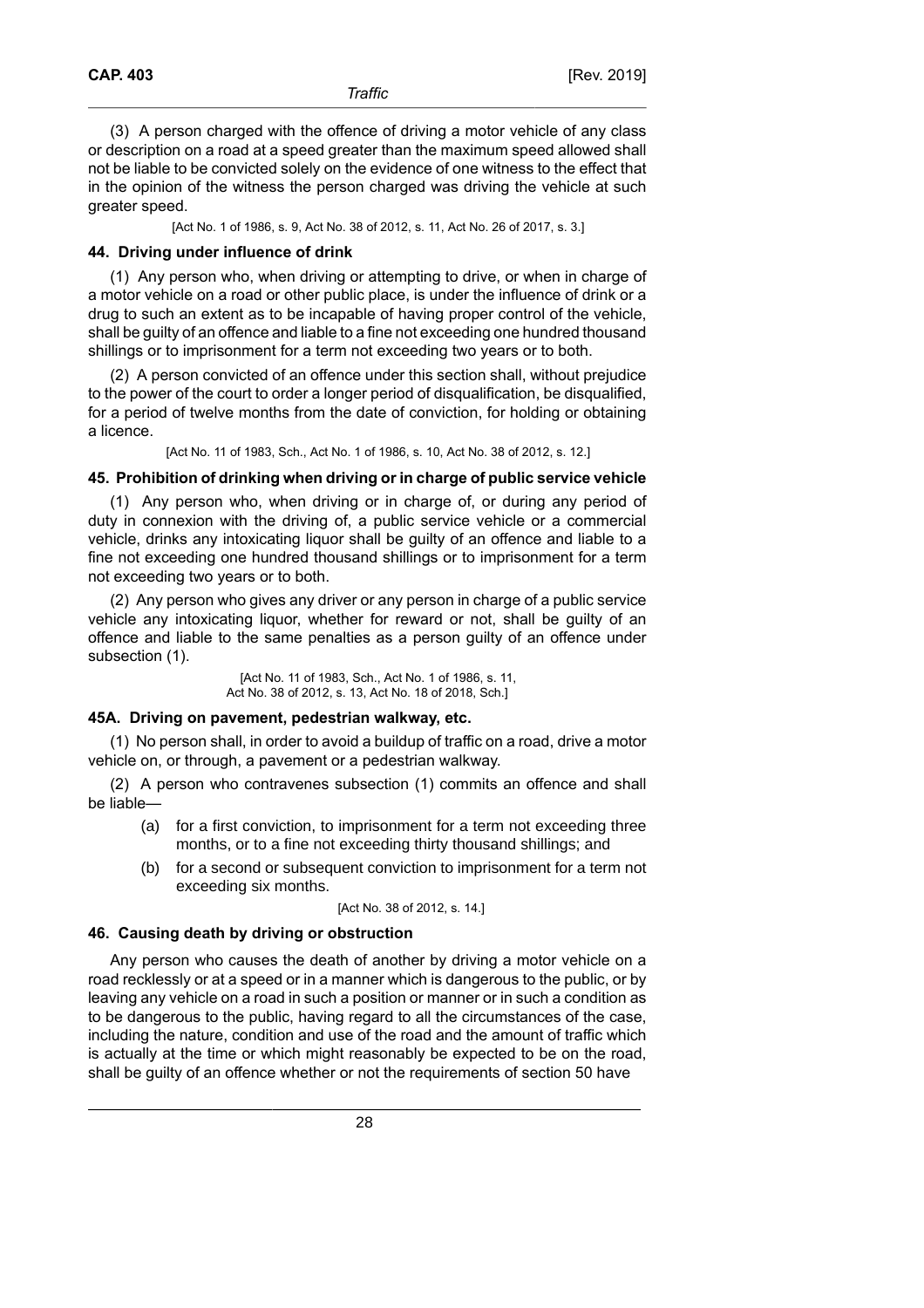been satisfied as regards that offence and be liable to imprisonment for a term not exceeding ten years and the court shall exercise the power conferred by Part VIII of cancelling any driving licence or provisional driving licence held by the offender and declaring the offender disqualified for holding or obtaining a driving licence for a period of three years starting from the date of conviction or the end of any prison sentence imposed under this section, whichever is the later.

[Act No. 14 of 1958, s. 5, Act No. 16 of 1977, Sch., Act No. 1 of 1986, s. 12.]

## **47. Reckless driving**

(1) Any person who drives a motor vehicle on a road recklessly, or at speed, or in a manner which is dangerous to the public, having regard to all the circumstances of the case, including the nature, condition and use of the road and the amount of traffic which is at the time or which might reasonably expected to be on the road, is guilty of an offence and liable—

- (a) for a first conviction, to a fine not exceeding one hundred thousand shillings, or to imprisonment for a term not exceeding two years; and
- (b) for a second or subsequent conviction, to a fine not exceeding three hundred thousand shillings, or imprisonment for a term not exceeding one year, and the court shall exercise the power conferred by Part VIII of canceling any driving licence or provisional driving licence held by the offender and declaring the offender disqualified for holding or obtaining a driving licence for a period of two years starting from the date of conviction or the end of any prison sentence imposed under this section, whichever is later.
- (2) *Repealed by Act No. 1 of 1986, s. 13*.

(3) Where a person is convicted of aiding, abetting, counselling, procuring or inciting the commission of an offence under this section, and it is proved that he was present in the vehicle at the time, the offence of which he is convicted shall, for, the purpose of the provisions of this Act relating to disqualification for holding or obtaining driving licences, be deemed to be an offence in connection with the driving of a motor vehicle.

[Act No. 1 of 1986, s. 13, Act No. 38 of 2012, s. 15.]

## **48. Power to convict for reckless or dangerous driving on trail for manslaughter or for causing death by driving or obstruction**

Upon the trial of a person who is charged with manslaughter in connection with the driving of a motor vehicle by him, or with an offence under section 46, if the court is satisfied that such person is guilty of an offence under section 47, he may be found guilty of such offence.

[Act No. 14 of 1962, s. 4, Act No. 5 of 1971, s. 2.]

## **49. Driving without due care and attention**

(1) Any person who drives a motor vehicle on a road without due care and attention or without reasonable consideration for other persons using the road shall be guilty of an offence and liable—

- (a) for a first offence, to a term of imprisonment not exceeding one year or a fine not exceeding one hundred thousand shillings;
- (b) for a second or subsequent offence, to a term of imprisonment not exceeding two years or to a fine not exceeding two hundred thousand shillings,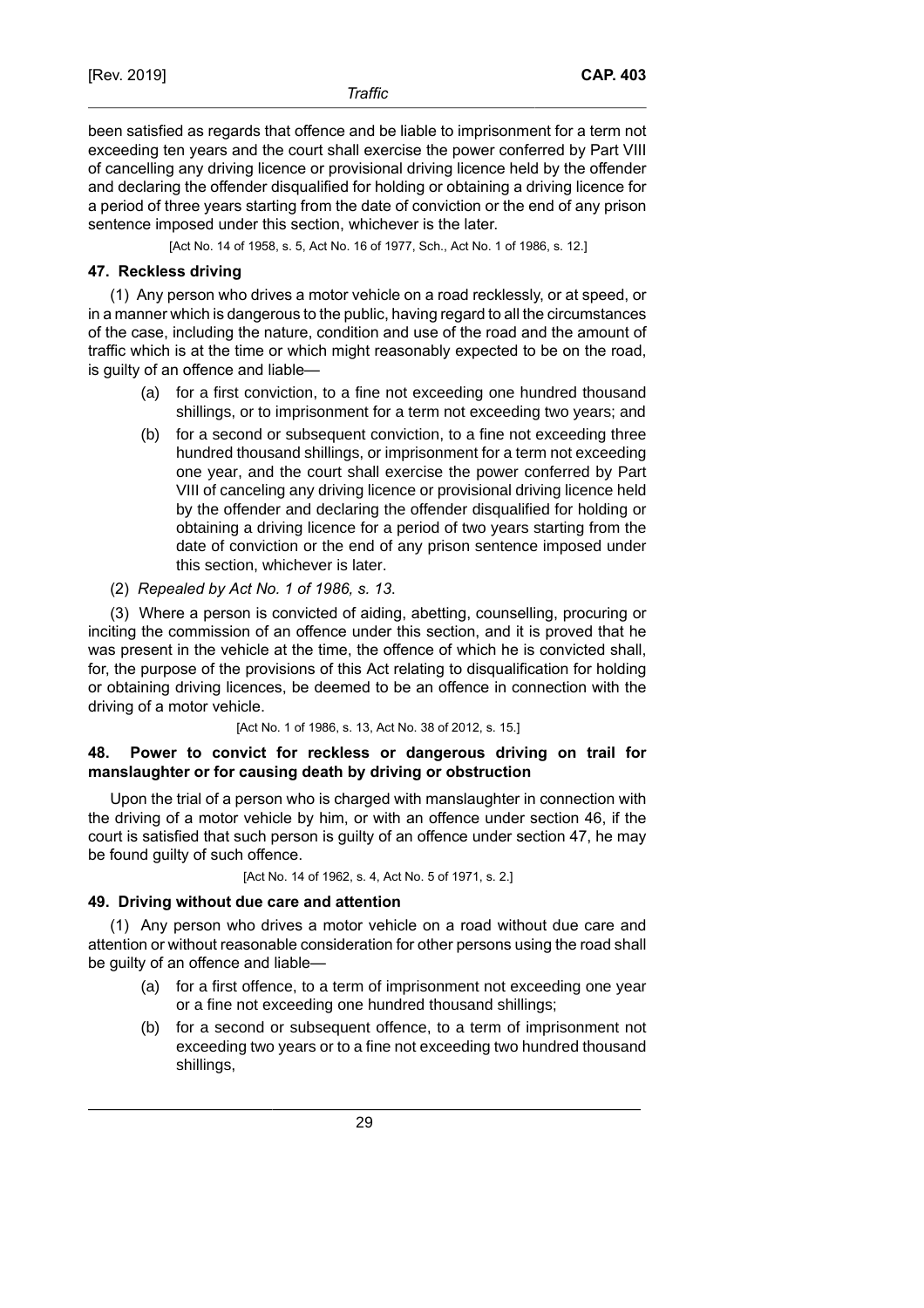and the court may exercise the power conferred by Part VIII of suspending any driving licence or provisional driving licence held, by the offender disqualified from holding or obtaining a driving licence for a period of twelve months starting from the date of conviction or the end of any prison sentence imposed under this section, whichever is the later.

(2) Where any person is charged with an offence under section 47 and the court considers that the evidence is such as to justify a conviction under this section but not under section 47, the court may convict such person of an offence under this section.

[Act No. 5 of 1971, s. 2, Act No. 1 of 1986, s. 14, Act No. 38 of 2012, s. 16.]

## **50. Warning to be given before prosecution**

Where a person is prosecuted for an offence under any of the sections of this Act, other than section 46, relating respectively to the maximum speed at which motor vehicles may be driven, to reckless or dangerous driving or to careless driving, he shall not be convicted unless—

- (a) he was warned at the time the offence was committed that the question of prosecuting him for an offence under some one or other of the sections aforesaid would be considered; or
- (b) within fourteen days of the commission of the offence a summons for the offence was served on him; or
- (c) within fourteen days a notice of the intended prosecution, specifying the nature of the alleged offence and the time and place where it is alleged to have been committed, was served on or sent by registered post to him or to the person registered as the owner of the vehicle at the time of the commission of the offence:

Provided that—

- (i) failure to comply with this requirement shall not be a bar to the conviction of the accused in any case where the court is satisfied that—
	- (a) neither the name and address of the accused nor the name and address of the registered owner of the vehicle could with reasonable diligence have been ascertained in time for a summons to be served or for a notice to be served or sent as aforesaid; or
	- (b) the accused by his own conduct contributed to the failure; and
- (ii) the requirement of this section shall in every case be deemed to have been complied with unless and until the contrary is proved.

#### [Act No. 16 of 1977, Sch.]

## **51. Only proper fuel to be used in motor vehicles**

(1) No fuel shall be used in any motor vehicle except that specified in the vehicle licence in respect of such vehicle or, in the case of a motor vehicle the motor unit of which is a compression ignition engine, light amber mineral fuel oil or a substitute therefore which is approved by the Minister by notice in the *Gazette*: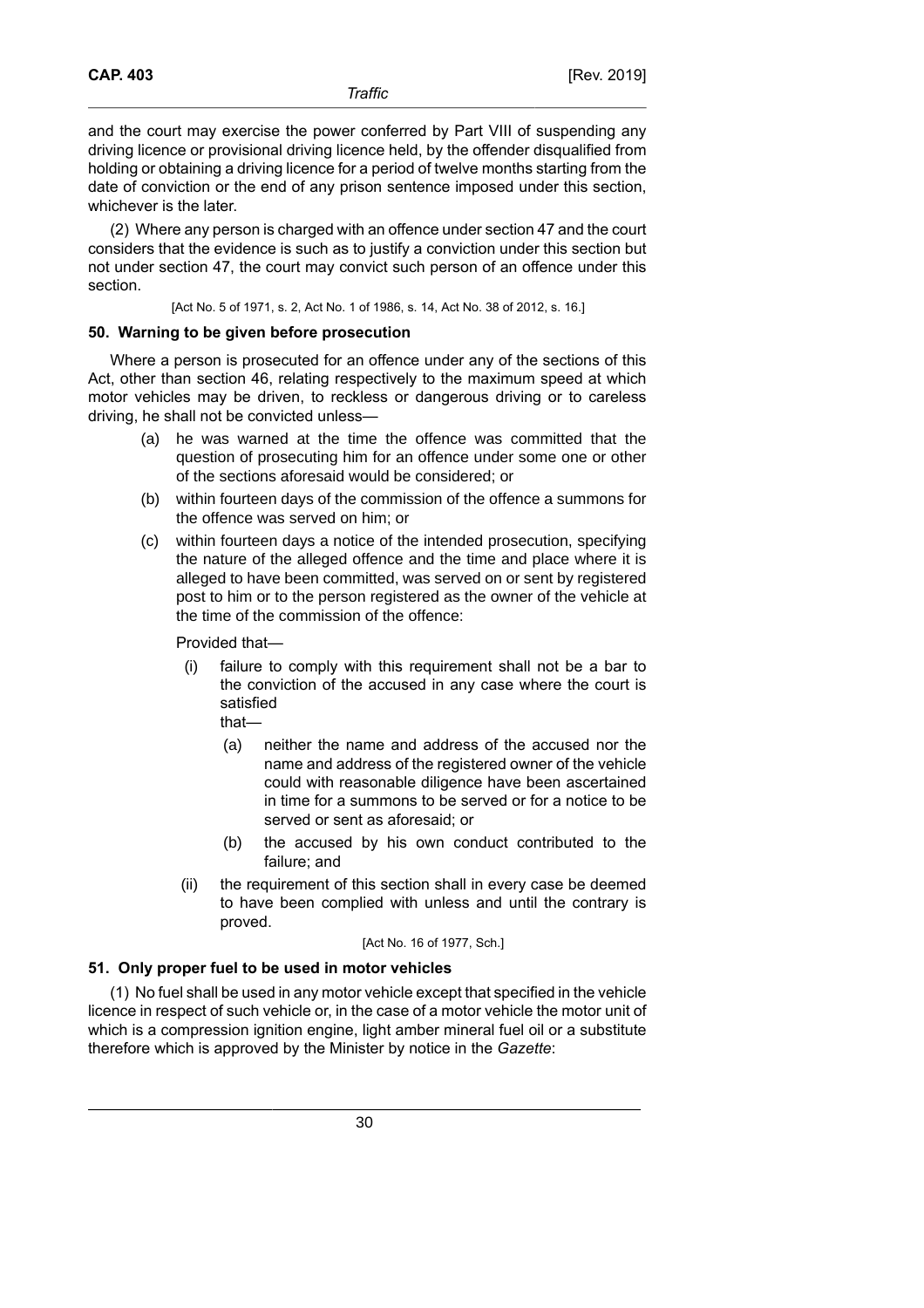Provided that the Minister may, subject to such conditions as he may see fit to impose, exempt any specified vehicle, the motor unit of which is a compression ignition engine, from the provisions of this subsection and may specify the fuel which shall be used in such motor vehicle.

(2) If the owner or the driver of any motor vehicle uses any fuel contrary to subsection (1), or if any person sells any fuel having reason to believe that it will be so used, the owner and the driver and such person shall each be guilty of an offence and liable to a fine not exceeding twenty thousand shillings or to imprisonment for a term not exceeding three years or to both; and in addition the vehicle shall be liable to be forfeited.

[Act No. 14 of 1960, s. 2, Act No. 11 of 1983, Sch., Act No. 38 of 2012, s. 17.]

## **52. Signals and signs to be obeyed**

- (1) The driver of a vehicle shall at all times—
	- (a) obey any directions given, whether verbally or by signal, by a police officer in uniform, in the execution of his duty; and
	- (b) conform to the indications given by any traffic sign; and
	- (c) stop his vehicle on being so required by a police officer in uniform; and
	- (d) when any person in charge of any cattle raises his hand or in any manner gives a signal to stop, forthwith stop his vehicle and keep it stationary for as long as it is reasonably necessary.

(2) Any person who contravenes or fails to comply with any of the provisions of this section shall be guilty of an offence and liable—

- (a) for a first conviction, to a fine not exceeding fifty thousand shillings or a term of imprisonment not exceeding six months; and
- (b) for a second or subsequent conviction, to a fine not exceeding seventy thousand shillings or a term of imprisonment not exceeding one year,

and the court shall exercise the power conferred by Part VIII of canceling any driving licence held by the offender and declaring the offender disqualified from holding or obtaining a driving license for a period of two years starting from the date of conviction.

[Act No. 1 of 1986, s. 15, Act No. 38 of 2012, s. 18.]

## **52A. Offences relating to parking bays and areas where no charges are made**

(1) Any person who, being the driver of a vehicle, in any parking bay or parking area—

- (a) leaves the vehicle for a period in excess of the time prescribed by any traffic sign relating to that bay or area; or
- (b) contravenes or fails to comply with any traffic sign relating to that bay or area as to the manner in which vehicles shall stand in, or be driven into or out of, the bay or area; or
- (c) leaves the vehicle in contravention of any traffic sign relating to that bay or area,

shall be guilty of an offence and liable to the penalties prescribed under section 67.

(2) In relation to an offence under subsection (1), the reference in that subsection to the driver of a vehicle shall be construed as a reference to the person driving the vehicle at the time it was left in the parking bay or parking area.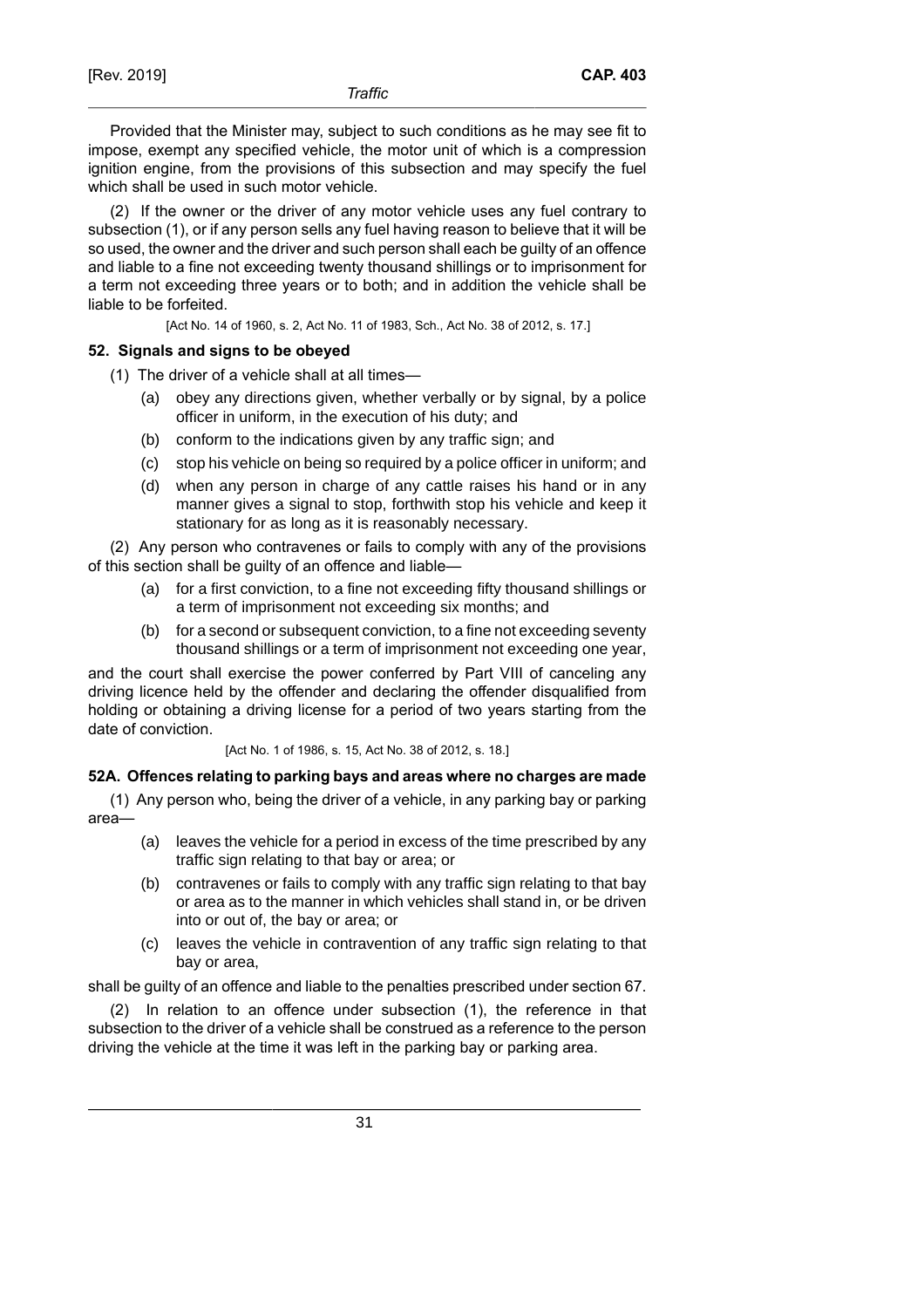(3) Where the driver of a vehicle is alleged to be guilty of an offence under subsection (1)—

- (a) the owner of the vehicle shall give such information as to the identity of the driver as he may be required by a police officer to give; and
- (b) any other person shall if required as aforesaid give any information which it is in his power to give and which may lead to the identification of the driver.
- (4) A person who fails to comply with—
	- (a) the requirement of paragraph (a) of subsection (3) shall be guilty of an offence, unless he shows to the satisfaction of the court that he did not know and could not with reasonable diligence have ascertained who the driver of the vehicle was; and
	- (b) the requirement of paragraph (b) of that subsection shall be guilty of an offence,

and a person guilty of an offence under this subsection shall be liable to a fine not exceeding ten thousand shillings or to imprisonment for a term not exceeding one month.

(5) In this section—

**"parking area"** means an area designated as such by a highway authority where vehicles, or vehicles of any class or description, may wait without charge;

**"parking bay"** means a space in a parking area where a vehicle may wait. [Act No. 14 of 1962, s. 5, Act No. 38 of 2012, s. 19.]

## **52B. Parking of vehicles carrying explosives, petroleum, etc.**

(1) No vehicle carrying explosives, ammunition, petroleum or any inflammable substance shall remain stationary for more than fifteen minutes within the boundaries of a trading centre, township, municipality or city except—

- (a) when unloading; or
- (b) in an area designated by the Minister for parking of such vehicles.

(2) Any person who in contravention of subsection (1) parks or leaves a vehicle or when in charge of a vehicle allows it to remain stationary for more than fifteen minutes shall be guilty of an offence and liable to the penalties prescribed under section 67.

(3) Nothing in this section applies to—

- (a) petroleum in the fuel tank of a vehicle;
- (b) petroleum having a flashing point below 23°C in a quantity not exceeding 50 litres;
- (c) petroleum having a flashing point of 23°C or above in a quantity not exceeding 90 litres,

if that petroleum is for use only in the propulsion of the vehicle and, in the case of petroleum referred to in paragraph (b) or (c), is carried in air-tight tins not exceeding 18 litres in capacity.

(4) In this section—

**"ammunition"** has the meaning given in section 2 of the Firearms Act (Cap. 114);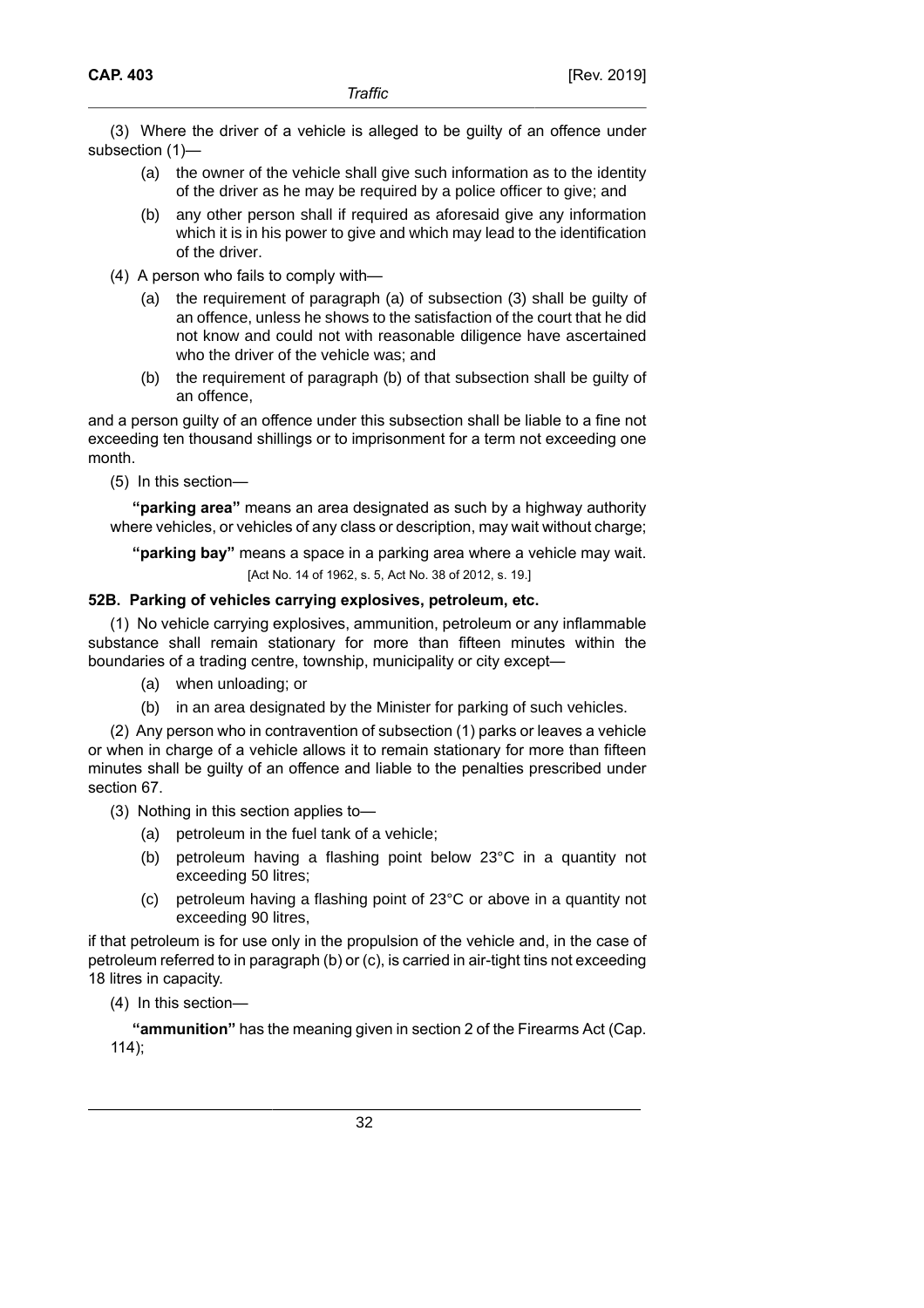**"explosives"** has the meaning given in section 2 of the Explosives Act (Cap. 115);

**"petroleum"** has the meaning given in section 2 of the Petroleum Act (Cap. 116).

[Act No. 1 of 1986, s. 16.]

## **53. Obstruction**

(1) No vehicle shall be allowed to remain in any position on any road so as to obstruct or to be likely to obstruct or cause inconvenience or danger to other traffic using the road, and, save where the contrary is expressly provided in this Act, every vehicle on a road, when not in motion, shall be drawn up as close to the side of the road as possible.

(2) The driver of any vehicle shall, in case of a break-down, remove the vehicle from the road as soon as possible, and until so removed the vehicle shall be placed as close to the side of the road as possible; and as the vehicle remains on the road between the hours of 6.45 p.m. and 6.15 a.m., its position shall be clearly indicated by a light or lights visible to drivers of vehicles approaching from either direction.

(3) If any part of the vehicle remains on or near the road in a position so as to obstruct or to be likely to obstruct or to cause or to be likely to cause inconvenience or danger to other traffic using the road, the driver shall place on the road not less than fifty metres from the vehicle two red reflecting triangles of such construction and dimensions as may be prescribed, one ahead of the vehicle and one behind it so that each is clearly visible to drivers of vehicles approaching from ahead or behind, as the case may be.

(4) Any person who leaves any vehicle on a road in such a position or manner or in such a condition as to cause or to be likely to cause any danger to any person shall be guilty of an offence and liable—

- (a) for a first conviction, to a fine not exceeding fifty thousand shillings or to imprisonment for a term not exceeding one year; and
- (b) on a second or subsequent conviction, to a fine not exceeding seventy-five thousand shillings, or to imprisonment for a term not exceeding eighteen months, and the court shall exercise the power conferred by Part VIII of canceling any driving licence or provisional driving licence held by the offender and declaring the offender disqualified from holding or obtaining a driving licence for a period of two years starting from the date of conviction or the end of any prison sentence imposed under this section, whichever is the later.

[Act No. 14 of 1958, s. 6, Act No. 11 of 1983, Sch., Act No. 1 of 1986, s. 17, Act No. 38 of 2012, s. 20.]

## **54. Racing, pacemaking and trial of speed**

(1) It shall not be lawful for any person, without the written consent of the highway authority and of the Commissioner of Police, to promote or take part in any race or trial of speed between vehicles on a road.

(2) A person convicted of an offence under this section shall, unless the court for special reasons thinks fit to order otherwise, and without prejudice to the power of the court to order a longer period of disqualification, be disqualified for a period of twelve months from the date of conviction for holding or obtaining a driver's licence.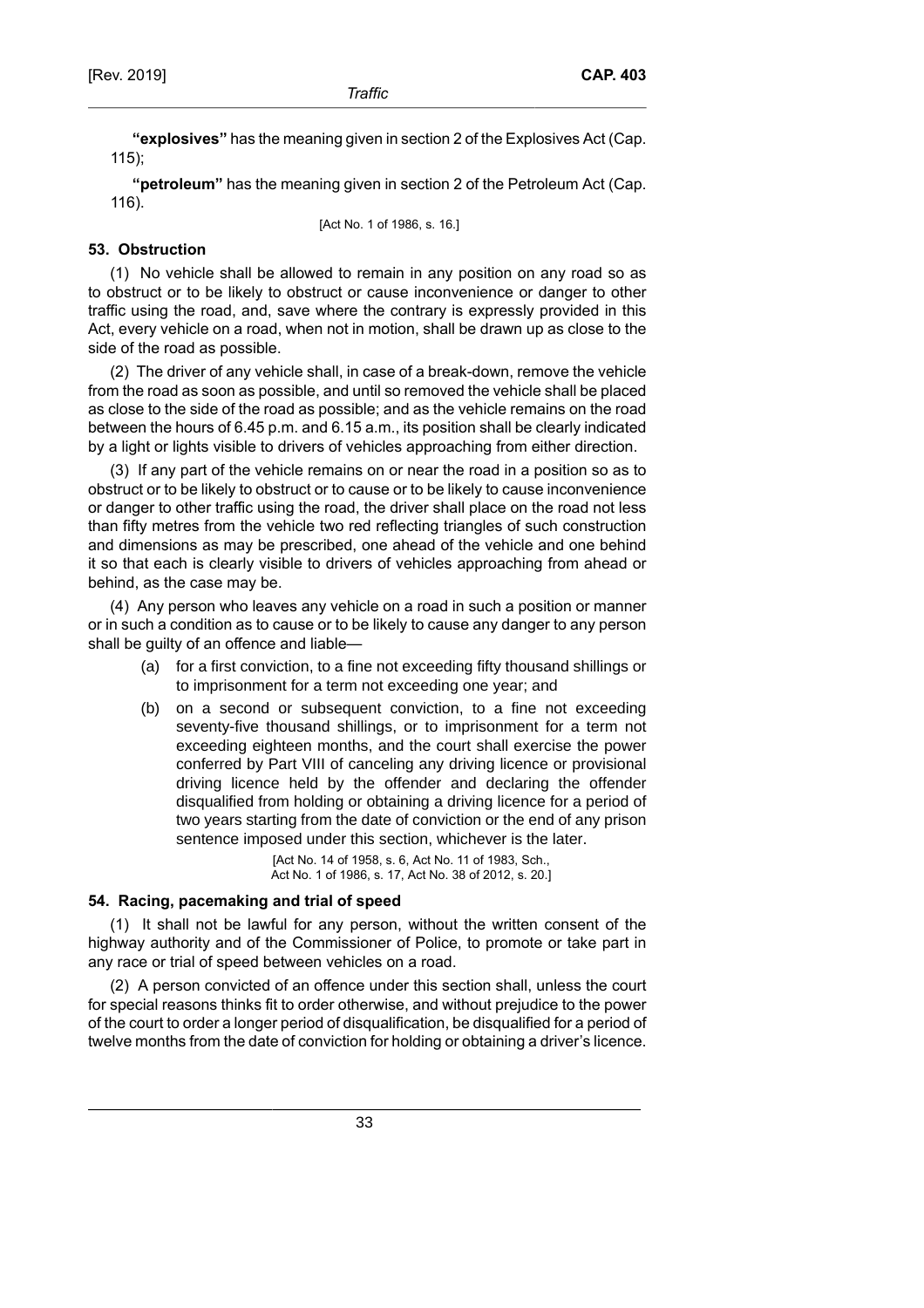## **55. Condition of vehicles**

(1) No vehicle shall be used on a road unless such vehicle and all parts and equipment thereof, including lights and tyres, comply with the requirements of this Act, and such parts and equipment shall at all times be maintained in such a condition that the driving of the vehicle is not likely to be a danger to other users of the road or to persons travelling on the vehicle.

(2) No motor vehicle the weight or dimensions of which laden or unladen exceeds the maximum weight or dimensions provided for such vehicles by rules made under this Act shall be used on a road.

## **56. Limitation of loads**

(1) No vehicle shall be used on a road with a load greater than the load specified by the manufacturer of the chassis of the vehicle or than the load capacity determined by an inspector under this Act or as provided for under the East African Community Vehicle Load Control Act, 2013.

(2) No vehicle shall be used on a road if it is loaded in such a manner as to make it a danger to other persons using the road or to persons travelling on the vehicle; and should any load or part of a load fall from any vehicle on to a road such fact shall be *prima facie* evidence that the vehicle was loaded in a dangerous manner until the contrary is proved to the satisfaction of the court.

(3) For the purpose of this section, persons travelling on a vehicle shall be deemed to be part of the load.

[Act No. 18 of 2018, Sch.]

## **57. Exemptions**

(1) A highway authority may grant a permit subject to such conditions as may be specified therein—

- (a) for the use on a road of a vehicle the weight or dimensions of which exceeds the maximum weight or dimensions provided for by rules made under this Act;
- (b) for the carriage by a vehicle on a road of any specified load which it is unlawful to place on the vehicle under the provisions of any rules made under this Act.

(2) Every permit granted under this section shall be in writing, and shall be carried on the vehicle in question whenever the vehicle is being used under the authority of that permit.

(3) An authorised officer may detain a vehicle carrying any of the loads requiring a permit as prescribed under this Act or the East African Community Load Control Act, 2013, and which is found to be without a permit, or direct such vehicle to proceed to such place as may be necessary, taking into account safety, health or security, and the transporter owning such vehicle shall be liable to such fine or imprisonment as may be prescribed.

#### [Act No. 18 of 2018, Sch.]

## **58. Penalty for improper condition or overloading**

(1) Any person who drives or uses on a road a vehicle in contravention of the provisions of section 55, 56 or 57 or in accordance with the East African Community Vehicle Load Control Act, 2013, shall be guilty of an offence and liable to a fine not exceeding four hundred thousand or to imprisonment for a term not exceeding two years or to both: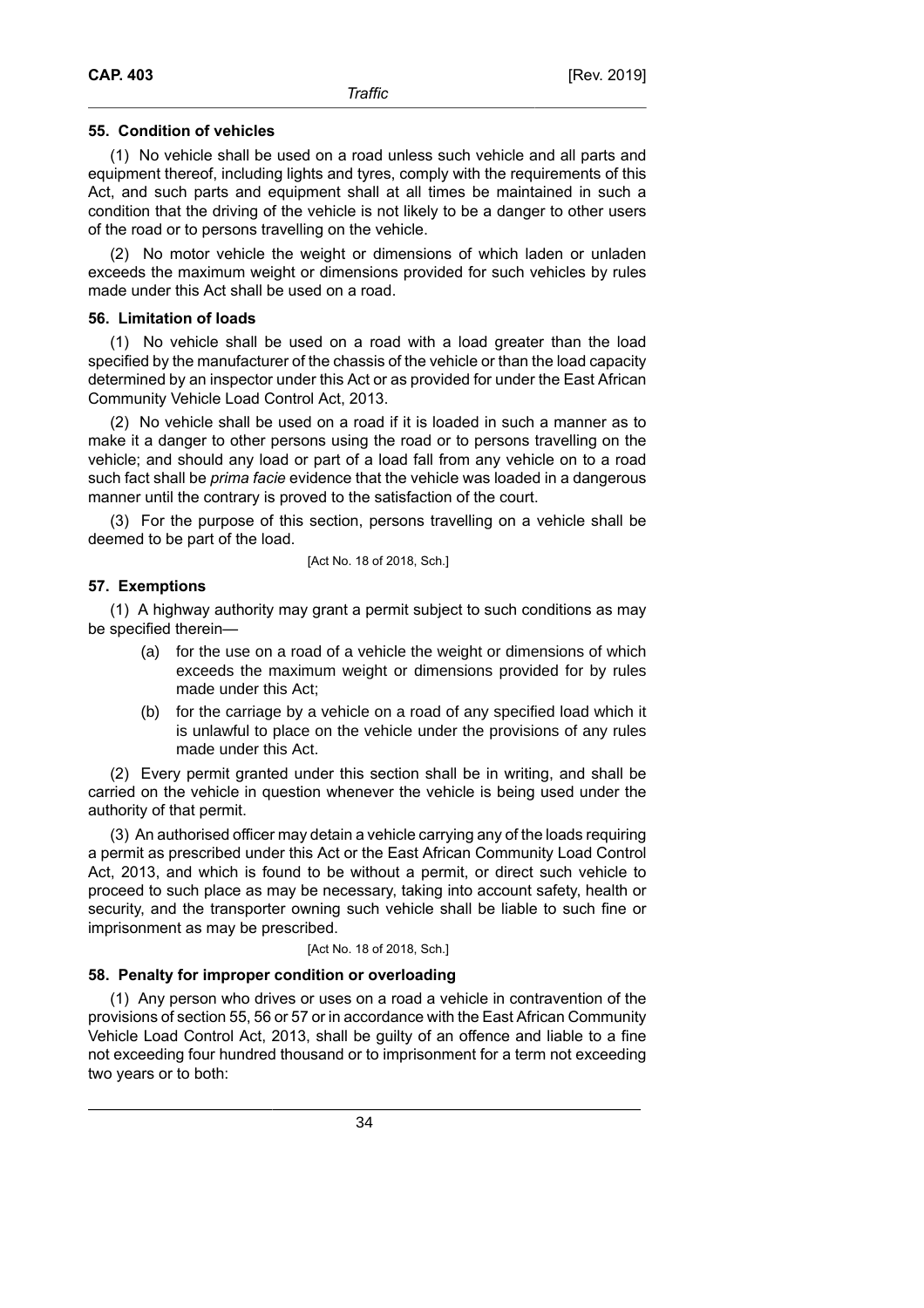Provided that rules under this Act may provide that a person who is guilty of an offence under section 55, 56 or 57 or in accordance with the East African Community Vehicle Load Control Act, 2013, shall be liable to pay a fine according to a prescribed scale, and different scales may be prescribed for first offenders, and for second or subsequent offenders, within a prescribed period, but so that no person shall thereby be liable to pay a fine greater than the maximum provided by this subsection; and for the avoidance of doubt it is declared that liability of a person to pay a fine on a prescribed scale shall not affect that person's liability to imprisonment under this subsection as an alternative to, in addition to, or in default of, the payment of a fine.

(2) For the purposes of subsection (1), any person who is shown to the satisfaction of the court to be responsible for the maintenance of the vehicle, and any person who is shown to the satisfaction of the court to have been responsible for the loading of the vehicle, shall be deemed to have used the vehicle on the road.

- (3) (a) In any case where a motor vehicle or trailer is twice or more times, in a period of twelve months, the subject of a successful prosecution under any of the provisions of sections 55 and 56, the court shall, unless for special reasons to be recorded it decides otherwise, order the Authority to suspend the licence of such vehicle for a period of two years.
	- (b) The Authority shall thereupon suspend the licence of the vehicle for such period, and the owner of the vehicle shall return the licence of the vehicle to the Authority, who in no case shall issue another licence in respect of such vehicle until the termination of the period of suspension.
	- (c) No vehicle licence shall be returned or new licence granted in respect of a vehicle whose licence has been so suspended unless an inspector certifies that the vehicle is fit in all respects for use upon the road.

(4) When a vehicle licence has been suspended under subsection (3) no refund of licence fee shall be made.

> [Act No. 13 of 1980, Sch., Act No. 11 of 1983, Sch., Act No. 2 of 2007, Fifth Sch., Act No. 33 of 2012, s. 62, Act No. 18 of 2018, Sch.]

#### **59. Obstructing driver of motor vehicle**

(1) No person in a motor vehicle shall molest or obstruct the driver of the motor vehicle while it is in motion.

(2) In no motor vehicle shall passengers be carried in such numbers or in such a position as to be likely to interfere with the safe driving of such motor vehicle; and in the event of a contravention of this subsection the driver and the person in charge of the motor vehicle shall be guilty of an offence.

(3) No person driving a motor vehicle shall be in such a position that he cannot control the same or obtain a full view of the road and traffic ahead.

#### **60. Restrictions on pillion riding**

(1) It shall not be lawful for more than one person in addition to the driver to be carried on any two-wheeled motorcycle, nor shall it be lawful for any such one person to be so carried otherwise than sitting astride the motorcycle and on a proper seat securely fixed to the motorcycle behind the driver's seat.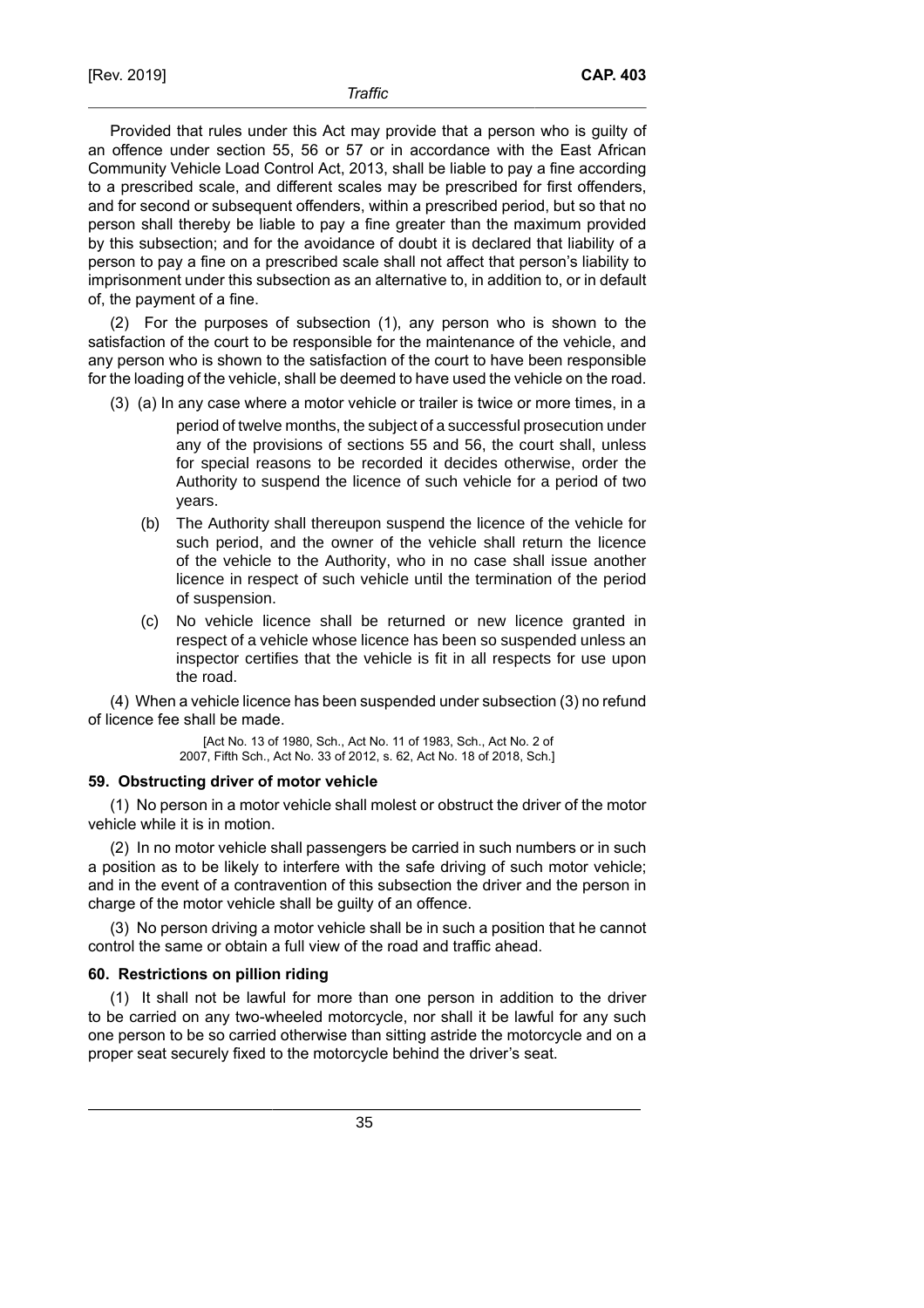(2) If any person is carried on any such motorcycle in contravention of this section, the driver of the motorcycle shall be guilty of an offence and be liable to a fine not exceeding ten thousand shillings.

[Act No. 38 of 2012, s. 21.]

### **61. Riding in dangerous position**

(1) Except for the purpose of testing or repairing a motor vehicle, no person shall ride or be carried on the footboard, tailboard, steps, mudguards, canopy, roofing or elsewhere on the outside of any vehicle.

(2) No person shall ride or be carried on any load upon a vehicle if such a proceeding is unsafe by reason of the insufficiency of space available for such person to stand or sit, or by reason of the position in which he is carried or the height or arrangement of the load.

(3) If a person is, in the opinion of a police officer in uniform, contravening subsection (1) or (2), the police officer may order him to a safe place on the vehicle or may order him off the vehicle.

(4) If a person refuses or delays or fails to comply with an order by a police officer in uniform under subsection (3), he shall be guilty of an offence and liable, whether or not he is in addition liable to any penalty for contravening subsection (1) or (2), to a fine not exceeding ten thousand shillings or to imprisonment for a term not exceeding one month.

[Act No. 1 of 1986, s. 18, Act No. 38 of 2012, s. 22.]

### **62. Restrictions on persons being towed**

No person, otherwise than with lawful authority or reasonable cause, shall take or retain hold of, or get on or off, a motor vehicle or trailer while in motion on any road.

## **63. Causing damage to motor vehicle**

No person shall throw any object at any vehicle or at any person in or on such vehicle, nor shall he place any object on any road nor by any means impede the progress of any vehicle whereby injury or damage might be caused to such vehicle or any person.

#### **64. Tampering with motor vehicle**

No person shall, without the knowledge or permission of the owner, or without reasonable excuse, get on to a motor vehicle or trailer, or attempt to manipulate any of the levers, the starter, brakes or machinery of such a vehicle, or in any way tamper with a motor vehicle or trailer, while it is standing on a road or parking place.

#### **65. Taking motor vehicle without consent**

(1) If any person, whether employed by the owner or not, takes and drives away any motor vehicle without the consent of the owner thereof or other lawful authority, he shall be guilty of an offence and liable to imprisonment for a term not exceeding two years or to a fine not exceeding fifty thousand shillings or to both:

Provided that if the court is satisfied that the accused acted in the reasonable belief that he had lawful authority, or in the reasonable belief that the owner would, in the circumstances of the case, have given his consent if he had been asked therefore, the accused shall not be liable to be convicted of an offence.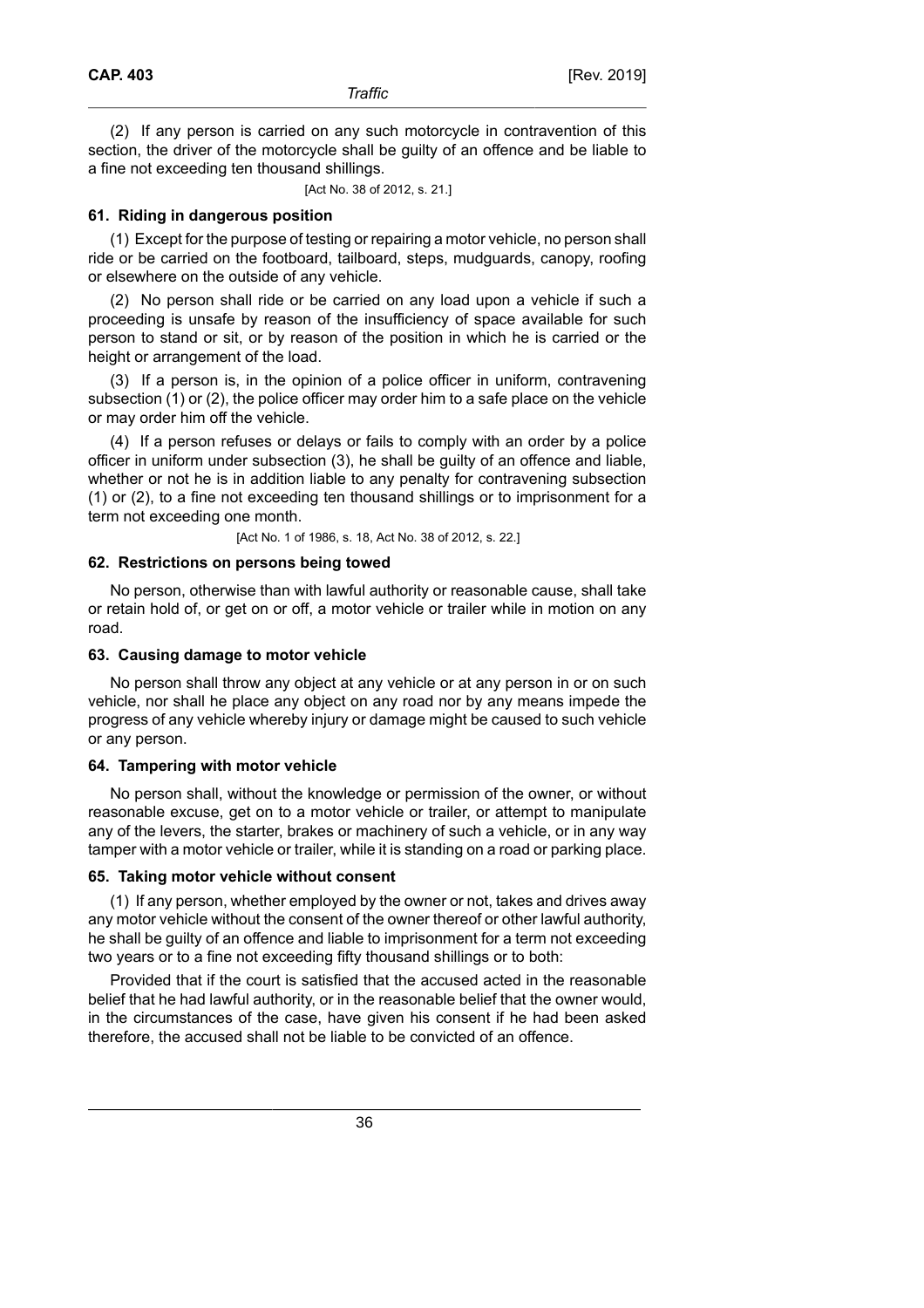**CAP. 403**

(2) If, in any prosecution for stealing a motor vehicle, the court is of opinion that the defendant is not guilty of stealing the motor vehicle, but was guilty of an offence under this section, the court may find him guilty of an offence under this section.

(3) In addition to any penalty specified in this section, the court may order that the convicted person shall pay to the owner of the motor vehicle such sum as represents fair compensation for any damage sustained by the owner of the motor vehicle.

[Act No. 38 of 2012, s. 23.]

## **66. Unattended motor vehicles**

No person shall—

- (a) leave unattended on a road any motor vehicle with the engine running;
- (b) quit any vehicle without having taken due precautions against its moving along the road from its stationary position.

## **66A. Maximum driving hours**

(1) No person shall drive a public service vehicle or a commercial vehicle for more than a total of eight hours in any period of twenty-four hours.

(2) Any person who contravenes or fails to comply with subsection (1) shall be guilty of an offence and liable—

- (a) on a first conviction, to a fine not exceeding fifty thousand shillings, or to imprisonment for a term not exceeding twelve months; and
- (b) on each subsequent conviction, to a fine not exceeding seventy thousand shillings or to imprisonment for a term not exceeding two years, and the court shall order the suspension of any driving licence held by the person for such period, not being less than thirty days, as it may deem fit.

(3) Where a person is convicted for a second or subsequent offence in respect of the same public service vehicle, the court shall exercise the powers conferred by section 99(2) by ordering the suspension of the public service vehicle licence for the vehicle for such period, not being less than thirty days, as it may deem fit.

[Act No. 1 of 1986, s. 19, Act No. 38 of 2012, s. 24.]

## **66B. Disqualification on third endorsement in three years**

Where—

- (a) a person is convicted of an offence in respect of which the court may or shall order particulars of the conviction to be endorsed on any driving licence held by him; and
- (b) that person has within the three years immediately preceding the commission of the offence been convicted on not less than two occasions of offences of which particulars of the convictions have been ordered to be endorsed on any driving licence held by him,

the court shall exercise the power conferred by section 76 of cancelling any driving licence or provisional driving licence held by the offender and declaring the offender disqualified for holding or obtaining a driving licence for such period of not less than six months as the court thinks fit.

[Act No. 1 of 1986, s. 19.]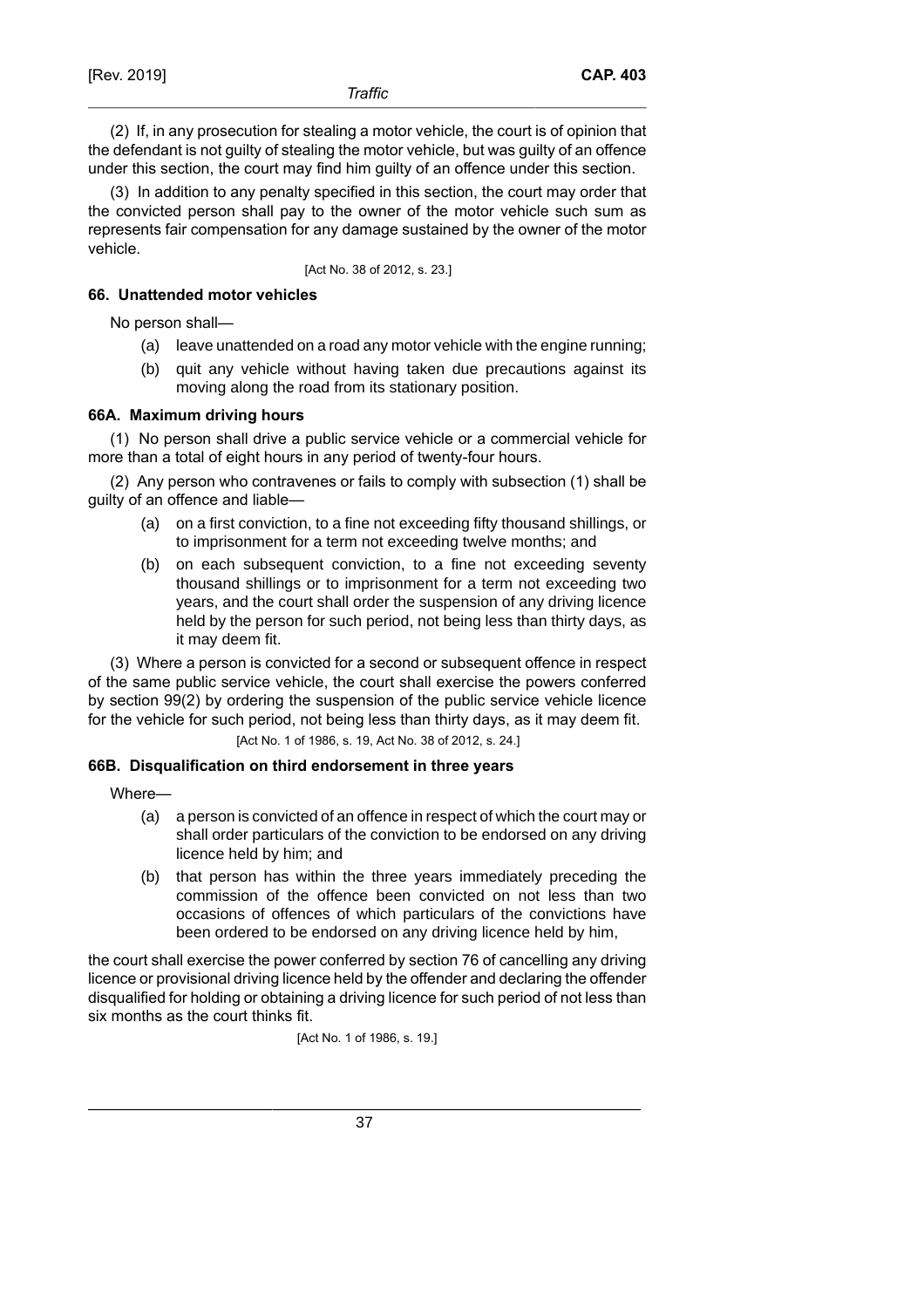## **67. Penalties under this Part**

(1) Any person who contravenes or fails to comply with any of the provisions of this Part shall be guilty of an offence and liable, where no penalty is specifically provided, on first conviction to a fine not exceeding ten thousand shillings or to imprisonment for a term not exceeding three months, and on each subsequent conviction to a fine not exceeding twenty thousand shillings or to imprisonment for a term not exceeding six months or to both.

(2) Any court before which a person is convicted of any offence under this Part (except an offence under section 52(d), 52A or 52B), shall in every case in addition to any other penalty specifically provided, order particulars of the conviction to be endorsed on any driving licence held by the person convicted.

[Act No. 1 of 1986, s. 20, Act No. 38 of 2012, s. 25.]

## PART VI – REGULATION OF TRAFFIC

## **68. Highway code**

(1) The Minister shall prepare a code (in this section referred to as the highway code) comprising such directions as appear to him to be proper for the guidance of persons using roads, and may from time to time revise the highway code by revoking, varying, amending or adding to the provisions thereof in such manner as he thinks fit.

(2) The highway code and any alterations proposed to be made in the provisions thereof shall be laid before the National Assembly, and, if a resolution of the National Assembly is passed within thirty days of their being so laid that such code be revoked or amended in accordance with such resolution, such code shall be deemed to be revoked or amended accordingly, but without prejudice to anything previously done or suffered by virtue thereof.

(3) A failure on the part of any person to observe any provisions of the highway code shall not of itself render that person liable to criminal proceedings of any kind, but any such failure may in any proceedings (whether civil or criminal, and including proceedings for an offence under this Act) be relied upon by any party to the proceedings as tending to establish or to negative any liability which is in question in those proceedings.

[Act No. 9 of 1967, Sch.]

## **69. Power to regulate traffic**

Without prejudice to any powers or duties of the police under this Act or any other Act, it shall be the duty of the police—

- (a) to regulate all traffic and to keep order and prevent obstruction in all roads, parking places and other places of public resort;
- (b) to divert traffic temporarily, or to restrict or close and deny public access to any road, parking place or other place of public resort, where any emergency or any assembly or other event appear to render advisable such a course.

## **69A. Mounting of roadblocks**

(1) The Inspector-General of the Police may, by notice in the *Gazette*, designate a place along a public road on which a police roadblock may be mounted.

(2) A roadblock shall not be mounted in a place other than the place designated under subsection (1), but may be mounted in a non-designated place only in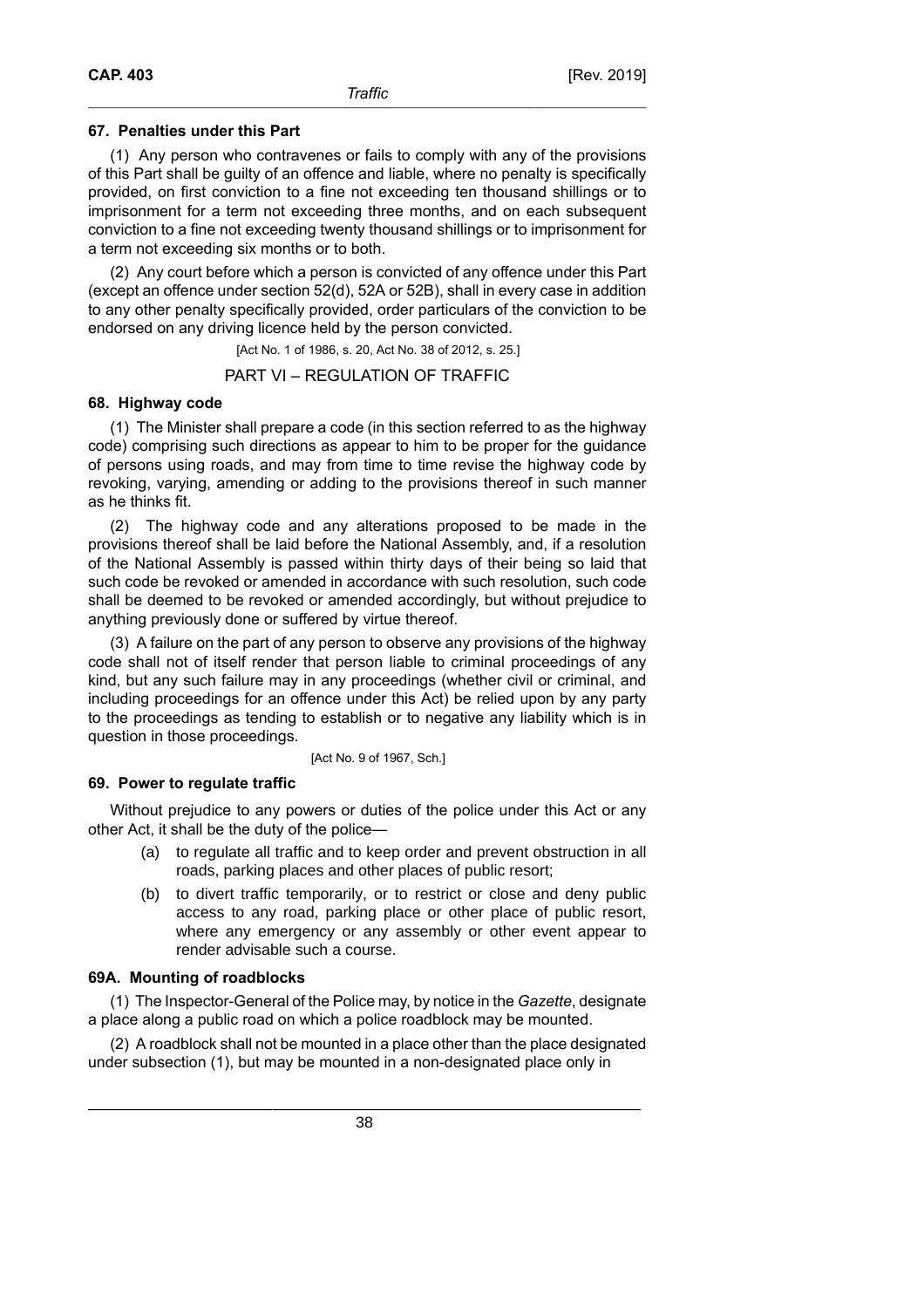exceptional circumstances certified as such by the Inspector-General or by an officer authorised on that behalf by the Inspector-General.

[Act No. 37 of 2012, s. 3.]

## **70. Traffic signs**

(1) Subject to and in conformity with such general or other directions as may be given by the Minister, a highway authority may cause or permit traffic signs to be placed on or near a road.

(1A) Without prejudice to the generality of subsection (1), a highway authority shall cause to be placed on or near a road traffic signs prescribing speed limits on the road.

(2) Traffic signs shall be of the prescribed size, colour and type except where the Minister authorizes the erection or retention of a sign of another character.

(3) After the commencement of this Act, no traffic signs shall be placed on or near any road except under and in accordance with subsections (1) and (2) of this section:

Provided that—

- (i) nothing in this subsection shall apply to any notice in respect to the use of a bridge;
- (ii) a highway authority or police officer of or above the rank of Inspector may authorize the erection of any traffic sign for any special purpose for a period not exceeding seven days, and such traffic sign shall be deemed to be lawful even though it does not conform to the requirements of this section.

(4) All traffic signs shall be deemed to have been lawfully erected until the contrary is proved.

(5) A highway authority may, by notice in writing, require the owner or occupier of any land on which there is any traffic sign or any object which so closely resembles a traffic sign that it might reasonably be taken to be such a sign to remove it, and if any person fails to comply with such a notice the highway authority may effect the removal, doing as little damage as may be, and may recover as a civil debt recoverable summarily from the person so in default the expense incurred in so doing:

Provided that this subsection shall not apply in the case of any sign or object so long as its retention is expressly authorized by the highway authority.

(5A) The driving licence of a person who has been convicted for the violation of a speed limit prescribed for a road under subsection (1A) shall be invalidated for a period not less than three years-

- (a) if the violation of the limit is by more than twenty kilometres per hour; and
- (b) the violation is repeated three or more different times.

(5B) A person who violates a speed limit prescribed for a road under subsection (1A) by more than twenty kilometres per hour commits an offence and shall be liable, on conviction, to imprisonment for a term of not less than three months, or a fine of not less than twenty thousand shillings, or both.

[Act No. 37 of 2012, s. 4.]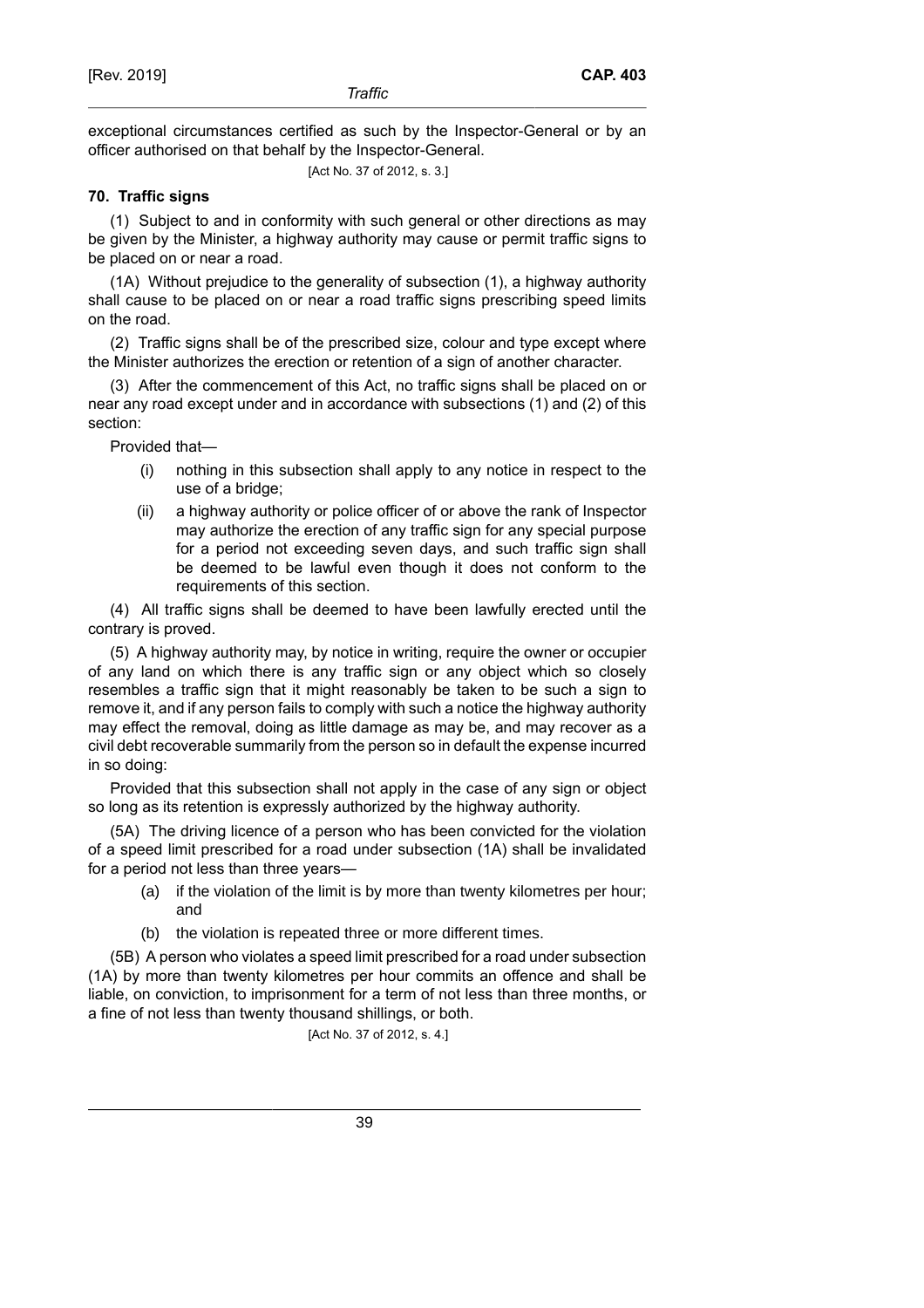## **71. Closure of roads**

(1) It shall be lawful for the highway authority or its authorized representative, for the purpose of preventing damage being caused to any road or for the purpose of carrying out any works which it may consider necessary or desirable in connection with the maintenance or improvement of any road, to close the whole or any part of such road to all vehicles or any particular type of vehicles at any time for any period it may think fit.

(1A) The highway authority shall, except in the case of an emergency, as may be determined by the authority, and by notice in the *Gazette* and in at least two newspapers with national circulation, give notice of the intention to close the road or any part thereof at least seven days before the closure.

(2) It shall not be lawful for the driver or person in charge of a vehicle to drive or haul the vehicle or cause it to be driven or hauled over any bridge on or near which a conspicuous notice has been placed to the effect that such bridge is insufficient to carry traffic in excess of a specified weight, unless the gross weight of such vehicle and any trailer attached thereto is less than the weight specified or unless he has obtained the consent in writing of the highway authority.

(3) It shall not be lawful for the driver or person in charge of any vehicle to drive or haul the vehicle or cause it to be driven or hauled over any portion of a road which is closed to traffic and where a conspicuous notice is displayed to the effect that the road is closed, unless he has received the permission in writing of the highway authority.

[Act No. 37 of 2012, s. 5.]

## **72. Injury to bridges**

If any injury to a bridge or road is caused through any contravention of this Act, it shall be lawful for the highway authority to make good such injury and to recover the cost thereof from the owner of the vehicle, and the certificate of the highway authority of the amount of the cost of making good such injury shall be conclusive evidence of the amount payable by such owner.

## PART VIA – DESIGNATED PARKING PLACES

## **72A. Power to make by-laws for designated parking places**

(1) A local authority may, by by-laws—

- (a) designate parking places on roads, within its area of jurisdiction for vehicles or vehicles of any particular class or description, having regard to both the interests of traffic and the interests of owners and occupiers of adjoining property;
- (b) prescribe the manner in which vehicles shall stand in or be driven into or out of the designated parking place;
- (c) provide that a vehicle may not be left continuously in the designated parking place for longer than a specified period;
- (d) provide that a vehicle which has been taken away from the space in which it was left in the designated parking place shall not again be left in that designated parking place until after the expiration of such interval as may be prescribed;
- (e) empower an inspector, or police officer or any specified person to effect the moving, in case of emergency, of vehicles left in a designated parking place, or the moving of vehicles left in a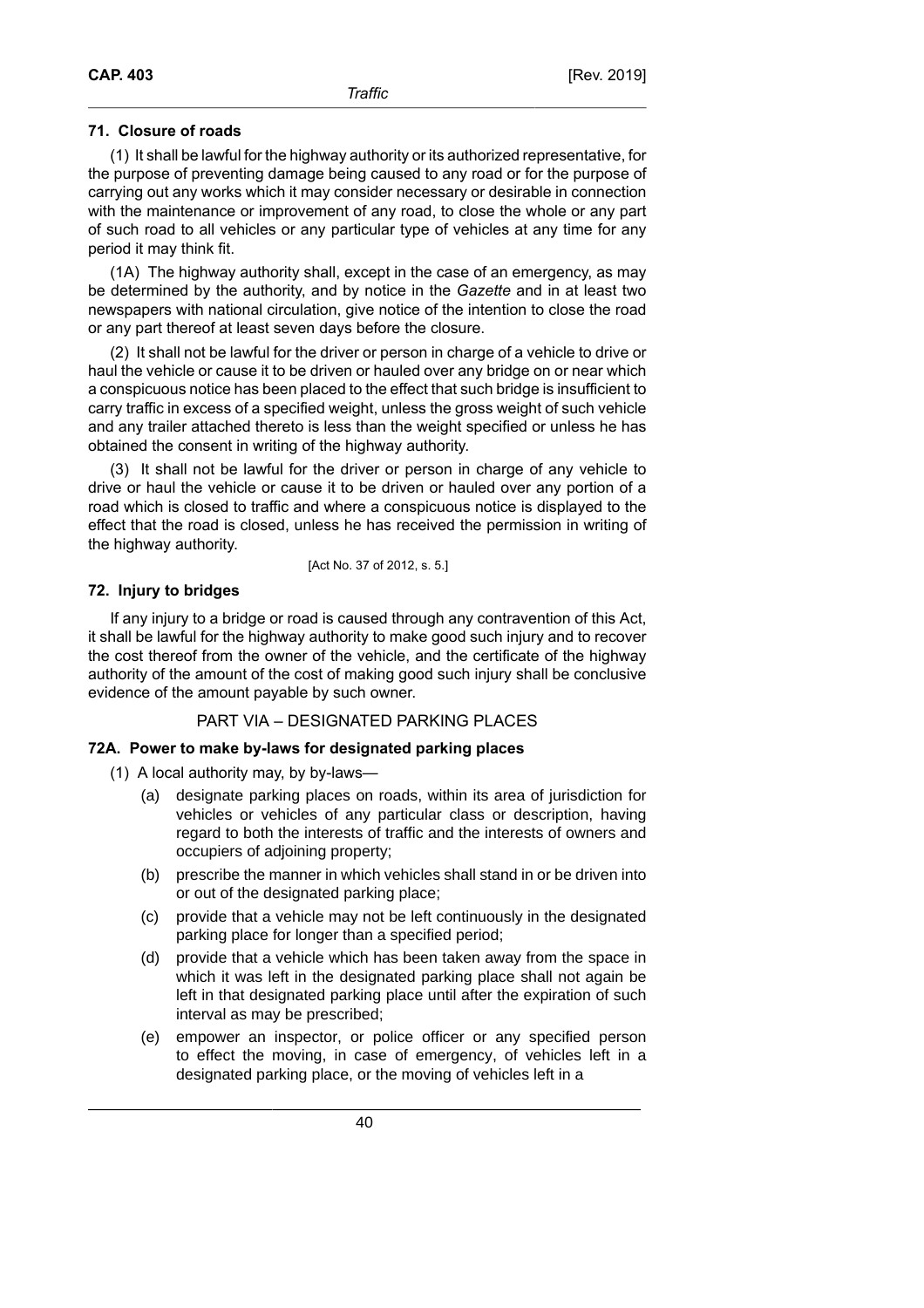designated parking place in contravention of this Part or any by-laws made thereunder, to suspend the use of a parking place or any part thereof when expedient and to provide for the temporary removal of a parking meter;

- (f) provide for the reservation of spaces in a parking place for the exclusive use of Ministers, Assistant Ministers, Permanent Secretaries of Ministries and heads of diplomatic missions;
- (g) provide for the removal from a parking place, and the safe custody, of any vehicle in respect of which any requirement of this Part has been contravened in relation to a parking place, and for the recovery of the cost of removal and safe custody;
- (h) prohibiting or restricting the carrying on of trades or other activities or the doing of any other thing within a designated parking place;
- (i) prescribe anything which under this Part may be prescribed;
- (j) make such incidental or consequential provision as appears to the local authority requisite for the purpose of the satisfactory operation of a parking place or for giving effect to the provisions and purposes of this Part.

(2) The procedure for the making, approval and publication of by-laws made under subsection (1) shall be that prescribed in the Local Government Act (Cap. 265), and, for the purposes of their enforcement and the disposal of fines imposed for their contravention, such by-laws shall be deemed to be by-laws made by the same local authority under that Act.

(3) Notwithstanding anything to the contrary contained in any written law, bylaws made by a local authority under subsection (1) may provide for the use of clamps on motor vehicles parked elsewhere than in a designated parking place.

[Act No. 13 of 1968, s. 2, Act No. 20 of 1989, Sch.]

## **72B. Charges for use of designated parking places**

(1) There shall be paid to the local authority in respect of a vehicle left in a designated parking place charges calculated in accordance with this section or in such other manner as the local authority may by by-laws prescribe.

(2) There shall be a prescribed standard period for each designated parking place and, subject to this section, the amount of the charge for a vehicle left in the parking place, for a time not exceeding the standard period, called, the initial charge, shall be such amount, called the standard amount, as may be prescribed, and the initial charge shall be payable on the leaving of the vehicle in the parking place:

Provided that—

- (i) if it is so prescribed, the initial charge for a vehicle for a time not exceeding one-half of the standard period shall be one-half of the standard amount; and
- (ii) where paragraph (i) has effect, and it is further so prescribed, then, if before the end of the prescribed time a further payment of one-half of the standard amount is made, the two payments shall be treated as a single payment of an initial charge of the standard amount made on the leaving of the vehicle.

(3) If a vehicle is left in the parking place after the period for which payment was made by the initial charge has expired, the amount of the charge shall be the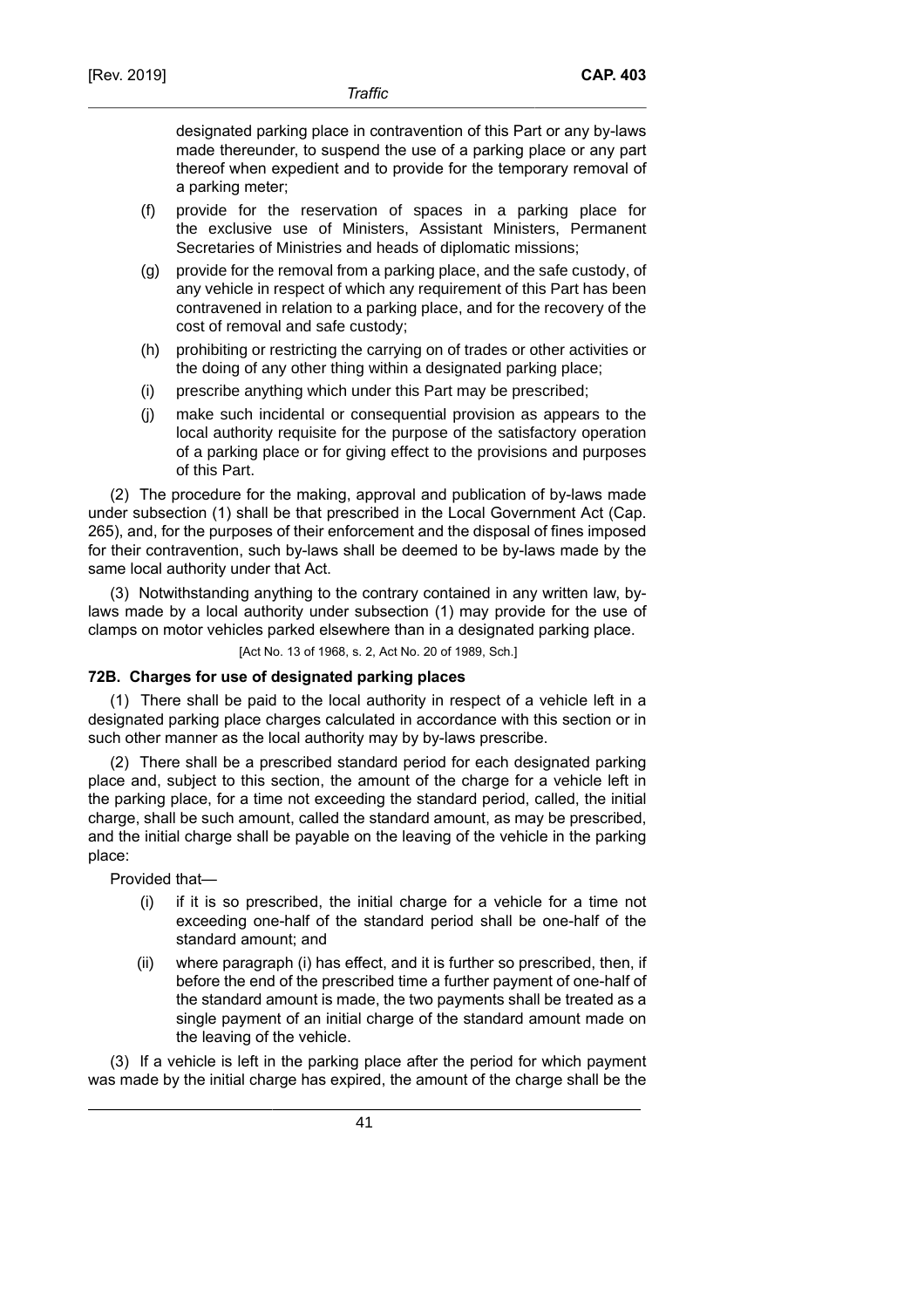amount of the initial charge together with such additional amount, called an excess charge, as may be prescribed, and the excess charge shall be payable in such manner and at such time as may be prescribed.

(4) A parking meter of a type approved by the Minister shall be provided for each space in a designated parking place, and shall be erected as close to that space as is practicable; and—

- (a) payment of the initial charge shall be made by the insertion of coins in the parking meter and turning the handle of the parking meter to its full extent so as to indicate the length of time paid for;
- (b) subject to paragraph (c), if, at any time while a vehicle is left in the parking place, the specified indication appears in the parking meter for the space in which the vehicle is left, it shall be presumed unless the contrary is proved that the initial charge has been duly paid and that the period for which payment was made by the initial charge has already expired;
- (c) if it is proved that the time for which the vehicle has been left in the parking place is less than the standard period, or (where proviso (i) to subsection (2) has effect) less than half the standard period, paragraph (b) shall not have effect but it shall be presumed unless the contrary is proved that the initial charge has not been duly paid for the vehicle.

(5) Notwithstanding anything contained in this section, a local authority may, by by-laws, prescribe other methods for the payment of parking fees in respect of a vehicle left in each designated parking place.

[Act No. 13 of 1968, s. 2, Act No. 14 of 1991, Sch.]

### **72C. Supplemental provisions regarding excess charge**

(1) Where an excess charge has been incurred in respect of a vehicle, an inspector shall attach to the vehicle in a conspicuous position a notice, which shall contain the prescribed particulars.

(2) Where a notice has been attached to a vehicle under subsection (1), any person (other than the owner or driver of the vehicle or an inspector) who removes the notice, except with the authority of the driver, shall be guilty of an offence and liable to a fine not exceeding ten thousand shillings.

(3) Where an inspector has attached a notice to a vehicle under subsection (1), the vehicle may remain left in the same space in the parking place for a period of two hours from the time specified in the notice, without becoming liable to pay a further excess charge, but at the end of that period a further excess charge shall become payable.

[Act No. 13 of 1968, s. 2, Act No. 38 of 2012, s. 26.]

## **72D. Exceptions**

Notwithstanding this Part—

(a) a vehicle may be left in a space in a parking place without payment of the initial charge if the parking meter for the space does not show the specified indication:

Provided that, if the vehicle remains in the space after the specified indication appears, it shall be treated for the purpose of this Part as having been left in the space at the time the specified indication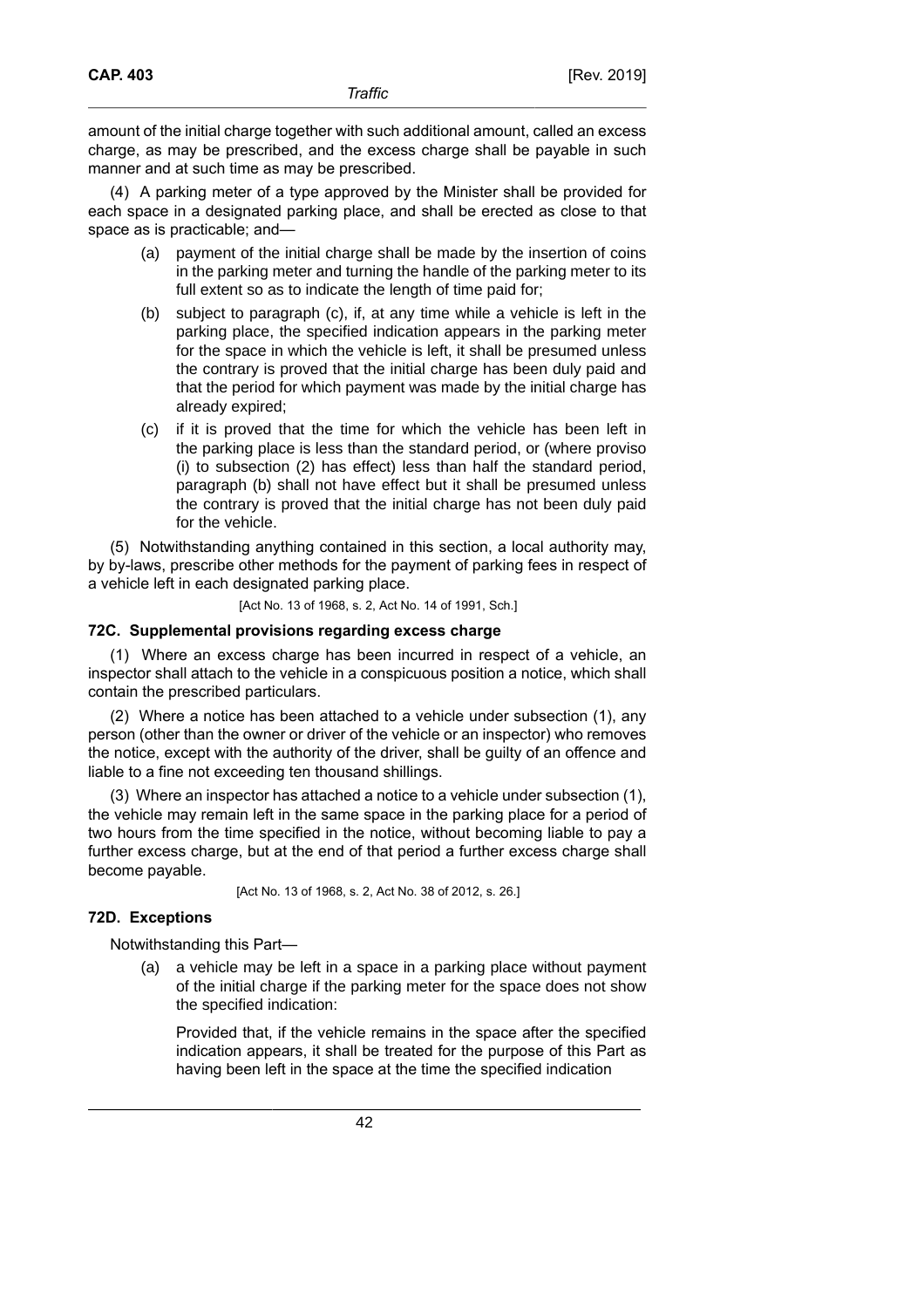appeared;

- (b) the following vehicles may be parked in a designated parking place without payment of an initial charge or an excess charge—
	- (i) police vehicles while on duty;
	- (ii) ambulances while on duty;
	- (iii) fire service vehicles while on duty;
	- (iv) a vehicle waiting only for so long as is necessary to enable a person to board or alight from the vehicle;
	- (v) a vehicle parked by reason of its breakdown for a period not exceeding two hours;
- (c) a vehicle may be parked in a designated parking place without payment of an initial charge or an excess charge during such hours or days as may be prescribed as hours or days during which no charges are payable under this Part:

Provided that a vehicle which remains in the parking place after the end of those hours or days shall be treated for the purposes of this Part as having been left in the parking place immediately after the end of those hours.

[Act No. 13 of 1968, s. 2.]

## **72E. Meters may be taken out of use**

(1) An inspector may place a cover bearing the words "Meter Out of Use" over any parking meter or parking meter case in or adjacent to a designated parking place—

- (a) if the parking meter is out of order or has been removed;
- (b) for the purpose of facilitating the movement of traffic or promoting its safety;
- (c) for the purpose of any building operation, demolition or excavation adjacent to the parking place or the maintenance, improvement or reconstruction of the parking place, or the laying, erection, alteration or repair in or adjacent to the parking place of any sewer or of any main, pipe or apparatus for the supply of water or electricity or of any telegraphic line or other public utility service;
- (d) for the convenience of occupiers of premises adjacent to the parking place on the occasion of the removal of furniture, otherwise than by way of trade; or
- (e) on any occasion on which it is likely by reason of some special attraction that any road will be thronged or obstructed.

(2) Where a parking meter for a space in a parking place bears a cover bearing the words "Meter Out of Use", no vehicle shall be left in that space.

### [Act No. 13 of 1968, s. 2.]

## **72F. Duty of local authority concerning parking meters**

Where parking meters are installed in a designated parking place, it shall be the duty of the local authority to take the prescribed steps to ensure that they are maintained in good working order, and in particular—

- (a) for causing them to be periodically inspected; and
- (b) for causing any faults then or at any other time found to be remedied or the parking meters replaced; and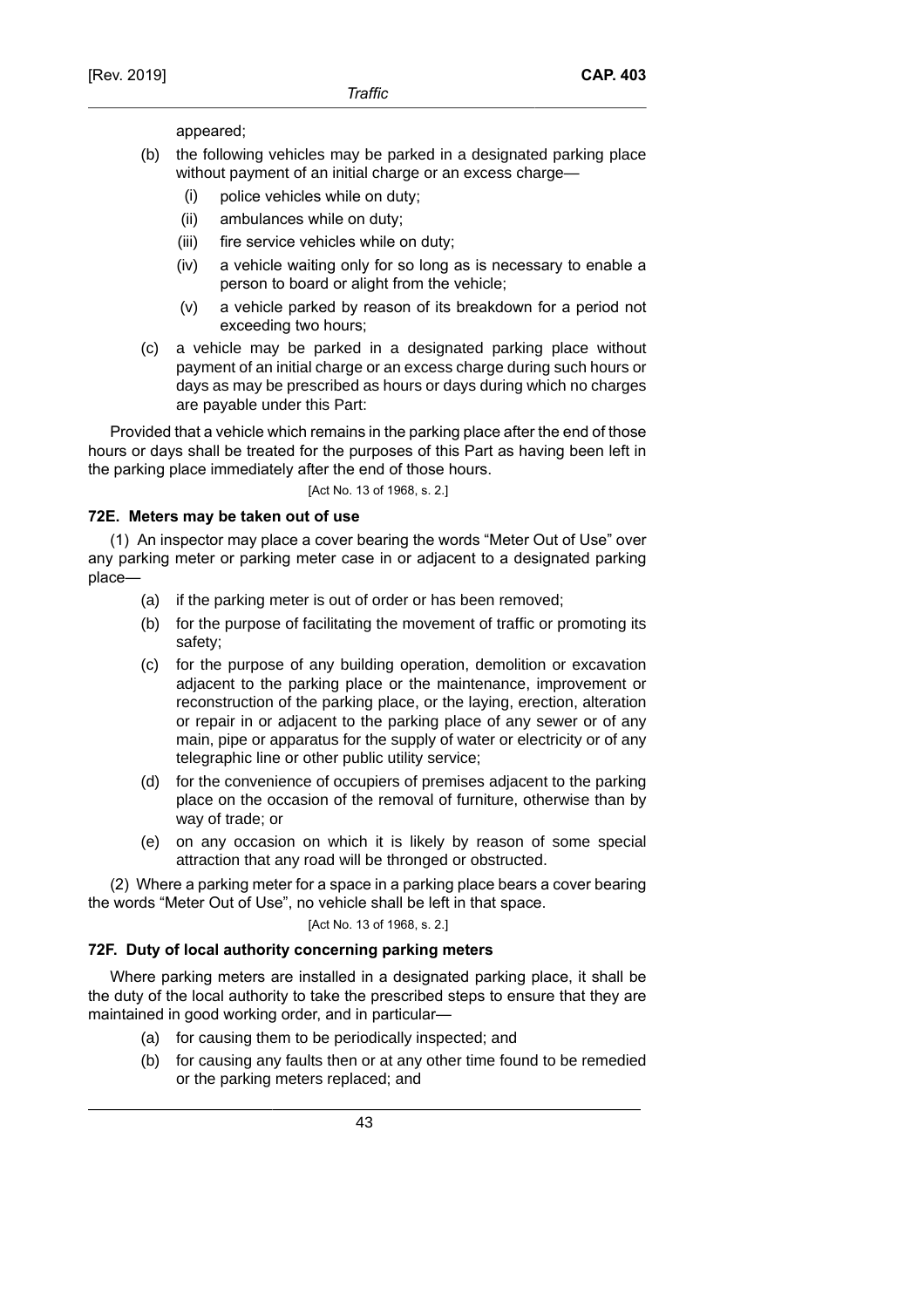- (c) for testing the meters (both before they are brought into use and not less frequently than the prescribed intervals and on other prescribed occasions); and
- (d) recording the date of testing and the persons carrying out the testing. [Act No. 13 of 1968, s. 2.]

## **72G. Offences concerning designated parking places**

- (1) Where—
	- (a) a vehicle is left in a designated parking place, and any initial charge or excess charge which is thereby incurred is not duly paid; or
	- (b) a vehicle is left in a designated parking place and any of the provisions of this Part or of any by-laws made thereunder relating to the manner in which vehicles shall stand in or be driven into or out of parking places is thereby contravened; or
	- (c) a vehicle is left in a designated parking place otherwise than as authorized by this Part or by any by-laws made thereunder,

the owner of the vehicle and the driver of the vehicle shall each be guilty of an offence and liable to a fine not exceeding five thousand shillings, or in the case of a second or subsequent offence to a fine not exceeding ten thousand shillings:

Provided that—

- (i) the owner of the vehicle shall not be guilty of an offence if he proves that the vehicle was being driven without his permission; and
- (ii) where the owner of a vehicle has been convicted of an offence under this subsection, the driver of the vehicle shall not be convicted of such an offence in respect of the same act or omission, and, where the driver of a vehicle has been convicted of an offence under this subsection, the owner of the vehicle shall not be convicted of such an offence in respect of the same act or omission.

(2) In subsection (1), **"driver"**, in relation to a vehicle, means the person who was driving the vehicle at the time it was left in the designated parking place.

(3) Where, in a prosecution for an offence under this Part, it is proved that the charge which has become due, or any part of that charge, has not been duly paid, the court, in addition to or instead of imposing a penalty in respect of the offence, shall order the payment of the money not paid, and any sum ordered to be so paid shall be recoverable as a penalty.

(4) Any person who, whether he is the driver of a vehicle or not, contravenes any by-laws made under this Part, otherwise than in the manner specified in subsection (1), shall be guilty of an offence and liable to a fine not exceeding five thousand shillings, or in the case of a second or subsequent offence to a fine not exceeding ten thousand shillings.

- (5) Any person who—
	- (a) wilfully damages a parking meter or its case or stand; or
	- (b) with intent to defraud, interferes with a parking meter, or operates or attempts to operate a parking meter by the insertion of anything other than a coin of the appropriate denomination; or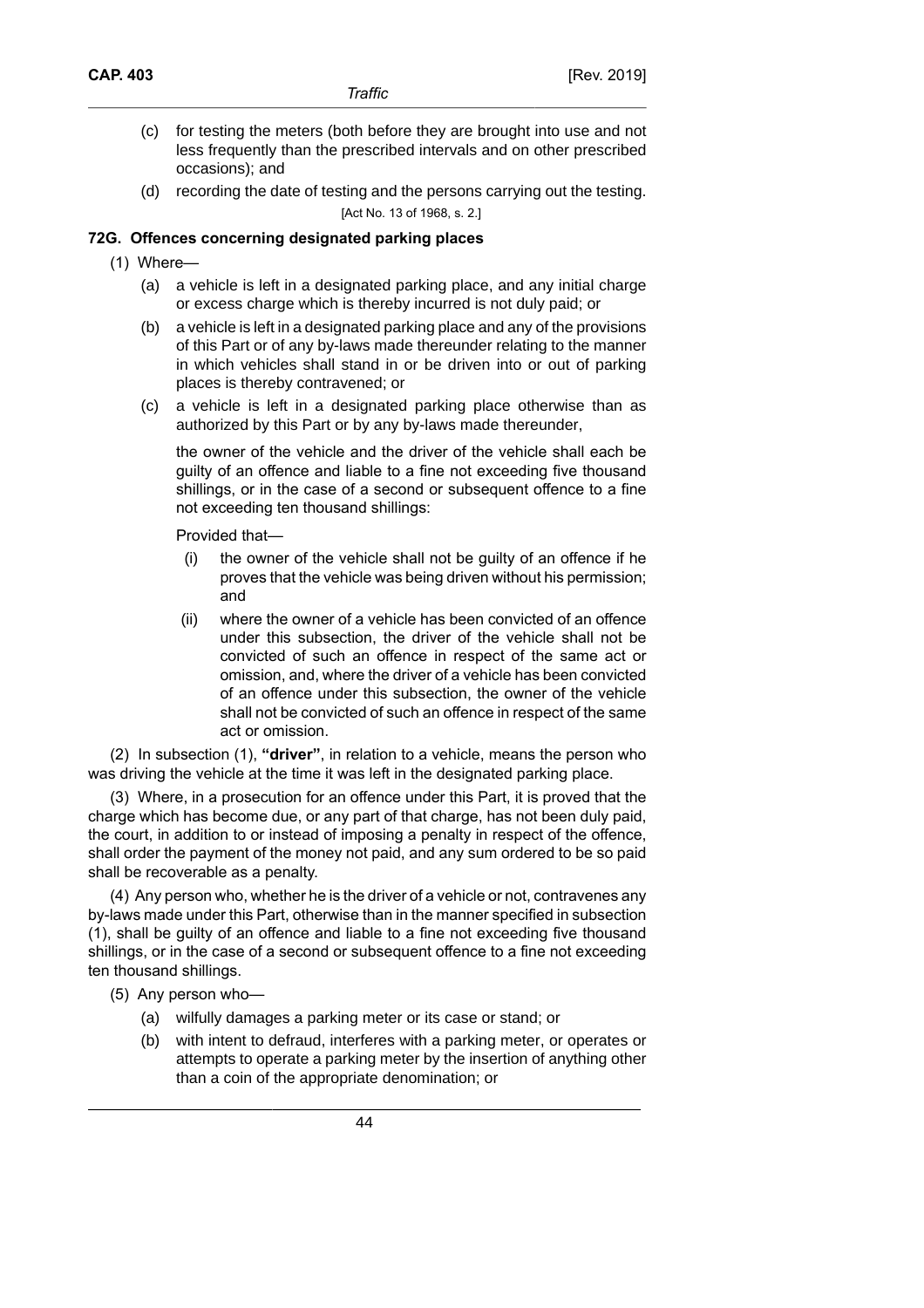- (c) without the authority of the local authority, paints, marks or otherwise disfigures a parking meter or its case or stand; or
- (d) without the authority of the local authority, uses a parking meter or its case or stand for the purpose of advertisement,

shall be guilty of an offence and liable to imprisonment for a term not exceeding three months or to a fine not exceeding two thousand five hundred shillings, or to both such imprisonment and such fine.

(6) In a prosecution for an offence under this section, it shall be assumed unless the contrary is shown that any apparatus in or adjacent to a designated parking place, being an apparatus operated by the insertion of coins, is a parking meter of a type approved under section 72B(4).

(7) Where in a prosecution for an offence under this section of failing to pay an excess charge it is not proved that the excess charge had become due, but it is proved that the initial charge had not been paid, the accused person may be convicted of an offence under this section of failing to pay the initial charge.

(8) Where a parking meter relating to the space in which a vehicle is left in a parking place indicates that the period for which payment made for the vehicle by the initial charge has expired, and the local authority by whom the parking place is controlled is satisfied that that initial charge was not paid, acceptance by the local authority of payment of the excess charge shall be a bar to prosecution for an offence under this section of failing duly to pay the initial charge.

[Act No. 13 of 1968, s. 2, Act No. 38 of 2012, s. 27.]

### **72H. Protection of local authority**

The exercise by a local authority of its powers under this Part shall not render the local authority liable in respect of any loss or damage to any vehicle or to the contents or fittings thereof.

[Act No. 13 of 1968, s. 2.]

#### **72I. Interpretation of this Part**

In this Part—

**"excess charge"** means the charge called an excess charge in section 72B(3) (including an excess charge payable in the circumstances described in section 72C(3));

**"initial charge"** means the charge called an initial charge in section 72B(2);

**"inspector"** means a person appointed by the local authority as an inspector for the purposes of this Part;

**"parking meter"** means a parking meter within the meaning of section 72B(4);

**"parking place"** means a parking place designated by by-laws under section 72A(1);

**"prescribed"** means prescribed by by-laws made under section 72A(1);

**"specified indication"** means the device contained in a parking meter the appearance of which shows that the time for which a vehicle may be parked in a space in a parking place has expired.

[Act No. 13 of 1968, s. 2.]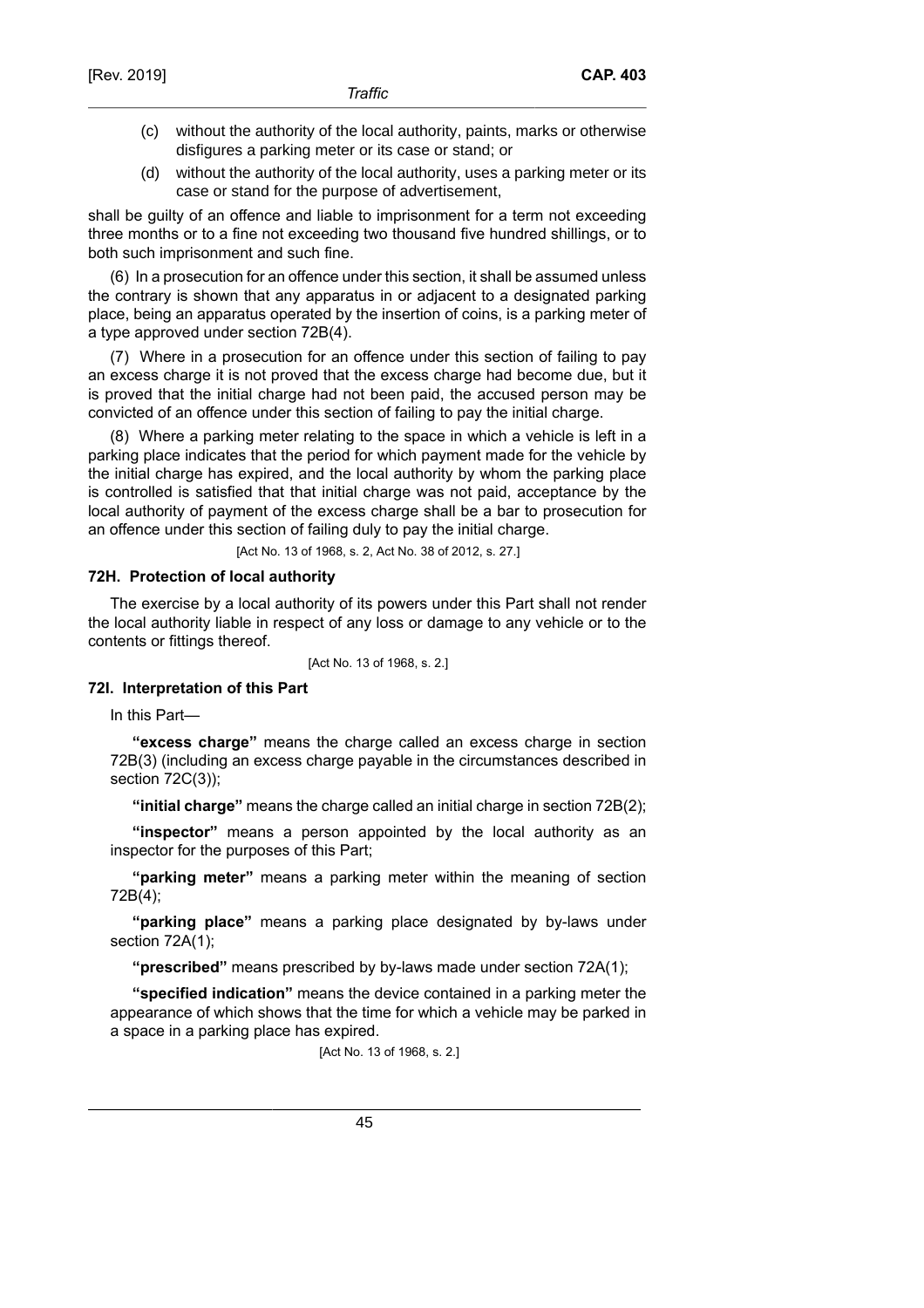## PART VIB – PARKING ELSEWHERE THAN IN DESIGNATED PARKING PLACES

## **72J. Power to make by-laws for parking elsewhere than in designated parking places**

Without prejudice to its powers to make by-laws under section 72A, a local authority may—

- (a) provide parking places on roads or on other places under its control, within its area of jurisdiction, for vehicles or vehicles of any particular class or description (including the provision of omnibus stations), having regard to both the interests of traffic and the interests of owners and occupiers of adjoining property;
- (b) by by-laws provide in relation to such parking places for any matter which under section 72A(1) may be provided for in relation to designated parking places (other than the matter mentioned in paragraph (e) of that subsection), and impose charges for the use of parking places so provided and provide penalties for the contravention of the by-laws,

and subsection (2) of that section shall apply in respect of any such by-laws.

[Act No. 13 of 1968, s. 2.]

## PART VII – ACCIDENTS

## **73. Duty to stop and report**

(1) If, in any case, owing to the presence of a motor vehicle on a road, an accident occurs whereby injury or damage is caused to any person, vehicle, dog or cattle, the driver of the motor vehicle shall stop, and if required to do so by any person having reasonable grounds for so requiring give his name and address, and also the name and address of the owner and the identification marks of the vehicle.

(2) Any other person in the vehicle at the time of the accident shall also, if required to do so, give his name and address.

(3) If in the case of any such accident as aforesaid the driver of the motor vehicle for any reason does not give his name and address to any such person as aforesaid, or if any injury has been caused to any person, dog or cattle, the driver shall report the accident at a police station or to a police officer as soon as reasonably possible, and in any case within twenty-four hours of the occurrence thereof.

(4) The owner of a motor vehicle shall supply the police with all information necessary for the identification of a driver involved in an accident.

#### [Act No. 52 of 1959, s. 9.]

## **74. Inspection of vehicle involved in an accident**

Where an accident arises out of the presence of a motor vehicle on a road, any police officer may inspect any vehicle in connexion with which the accident arose, and for that purpose may enter at any reasonable time any premises where the vehicle is, and if any person obstructs such police officer in the performance of his duty under this section he shall be guilty of an offence.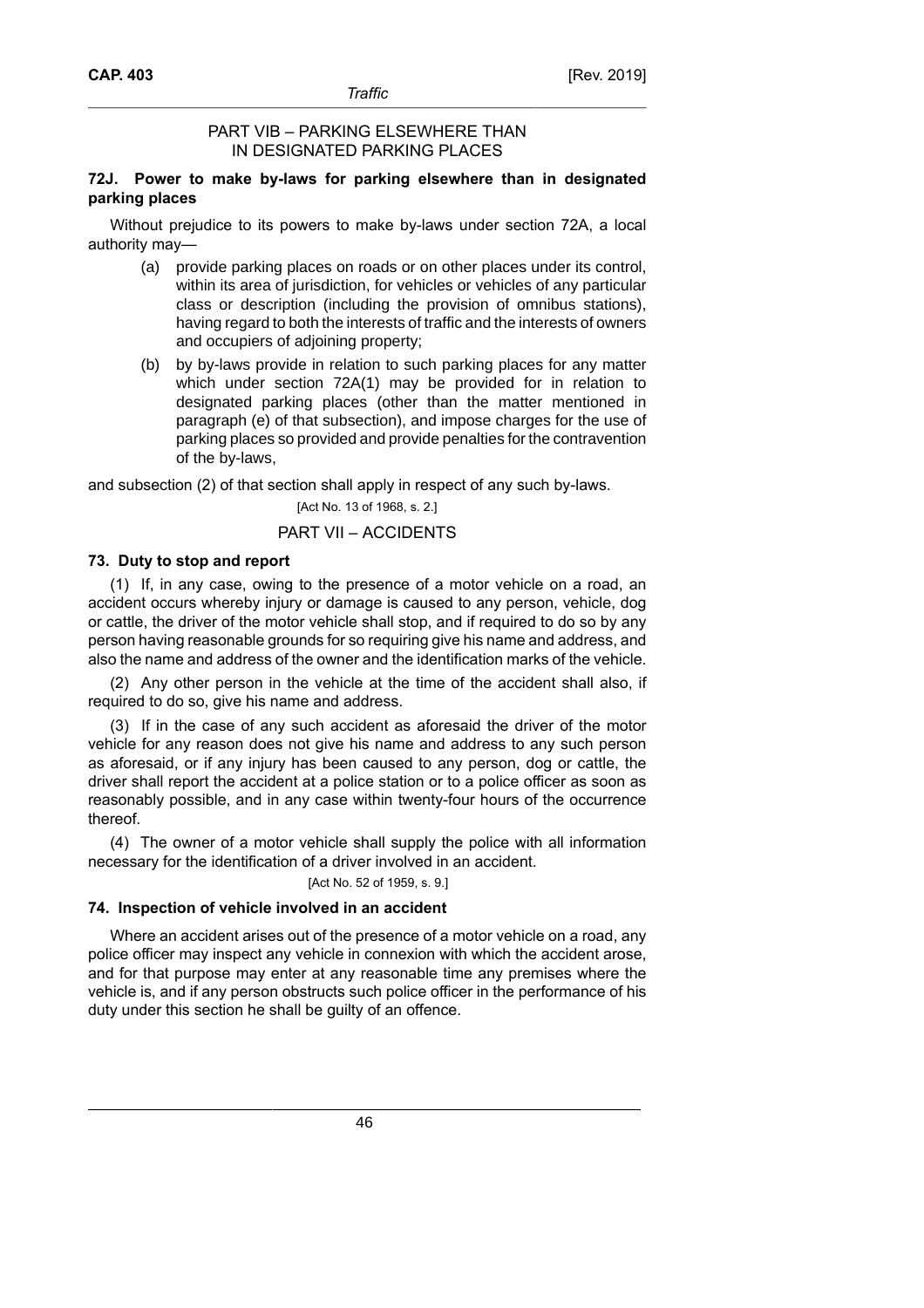## **75. Penalties under this Part**

Any person who contravenes or fails to comply with any of the provisions of this Part shall be guilty of an offence and liable on first conviction to a fine not exceeding five thousand shillings or to imprisonment for a term not exceeding three months, and on each subsequent conviction to a fine not exceeding ten thousand shillings or to imprisonment for a term not exceeding six months or to both.

[Act No. 38 of 2012, s. 28.]

PART VIII – SUSPENSION, CANCELLATION AND ENDORSEMENT OF DRIVING LICENCES

## **76. Powers of court**

(1) Any court before which a person is convicted of any offence in connection with the driving of a motor vehicle may—

- (a) if the person convicted holds a driving licence or provisional driving licence, suspend the licence for such time as the court thinks fit, or cancel the licence and declare the person convicted disqualified for obtaining another licence for a stated period;
- (b) if the person convicted holds a driving licence, suspend the licence until such time as the person passes a driving test under section 39;
- (c) if the person convicted does not hold a driving licence or provisional driving licence, declare him disqualified for obtaining a licence, for a stated period;
- (d) limit any suspension, cancellation or disqualification imposed under this section to the driving of a motor vehicle of the same class or description as the vehicle in relation to which the offence was committed;
- (e) without prejudice to section 67(2) if the person convicted holds a driving licence, order that particulars of the conviction be endorsed thereon.

(2) In any case where a court disqualifies a person for obtaining a driving licence until he has passed a driving test, a licensing officer shall issue such person on application and on payment of the prescribed fee with a provisional driving licence.

(3) An order disqualifying a person for obtaining a driving licence shall be deemed to be an order disqualifying him for obtaining either a driving licence or a provisional driving licence.

[Act No. 1 of 1986, s. 21.]

## **77. Right of appeal**

An appeal shall lie against any order made by a court under section 76 in the same manner as against a conviction, and the court making the order or the court to which the appeal lies may suspend the operation of the order pending the determination of the appeal.

## **78. Cancellation of driving licence**

(1) In any case where a court under any provisions of this Act has ordered the suspension of a driving licence or provisional driving licence, the, licence shall be deemed to be cancelled in respect of the class or classes of motor vehicles in respect of which the order was made.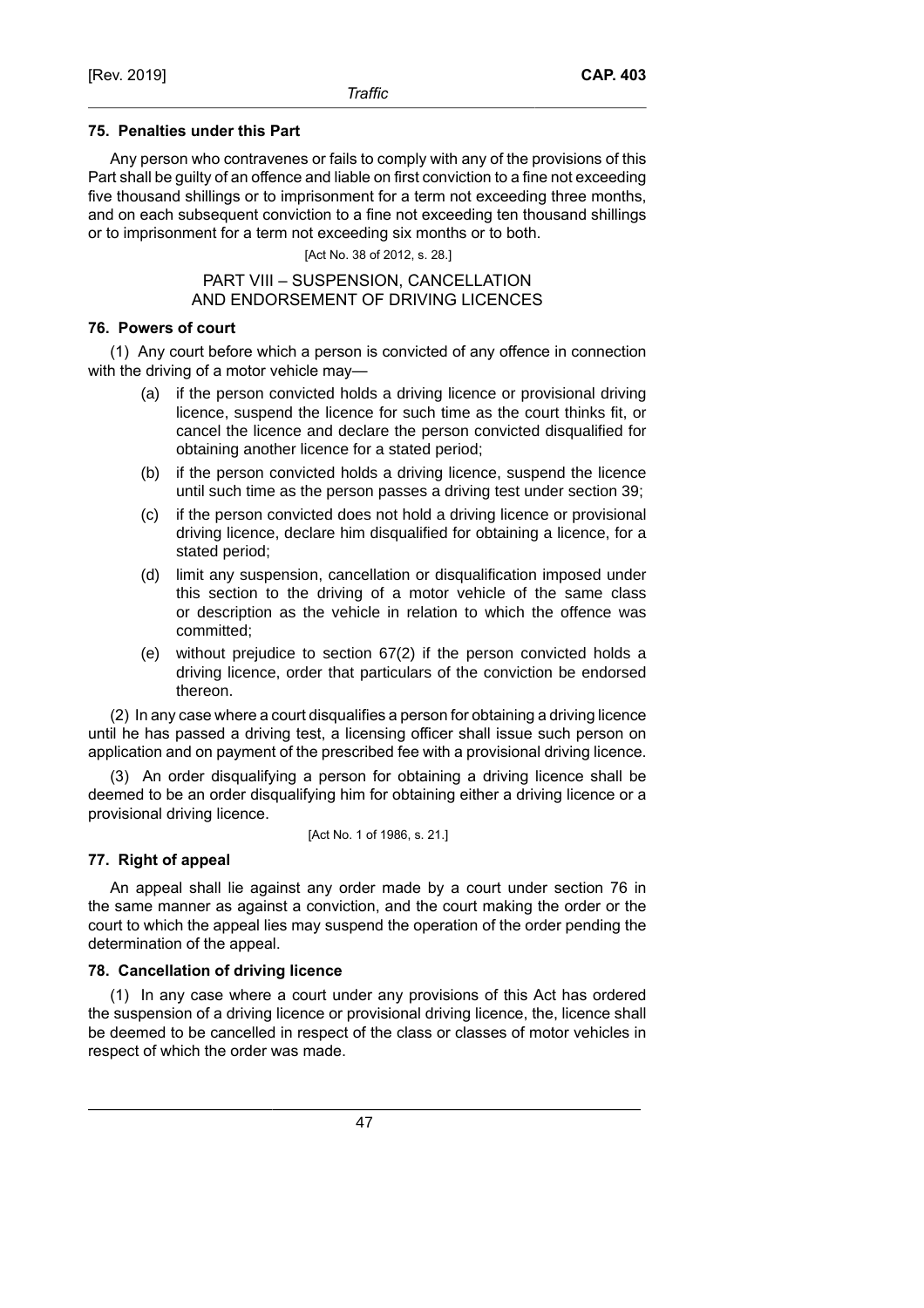(2) On the application of any person for a new driving licence endorsed in respect of any class of motor vehicles in respect of which the applicant's licence has been cancelled, the licensing officer shall treat such person as if he were applying for a driving licence in respect of such class or classes of motor vehicles for the first time, and shall in no circumstances issue him with a driving licence until he has passed the prescribed test.

(3) Notwithstanding the provisions of paragraph (a) of subsection (1) of section 31, the possession of a driving licence or certificate of competency issued by a competent authority shall not, in any case, exempt an applicant for a driving licence from passing the prescribed driving test, if such applicant has been disqualified for holding or obtaining a driving licence.

## **79. Production of driving licence**

(1) Where a person is charged with an offence under this Act for which the penalty may be or shall include disqualification for holding or obtaining a licence, or suspension, cancellation or endorsement of a licence, he shall, if he holds a driving licence or provisional driving licence, produce that licence at the time of the hearing to the court by which the charge is to be heard.

(2) A person to whom subsection (1) applies shall, before the hearing, be served by a police officer, either personally or by registered post, with notice in such form as may be prescribed informing him of the provisions of this section.

(3) At the time when a person to whom subsection (1) applies is charged with the offence, a police officer in uniform may demand from that person any driving licence or provisional driving licence which he holds and if the licence is delivered the police officer shall deliver it to the court by which the charge is to be heard.

(4) A person who fails to comply with subsection (1), unless he shows good cause to the contrary, shall be guilty of an offence and liable forthwith by order of the court to a fine of five thousand shillings or to imprisonment for a term not exceeding one month.

(5) Without prejudice to subsection (4), a person who fails to comply with subsection (1) and who is convicted before any court of an offence in connection with the driving of a motor vehicle shall, if he holds a driving licence or provisional driving licence, produce such licence within such time as the court may direct for the purpose of endorsement.

[Act No. 1 of 1986, s. 22, Act No. 38 of 2012, s. 29.]

#### **80. Custody of licence while suspended or cancelled**

(1) Where a court orders particulars to be endorsed on a driving licence or provisional driving licence held by any person, or whereby a conviction or order of a court such a licence is cancelled, the court shall send notice of this conviction or order to the Authority and, in a case where a person's licence is cancelled, shall also on the production of the licence for the purpose of endorsement retain it and forward it to the Authority.

(2) Where the suspension, cancellation or disqualification to which a person has become subject is limited to the driving of a motor vehicle of a particular class or description, the Authority to whom that person's licence has been forwarded under this section shall forthwith after the receipt thereof issue to that person a new licence on which there shall be indicated in the prescribed manner the class or description of vehicle which the holder of the licence is thereby authorized to drive.

[Act No. 33 of 2012, s.62.]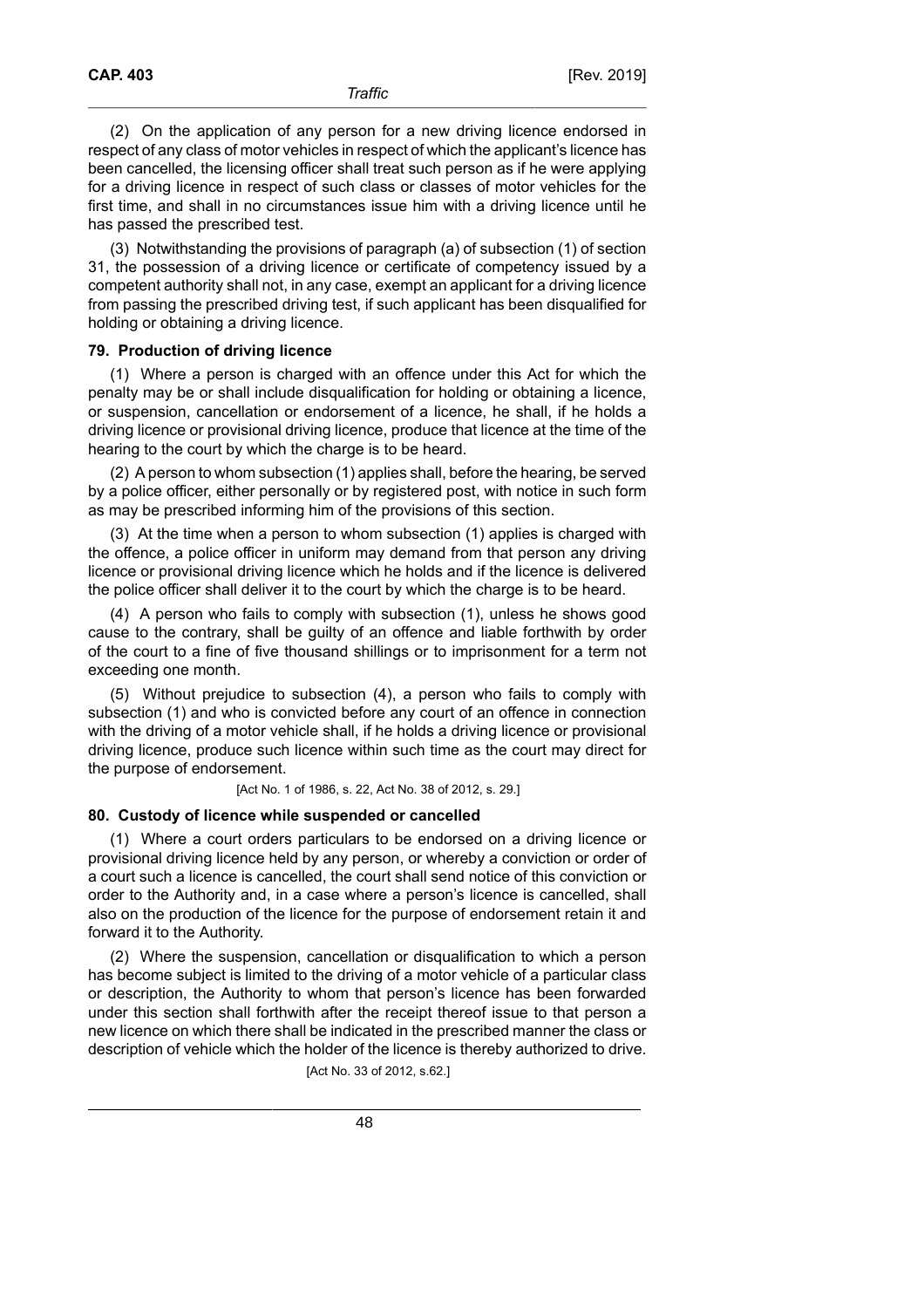## **81. Fraudulent application for driving licence**

If any person who under this Part is disqualified for holding or obtaining a driving licence or provisional driving licence applies for or obtains a licence while he is so disqualified, or if any person while he is so disqualified drives a motor vehicle or, if the disqualification is limited to the driving of a motor vehicle of a particular class or description, drives a motor vehicle of that class or description, on a road, or if any person who has been refused a licence applies for or obtains a licence without disclosing such refusal, he shall be guilty of an offence and liable to imprisonment for a term not exceeding nine months or to a fine not exceeding ten thousand shillings; and a licence obtained by any person disqualified as aforesaid shall be of no effect.

[Act No. 38 of 2012, s. 30.]

## **82. Particulars of endorsement to be inserted in new licence**

On the issue of a driving licence or provisional driving licence to any person, the particulars endorsed on any previous licence held by him shall be inserted in the new licence, unless he has previously become entitled under section 84 to the issue of a licence free from endorsement.

## **83. Applying for licence without disclosing endorsement**

If any person whose driving licence or provisional driving licence has been ordered to be endorsed, and who has not previously become entitled under section 84 to have a licence issued to him free from endorsement, applies for or obtains a licence without giving particulars of the order, he shall be guilty of an offence and liable to a fine not exceeding ten thousand shillings or to imprisonment for a term not exceeding six months; and any licence so obtained shall be of no effect.

[Act No. 38 of 2012, s. 31.]

## **84. Issue of new licence free from endorsement**

Where a person in respect of whom an order has been made under this Part requiring the endorsement of any licence or provisional driving licence held by him has during a continuous period of three years or upwards since the order was made had no other such order made against him, he shall be entitled, at any time, on application and subject to the payment of the prescribed fee and to the surrender of any subsisting permit, to have issued to him a new licence free from endorsement:

Provided that in reckoning the said period of three years any period during which the person was by virtue of the order disqualified for holding or obtaining a permit shall be excluded.

## PART IX – OFFENCES BY DRIVERS OF VEHICLES OTHER THAN MOTOR VEHICLES AND OTHER ROAD USERS

## **85. Driving under influence of drink**

Any person who when driving or attempting to drive, or when in charge of a vehicle, other than a motor vehicle, on a road or other public place is under the influence of drink or a drug to such an extent as to be incapable of having proper control of the vehicle shall be guilty of an offence and liable to a fine not exceeding one hundred thousand shillings or to imprisonment for a term not exceeding two years or to both.

[Act No. 38 of 2012, s. 32.]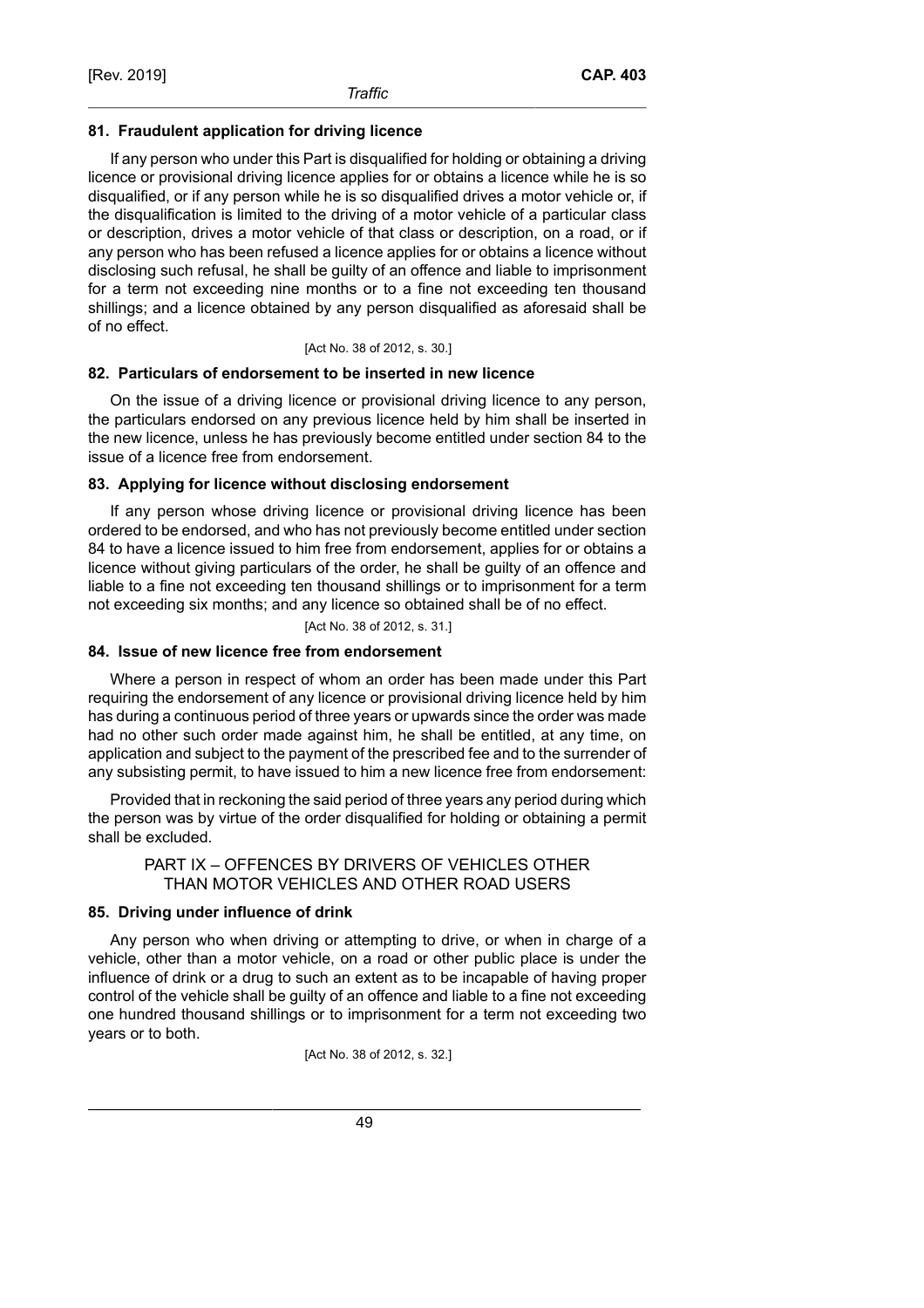## **86. Reckless driving**

Any person who on any road or in any public place drives any vehicle, other than a motor vehicle, recklessly or at a speed or in a manner which is dangerous to the public, having regard to all the circumstances of the case, including the nature, condition and use of the road and the amount of traffic which is actually at the time or which might reasonably be expected to be on the road, shall be guilty of an offence and liable to a fine not exceeding one hundred thousand shillings or to imprisonment for a term not exceeding two years or to both.

[Act No. 38 of 2012, s. 33.]

## **87. Careless driving**

Any person who on any road or in any public place drives a vehicle, other than a motor vehicle, without due care or attention, or in such a manner as to be an annoyance to the public, shall be guilty of an offence and liable to a fine not exceeding one hundred thousand shillings.

[Act No. 38 of 2012, s. 34.]

## **88. Carelessness while in charge of animals**

Any person driving or conducting any cattle, dog or other animal who, on any road, fails to exercise reasonable care to keep it or them under proper control, or allows such cattle, dog or animal to become a danger or annoyance to the public, shall be guilty of an offence and liable to a fine not exceeding ten thousand shillings.

[Act No. 5 of 1971, s. 3, Act No. 38 of 2012, s. 35.]

## **89. Restrictions on riding bicycles**

(1) Not more than one person shall be carried in addition to the rider on any bicycle, nor shall any such one person be so carried otherwise than sitting on a carrier securely fixed to the bicycle or on a step especially fitted to carry a passenger.

(2) No person shall carry on a bicycle a load which because of its size or the manner in which it is carried is likely to be a danger to other persons using a road.

(3) Any person contravening the provisions of this section shall be guilty of an offence and liable to a fine not exceeding two thousand shillings.

## [Act No. 38 of 2012, s. 36.]

## PART X – MISCELLANEOUS PROVISIONS AS TO ROADS

## **90. Offences in connexion with roads**

(1) No owner or person in charge of a vehicle drawn by animals shall allow an animal which is of materially defective vision to be used for drawing such vehicle on a road.

(2) No person shall do any of the following on a road-

- (a) wilfully or negligently lead or drive any animal or vehicle on a footpath or in a road drain;
- (b) play any games to the annoyance, inconvenience or danger of persons using the road;
- (c) wilfully obstruct the free passage of persons or vehicles passing along the road;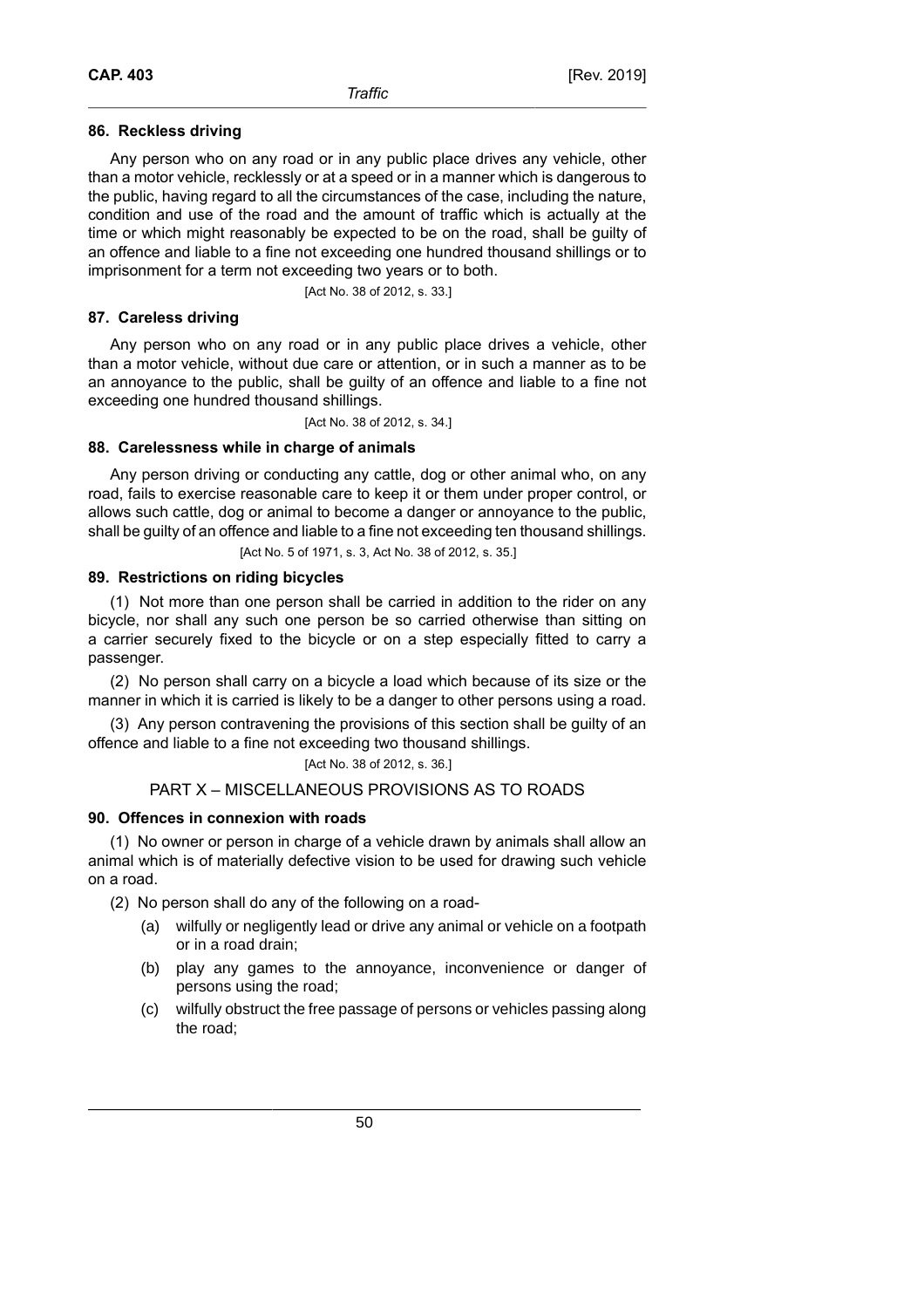- (d) drive or conduct any vehicle drawn by animals without having reins to guide the animals, unless a person leads the animals in such a manner as to have proper control over them;
- (e) when driving a vehicle, sleep whilst such vehicle is in motion;
- (f) permit any cattle to be at large without being under such efficient control as to prevent their damaging the road;
- (g) outspan any animals from a wagon or cart.

## **91. Encroachment on and damage to roads**

- (1) Every person who, without the written permission of the highway authority—
	- (a) encroaches on a road or on any land reserved therefore at the side or sides thereof by making or erecting any building, fence, ditch, advertisement sign or other obstacle, or by digging thereon or by planting or sowing any tree, shrub or seeds thereon; or
	- (b) deposits or causes to be deposited in any manner whatever on a road any material or matter, other than road-making materials deposited for the purpose of making up or repairing the road; or
	- (c) digs up, removes or alters in any way the soil or surface of a road, or of any land reserved therefore at the side or sides thereof, or if done for the purpose of moving a vehicle without immediately thereafter making good the damage; or
	- (d) wilfully fills up, alters or obstructs any ditch or drain, whether on a road or contiguous thereto, made by or under the control of the highway authority, to carry water off the road or to keep it from flowing on to the road; or
	- (e) allows any sludge or any filthy or noisome matter to flow from any building or land in his occupation on to a road or into any ditch or drain made by the highway authority; or
	- (f) causes or allows any timber, sledge, plough or other heavy material, vehicle or implement not wholly raised above the ground on wheels to be dragged on a road; or
	- (g) pitches any tent, booth or stall on a road; or
	- (h) makes any fire on any road;
	- (i) causes any damage to the road,

shall be guilty of an offence.

(2) It shall be lawful for the highway authority to remove anything whatsoever which has been placed or erected on a road or land reserved therefore in contravention of this section.

(3) Any person who contravenes the provisions of this section commits an offence and is liable on conviction to a fine not exceeding one hundred thousand shillings or to imprisonment for a term not exceeding twelve months or to both.

[Act No. 38 of 1968, Sch., Act No. 18 of 2018, Sch.]

#### **92. Prohibition on use of tracked vehicles, etc.**

(1) No person shall use or cause or permit to be used on any road any vehicle or trailer having ribbed, studded or spiked wheels or fitted with chain or crawler type metal track:

Provided that this subsection shall not apply—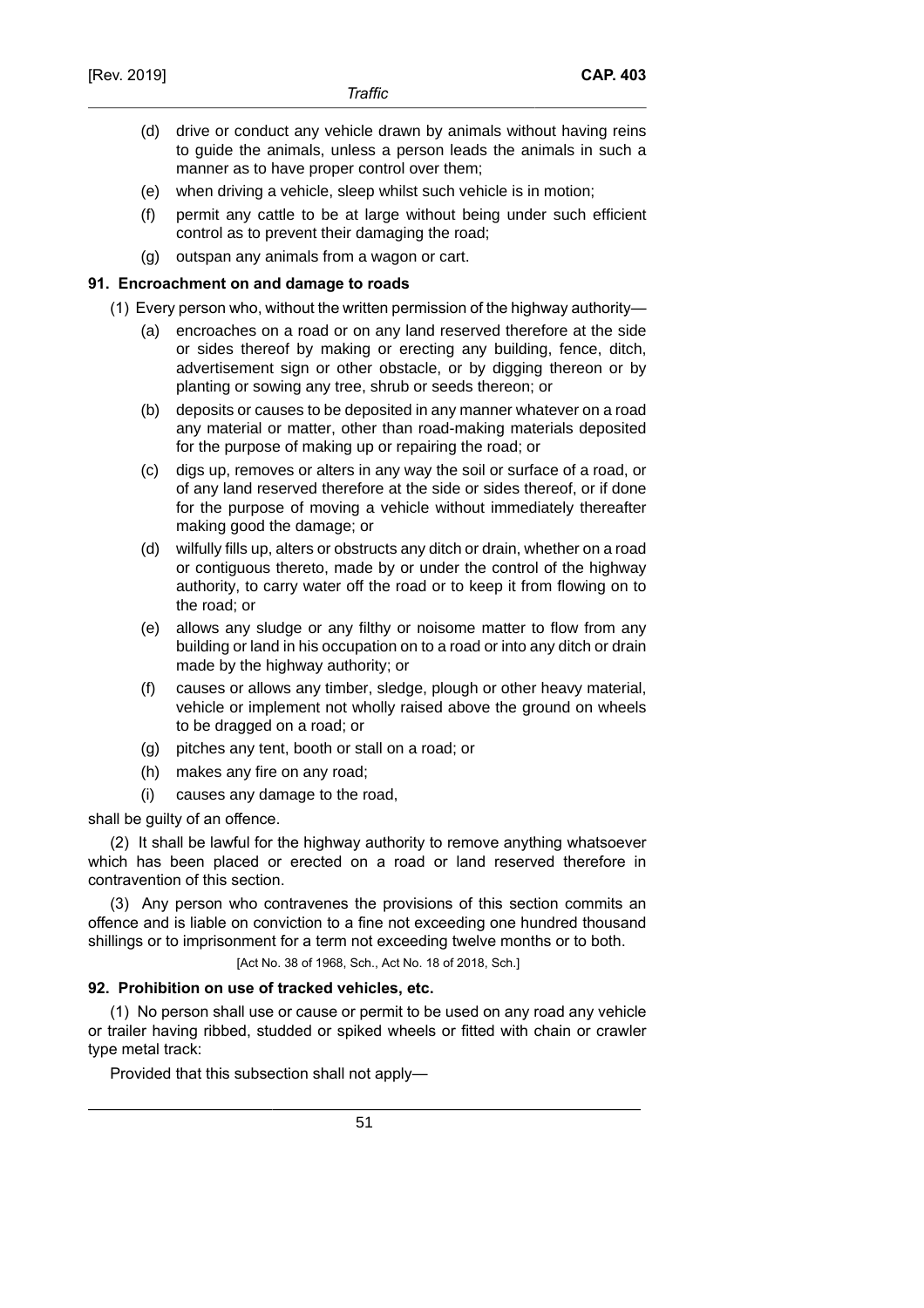- (i) where such wheels or tracks are fitted with special rims or street plates which would ensure an even contact with the road surface;
- (ii) to any road set aside by a highway authority for the use of ox-drawn vehicles;
- (iii) in any case where the highway authority has given permission in writing for the use of such a vehicle and such permission is carried on the vehicle to which it relates.

(2) No person shall use or cause or permit to be used on any road any ox-drawn vehicle not fitted with pneumatic tyres except on a road set aside for ox-drawn vehicles or on a road where no alternative road in a reasonably usable condition exists for ox-drawn vehicles.

(3) No person shall use or cause or permit to be used on any road which has a bituminous surface any vehicle the wheels of which are fitted with non-skid chains or any device of a similar kind for a similar purpose.

## **93. Non-liability of highway authority for damage**

(1) The highway authority shall not be liable for any loss or damage which may be caused to any person or property through the condition of a road or the failure of a road to sustain the weight of a vehicle.

(2) Nothing in this Act shall affect the right of the highway authority or of any person to recover compensation from the owner or driver of any vehicle for any loss, damage or injury which may be sustained by the highway authority or such person by the use of a vehicle.

## **94. Penalties under this Part**

Any person who contravenes or fails to comply with any of the provisions of this Part commits an offence and is liable on conviction, where no other penalty is specifically provided, to a fine not exceeding twenty thousand shillings or to imprisonment for a term not exceeding one year or to both.

[Act No. 5 of 1971, s. 3, Act No. 38 of 2012, s. 37, Act No. 18 of 2018, Sch.]

PART XI – PUBLIC SERVICE VEHICLES

## **95.** *Repealed by Act No. 9 of 2007, s. 44.*

## **96. Application for public service vehicle licence**

(1) Application for the licensing of any motor vehicle as a public service vehicle shall be made by the registered owner of the vehicle.

(2) An application under subsection (1) shall be made to a licensing officer in the prescribed form and in the prescribed manner.

(3) No public service vehicle licence shall be issued in respect of any motor vehicle—

- (a) other than to the registered owner of such vehicle;
- (b) which is not registered and licensed under Parts II and III;
- (c) which does not comply with the provisions of this Act as to construction, equipment and use;
- (d) which is intended to be used as an omnibus, unless the owner of such vehicle is in possession of a valid road service licence in respect thereof issued under the Transport Licensing Act (Cap. 404) and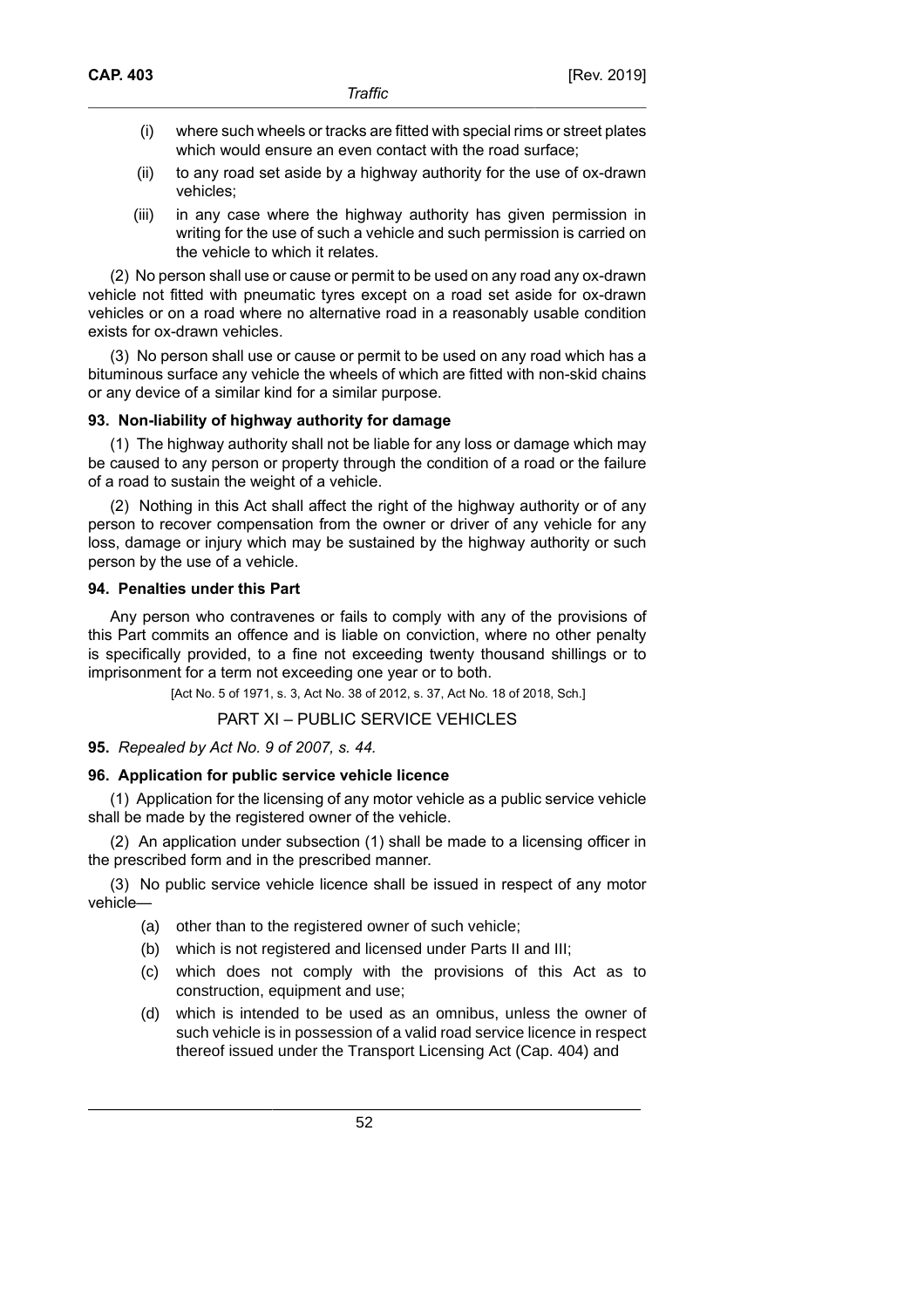unless such vehicle complies with any conditions attached to such licence;

- (e) which is intended to be used as a taxicab, unless such vehicle has been registered as a taxicab under any by-laws in force in a municipality or township;
- (f) unless a certificate authorizing the issue of such a licence is granted to the applicant by a police officer of or above the rank of Assistant Superintendent, who shall certify that the applicant is a fit and proper person to hold such a licence; or
- (g) which has not previously been so licensed, or the construction of which has been altered or modified in any way since it was last so licensed, and which is intended to be used as an omnibus, unless the owner of the vehicle has obtained in respect thereof a certificate of fitness in the prescribed form signed by the certifying officer, and has paid the prescribed fee;
- (h) which is intended to be used as a *matatu* unless the vehicle has been inspected by an authorized officer appointed under subsection (3) of section 3 and has complied with the provisions of this Act with regard to construction, equipment and use.

[Act No. 52 of 1959, s. 10, Act No. 10 of 1984, s. 5.]

### **97. Issue and conditions of licence**

(1) The licensing officer, if he is satisfied that the provisions of subsection (3) of section 96 have been complied with, shall, upon payment of the prescribed fee, issue such licence as may be prescribed.

(2) Public service vehicle licences shall be issued for such period as may be prescribed:

Provided that, where a period is so prescribed, a licence issued before the period is prescribed shall not be invalid solely by reason that the period for which it was issued is different from that prescribed.

(3) Where any public service vehicle licence is cancelled or withdrawn for any reason during the period of its validity, no refund of licence fee shall be made in respect of the unexpired period of the licence.

(4) Every licence issued under this section shall be carried on the vehicle to which it relates in the prescribed manner.

(5) A public service vehicle licence shall not be transferred or assigned to any other person or vehicle.

(6) Whenever the holder of any public service vehicle licence ceases to be the owner of the vehicle specified in the licence, he shall forthwith return the licence to the Authority, and the vehicle shall from the date of such change of ownership cease to be licensed as a public service vehicle.

(7) If any public service vehicle licence is lost, or becomes illegible, the owner of the vehicle to which such licence relates shall where the licence is illegible forthwith apply to the Autthority in the prescribed form for a duplicate thereof and shall return it to the Authority; the Authority shall, on payment of the prescribed fee, issue a duplicate licence; and where any public service vehicle licence which has been lost is subsequently found, the holder of a duplicate public service vehicle licence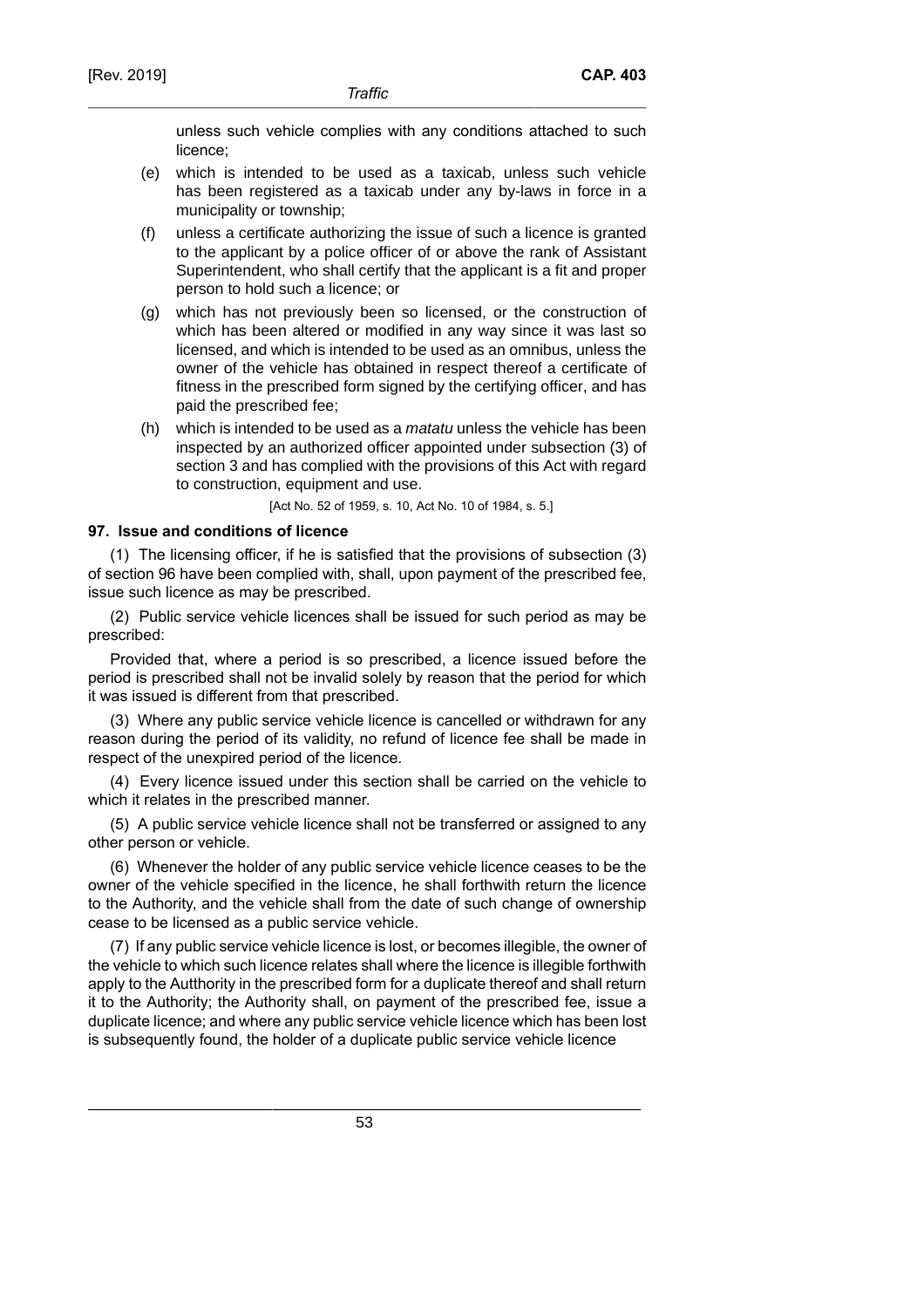issued under this subsection shall forthwith deliver up to the Authority such duplicate.

[Act No. 14 of 1962, ss. 6 and 8, Act No. 33 of 2012, s. 62.]

### **98. Drivers and conductors to be licensed**

(1) A person shall not drive or act as the conductor of a public service vehicle on a road unless he is licensed for the purpose under this Part, and a person shall not employ or permit any person who is not so licensed so to do:

Provided that this subsection shall not apply to any person who has hired a public service vehicle for the purpose of driving the vehicle himself and whose passengers, if any, are not carried for hire or reward, nor to any driver or conductor of a public service vehicle which is not carrying passengers.

(2) A person shall not be disqualified for obtaining a licence to drive, or a licence to act as the conductor of, a public service vehicle unless he is, in the case of a licence to drive, over the age of twenty-four years, and, in the case of a licence to act as a conductor, over the age of eighteen years.

(3) Upon application being made in the prescribed manner and in the prescribed form, the Authority, if it is satisfied that the information given in the application form is correct, and that the applicant—

- (a) for a public service vehicle driver's licence is the holder of a valid driving licence in respect of that class or classes of vehicles for which a public service vehicle driver's licence is required; and
- (b) is not disqualified under any Act from holding or obtaining a driving licence, public service vehicle driver's or conductor's licence as the case may be; and
- (c) fulfils and complies with such other conditions as may be prescribed and is not disqualified by reason of age,

shall, upon payment of the prescribed fee, issue such licence:

Provided that no licence to drive or act as the conductor of a public service vehicle shall be issued to any person unless such person has been granted a certificate by a police officer not below the rank of Assistant Superintendent to the effect that he is a fit and proper person to hold such a licence.

(4) A licence to drive, or a licence to act as the conductor of, a public service vehicle shall be valid for one year from the date of issue unless it is previously cancelled, suspended or revoked under this Part; and, where any such licence is cancelled, suspended or revoked for any reason, no refund of licence fee shall be payable in respect of any unexpired period of the licence.

(5) A person licensed as a driver or conductor of a public service vehicle shall not drive or act as a conductor of such vehicle on a road without wearing the prescribed badge:

Provided that this subsection shall not apply to any person who hires a motor vehicle for the purpose of driving such a vehicle himself and whose passengers, if any, are not carried for hire or reward, nor to any driver or conductor of a public service vehicle which is not carrying passengers.

(6) In the event of any public service vehicle driver's or conductor's licence or badge becoming lost or rendered illegible, the holder thereof shall forthwith apply to the Authority in the prescribed form, which shall be accompanied by the prescribed fee, for a duplicate thereof.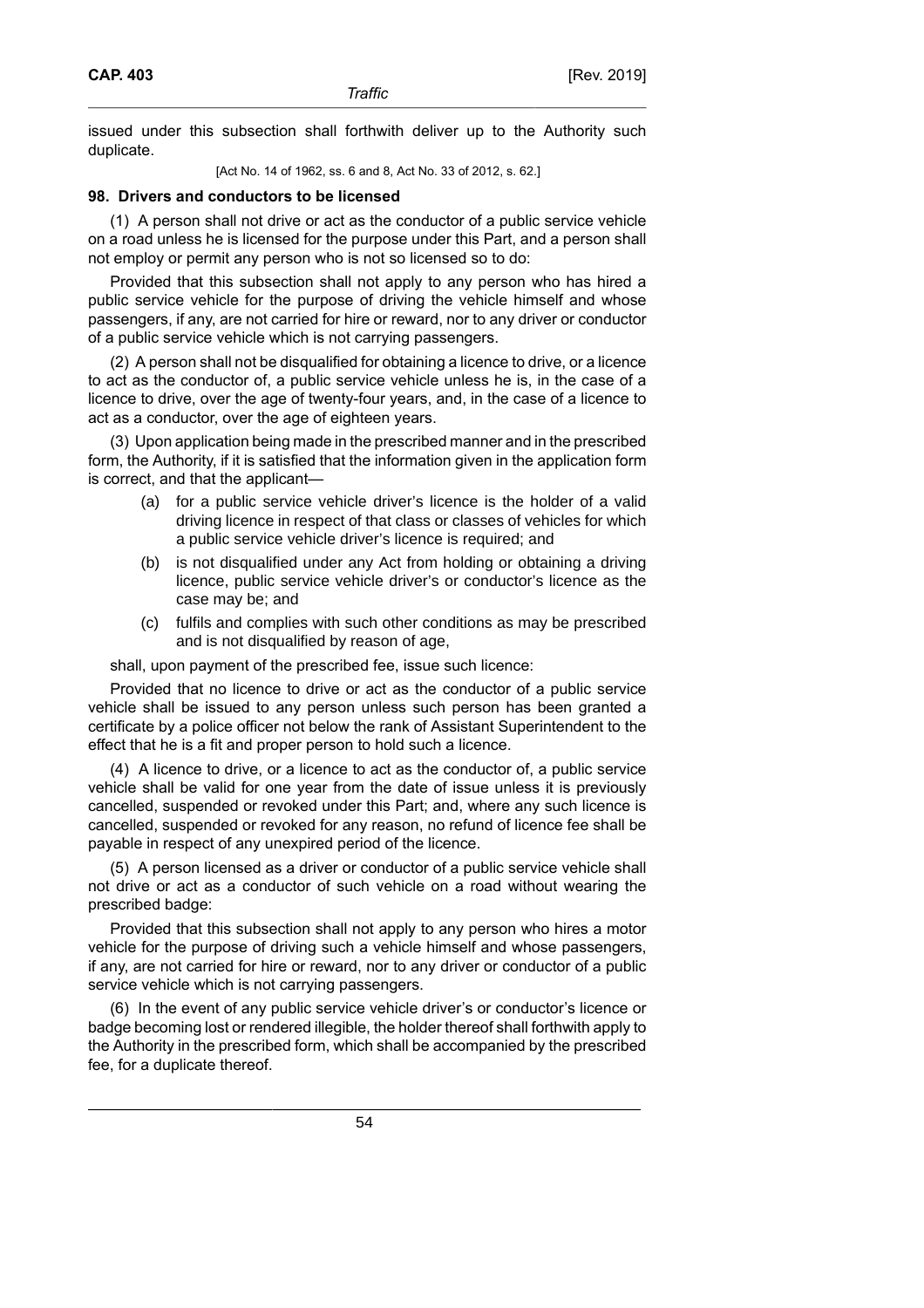(7) Where any original licence or badge is found after being lost, the duplicate thereof, if any, shall forthwith be returned to the Authority.

[Act No. 10 of 1984, s. 6, Act No. 8 of 2009, s. 40, Act No. 33 of 2012, s. 62.]

## **99. Power to cancel or suspended licence**

(1) Any licence issued under this Part may be cancelled at any time by the Authority if he is satisfied that, by reason of the conduct of the holder of such licence or the condition of any vehicle in respect of which the licence is issued, such cancellation would be in the public interest; and upon receipt of a notice of such cancellation, the licence holder shall forthwith deliver up such licence to the Authority.

(2) Any court before which a person is convicted of any offence under this Part, or any offence relating to the construction, equipment, condition or use of a public service vehicle may—

- (a) if the person convicted holds a licence issued under this Part, cancel such licence and declare the person convicted disqualified for holding or obtaining another such licence for a stated period, and any licence so cancelled shall be surrendered to the court, which shall forward it to the Authority;
- (b) if the person convicted is not the holder of any licence under this Part, declare him disqualified for obtaining such a licence for a stated period, and shall in such case notify the Authority of such order,

and shall—

- (i) if the person convicted holds a licence to drive or act as the conductor of a public service vehicle, endorse the details of such conviction on the licence within such time as the court may direct for the purpose of endorsement;
- (ii) if the person convicted is not the holder of such a licence, order the Authority to endorse such details on any such licence subsequently issued to such person.

(3) Any person aggrieved by the refusal or failure to grant or by the suspension or cancellation of a licence under this Part or by any limitation imposed thereon by the Authority or by a police officer may appeal in writing to a subordinate court of the first or second class, whose decision shall be final, and any such licence shall continue in force during the period of its validity until the appeal has been disposed of.

#### [Act No. 33 of 2012, s. 62.]

## **100. Passengers and loads**

(1) The Authority shall in respect of any public service vehicle determine the maximum number of passengers, whether sitting or standing, and the weight of baggage or goods allowed to be carried at any time on such vehicle or on any vehicle of a similar class or description:

Provided that such determination shall have regard to the provisions of this Act with regard to construction, seating capacity and weight.

(2) If any public service vehicle carries more persons, baggage or goods than it is licensed to carry, the driver, the conductor and the owner of such vehicle commits an offence each and shall be liable, upon conviction, to a fine not exceeding twenty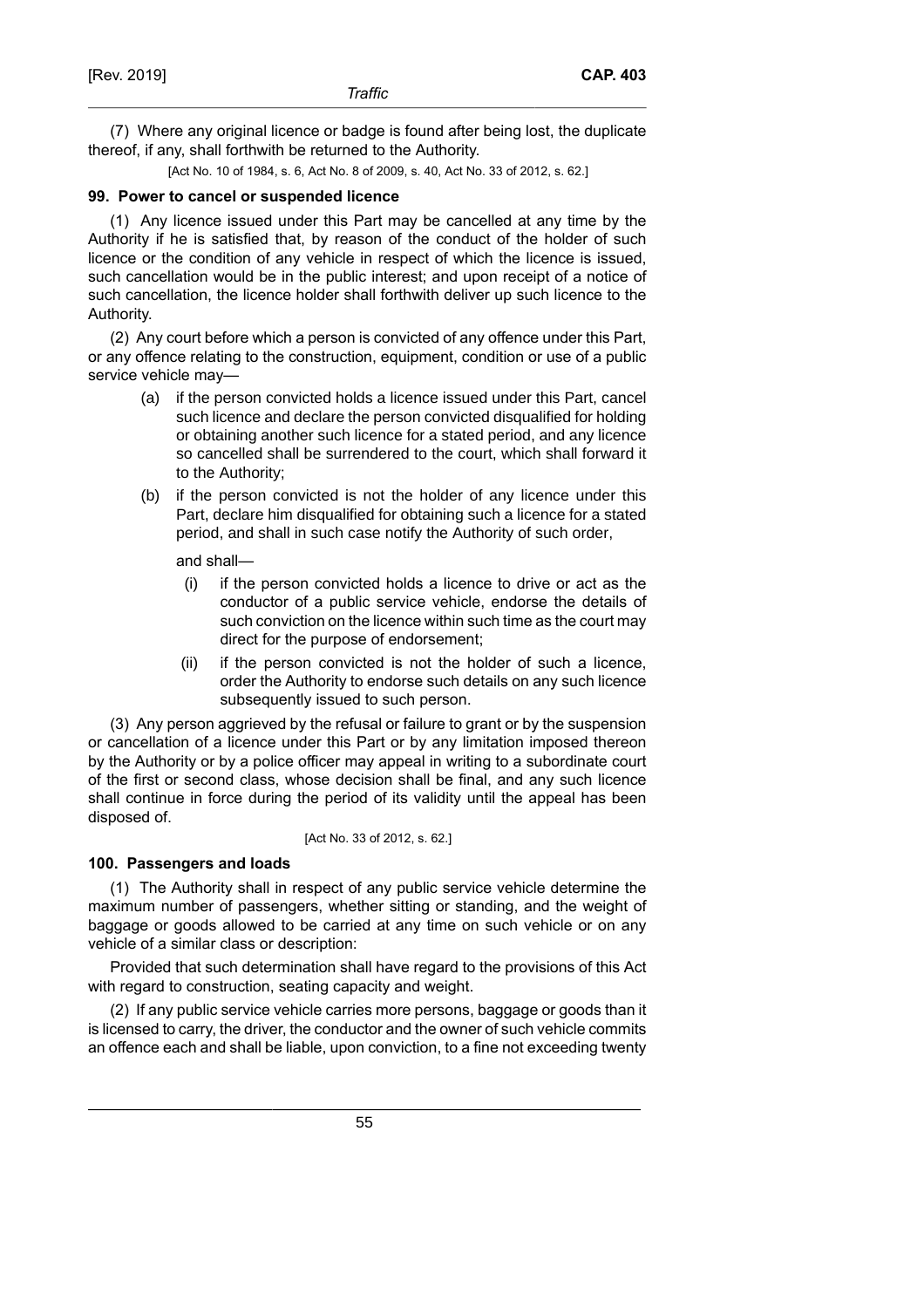thousand shillings and an additional amount of five thousand shillings for each person in excess of the licensed capacity:

Provided that rules made under this Act may provide that a person who is guilty of an offence under this subsection shall be liable to pay a fine according to a prescribed scale, but so that no person shall be liable to pay a fine greater than the maximum provided by this subsection.

(2A) In the case of a second or subsequent offence against subsection (2) in respect of a public service vehicle within one year of conviction for a previous offence against subsection (2) in respect of the same vehicle, the court shall exercise the power conferred by section 99(2) by ordering the suspension of the public service vehicle licence for that vehicle for a period of no less than thirty days.

(2B) If, in the opinion of a police officer in uniform, subsection (2) is being contravened, he may order—

- (a) any person who appears to him to be an excess passenger off the public service vehicle; or
- (b) the driver, conductor or owner of the public service vehicle to remove any excess baggage or goods.

(2C) If a person refuses or delays or fails to comply with an order by a police officer in uniform under subsection (2B), he shall be guilty of an offence and liable, whether or, not he is in addition liable to any penalty for contravening subsection (2) or (3), to a fine not exceeding five hundred shillings or to imprisonment for a term not exceeding one month.

(3) No person who is requested by the owner, driver or conductor of a public service vehicle not to enter the vehicle shall enter or attempt to enter the vehicle when it is carrying the full number of persons it is licensed to carry; and any person disobeying such a request shall be guilty of an offence and liable to a fine of not less than two hundred shillings and not exceeding five hundred shillings.

(4) For the purposes of this section—

- (a) **"owner"** includes any person acting as manager or managing agent of the vehicle (under whatever name or title) on behalf of or under any arrangement with the owner; and if subsection (2) is contravened that person and the actual owner are each liable;
- (b) a child who is under the apparent age of five years and who does not occupy a seat shall not count as a person;
- (c) any two children each of whom is over the apparent age of five years and under the apparent age of twelve years shall count as one passenger.

[Act No. 1 of 1986, s. 24, Act No. 33 of 2012, s. 62, Act No. 37 of 2012, s. 6.]

## **101. Non-payment of fare**

(1) Where, at any place on its scheduled route, a motor omnibus is, by reference to the relevant timetable, more than four hours late, owing to a breakdown or any fault or neglect of the owner or his servants or agents, any passenger who has paid his fare may elect to alight from the motor omnibus and recover that proportion of the fare paid by him in respect of the uncompleted portion of his journey.

(2) Where a fare is recoverable under subsection (1), it shall be the duty of the person who received the fare to repay it to the passenger on demand; and any person failing so to repay a fare shall be guilty of an offence and liable to a fine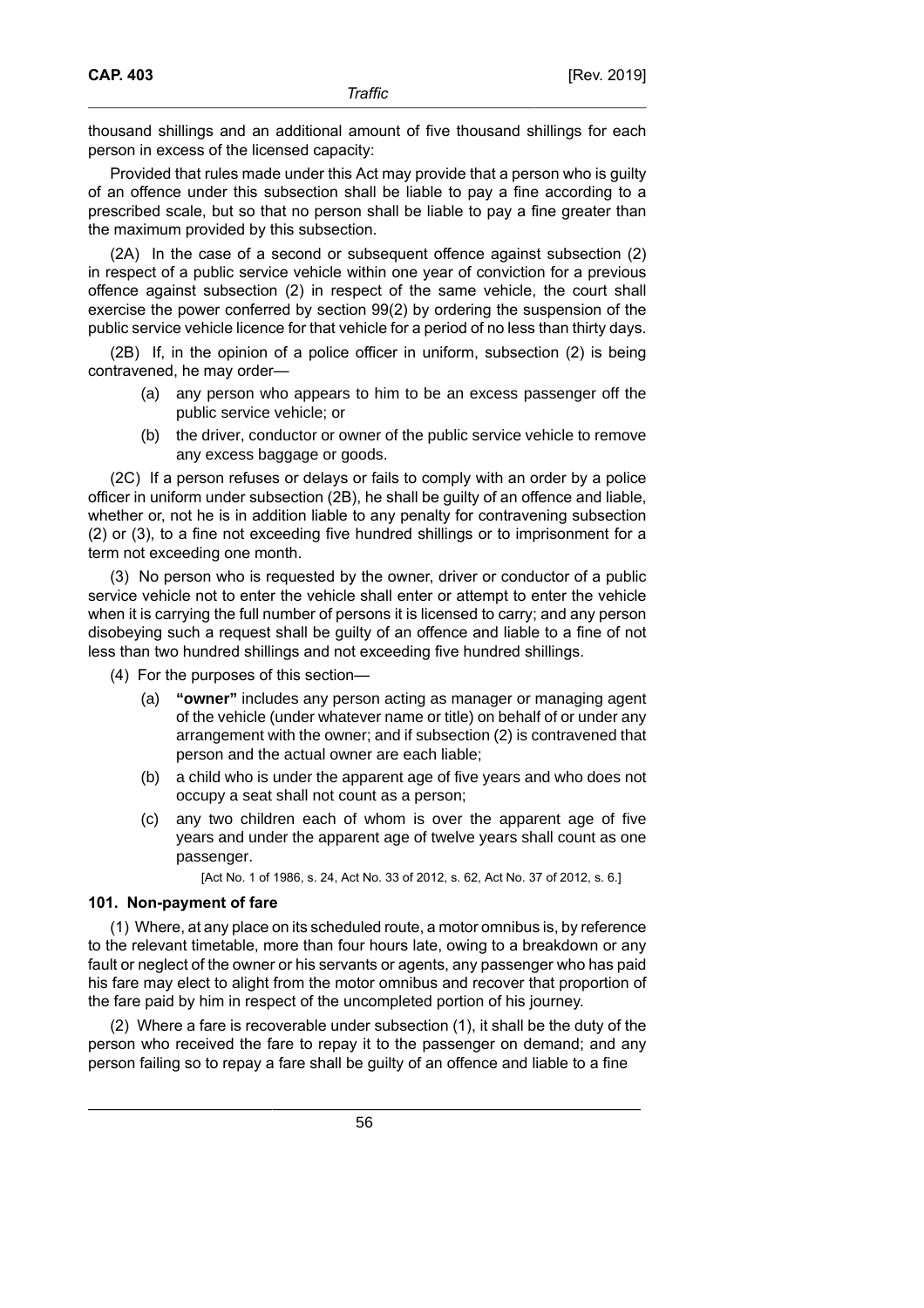not exceeding ten thousand shillings in addition to being ordered to repay the fare, and the amount of the fare shall be recoverable as a fine.

(3) Any person who fails to pay any sum due from him by way of fare for accommodation in a public service vehicle shall be guilty of an offence and liable to a fine not exceeding ten thousand shillings.

(4) Upon any conviction for an offence under this section, the court may, in addition to the imposition of a fine, make an order for the payment of any sum due by the offender by way of fare and may further, if it thinks fit, award costs and compensation against the offender in respect of any loss of time incurred by the owner, driver or conductor of the vehicle in attending the court.

[Act No. 38 of 2012, s. 38.]

### **102. Regulation of public service vehicles**

(1) No person shall cause or permit any private hire vehicle to ply for hire on any taxi rank, road, car park or other public place.

(2) No person shall own, drive or be in charge of any taxicab unless such vehicle is painted in such colour or colours or is permanently marked in such manner as may be prescribed, and no vehicle, not being a taxicab, shall be painted or marked in the manner prescribed for a taxicab.

(3) The owner of every taxicab and every private hire vehicle shall keep or cause to be kept a record in the prescribed form of every separate period of hire of such vehicle; and such record shall be made available for inspection by the police on demand:

Provided that this subsection shall not apply to any taxicab in respect of any journey which is wholly within the boundaries of the municipality or township in which it is registered.

(4) The highway authority may, after consultation with the officer in charge of the police in the area concerned, appoint stopping places where omnibuses may set down and pick up passengers, and no driver of an omnibus shall stop his vehicle to set down or pick up passengers on any road where stopping places have been provided other than at such stopping places.

(5) No person shall drive or permit to be used a public service vehicle in a dirty or neglected condition.

[Act No. 10 of 1984, s. 7.]

### **103. Touting**

(1) No person shall, for the purpose of obtaining passengers for any public service vehicle, make any noise or sound any instrument, or do anything which causes or is likely to cause annoyance, inconvenience or danger to the public.

(2) A person who contravenes or fails to comply with this section shall be guilty of an offence and liable, for a first conviction, to a fine not exceeding thirty thousand shillings and for a second or subsequent conviction, to a fine not exceeding fifty thousand shillings, or to imprisonment for a term not exceeding twelve months, and in addition, the court may order confiscation of the instrument by which the offence was committed.

[Act No. 1 of 1986, s. 25, Act No. 11 of 1993, Sch., Act No. 38 of 2012, s. 39.]

#### **103A. Uniforms and special badge**

(1) Every driver and every conductor of a public service vehicle shall wear a special badge and uniform.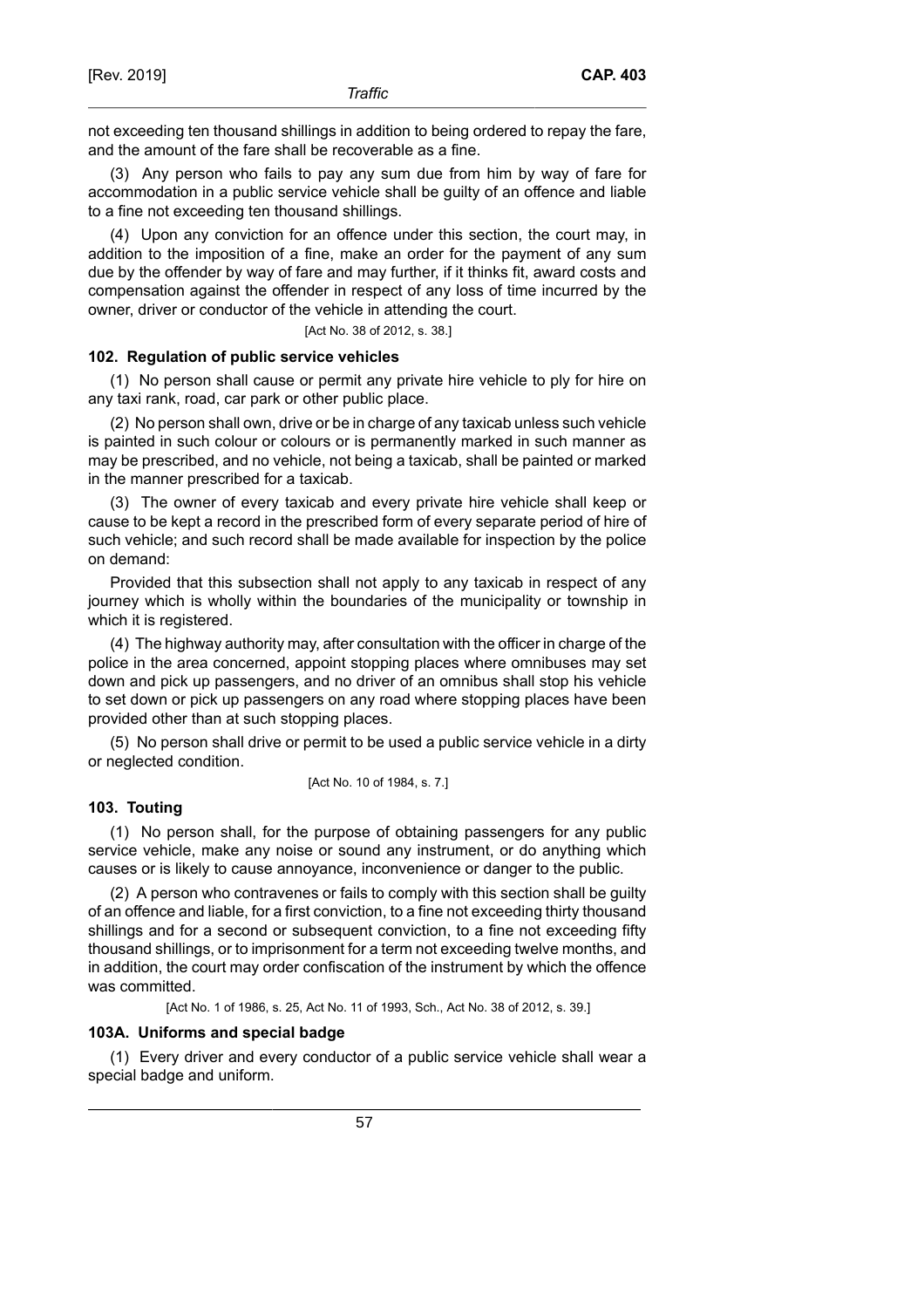(2) The uniform referred to in subsection (1) shall be prescribed by the Registrar of Motor Vehicles and shall, in the case of a driver, be navy blue in colour and in the case of a conductor, be maroon in colour.

(3) The special badges required under subsection (1) shall be provided by the Registrar of Motor Vehicles upon satisfaction of all requirements and upon payment of the prescribed fee.

(4) Every driver of a public service vehicle shall undergo compulsory testing after every two years to ascertain his or her competence.

(5) Every owner of a public service vehicle shall employ at least one driver and one conductor who shall be the holder of a certificate of good conduct issued by the relevant authority.

(6) Every conductor or driver of a public service vehicle shall only take up employment as such upon being vetted pursuant to subsection (5) and shall be paid a permanent monthly salary by the owner of the public service vehicle.

(7) A person who contravenes or fails to comply with the provisions of this section commits an offence and shall be liable, upon conviction, to imprisonment for a term not exceeding twelve months, or to a fine of not less than ten thousand shillings, or both.

#### [Act No. 37 of 2012, s. 7.]

### **103B. Helmets and reflector jackets**

(1) A person, including a passenger, shall not ride on a motor cycle of any kind, class or description without wearing a helmet and a jacket that has reflectors.

(2) A person who rides a motor cycle shall provide a helmet and a jacket that has reflectors to be worn by the passenger, and shall carry only one passenger at a time.

(3) Every motor cycle shall be insured against third party risks in accordance with the Insurance (Motor Vehicles Third Party Risks) Act (Cap. 405).

(4) For the purposes of this section, a helmet shall be of such shape, construction and quality as may, from time to time, be prescribed by the Minister by notice in the *gazette*.

(5) A person shall not ride a motorcycle unless that person has a valid driving licence issued in accordance with the provisions of the Act.

(5A) The registered owner of a motorcycle shall ensure that any person who rides the motorcycle has a valid driving licence issued in accordance with the provisions of this Act.

(6) For the purpose of this section, "ride" means to operate, manage or to be in control of a motor cycle.

(7) A person who contravenes or fails to comply with the provisions of this section commits an offence and is liable to a fine not exceeding ten thousand shillings or, in default of payment, to imprisonment for a term not exceeding twelve months.

### [Act No. 37 of 2012, s. 7.]

## **103C. Unauthorised driving**

(1) A person who, while not being the designated driver of a public service vehicle, drives the vehicle while not being authorised to do so commits an offence.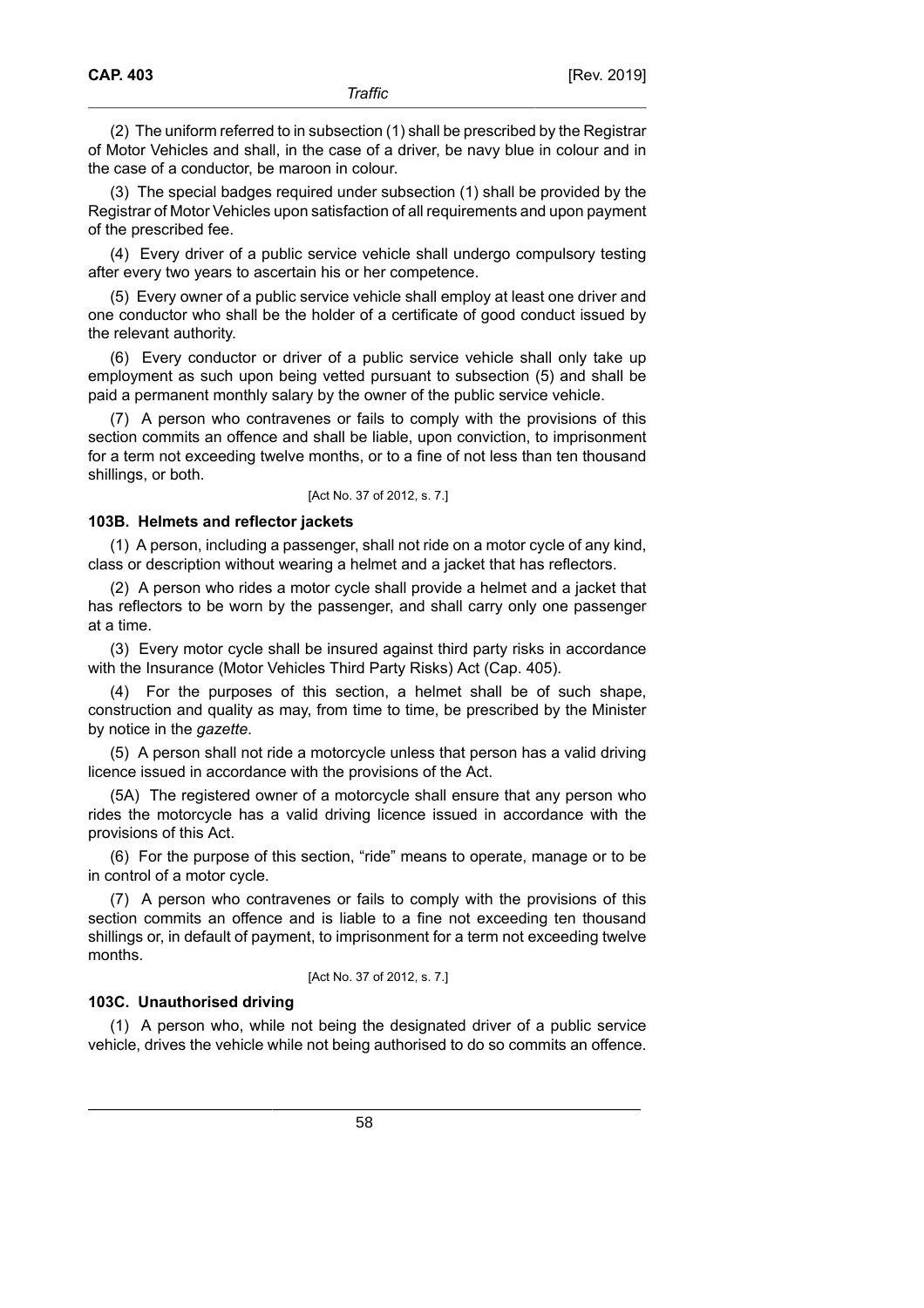(2) The driver of a public service vehicle who lets an unauthorised person drive the vehicle commits an offence.

(3) A person who is convicted of an offence under this section shall be liable to imprisonment for a term not exceeding three years, or a fine not exceeding one hundred thousand shillings.

[Act No. 37 of 2012, s. 7.]

### **104. Penalties under this Part**

Any person who contravenes or fails to comply with any provisions of this Part commits an offence and is liable on conviction, where no penalty is specifically provided, to a fine not exceeding twenty thousand shillings or imprisonment for a term not exceeding six months.

> [Act No. 1 of 1986, s. 26, Act No. 11 of 1993, Sch., Act No. 38 of 2012, s. 40, Act No. 18 of 2018, Sch.]

PART XII – GENERAL

## **105. Inspection of vehicles**

(1) It shall be lawful for any police officer in uniform to stop any vehicle, and for any police officer, licensing officer or inspector—

- (a) to enter any vehicle;
- (b) to drive any vehicle or cause any vehicle to be driven;
- (c) upon reasonable suspicion of any offence under this Act, to order and require the owner of any vehicle to bring the vehicle to him,

for the purpose of carrying out any examination and test of the vehicle with a view to ascertaining whether the provisions of this Act are being complied with or with a view to ascertaining whether the vehicle is being used in contravention of this Act.

(2) Any person who fails to comply with any instruction or order given under this section shall be guilty of an offence and liable on a first conviction, to a fine not exceeding thirty thousand shillings, and for a second or subsequent conviction, to a fine not exceeding fifty thousand shillings or to imprisonment for a term of one year.

[Act No. 1 of 1986, s. 27, Act No. 38 of 2012, s. 41.]

#### **105A. Driver of a public service vehicle to undergo fitness test**

(1) A driver of a public service vehicle or a commercial vehicle shall, after every three years from the date of issue of a driving license pursuant to section 30, or renewal of such license, whichever is the case, undergo a physical fitness test, including an eye and hearing test by a qualified medical practitioner.

(2) A driving license shall not be renewed under this Act unless the person seeking the renewal produces to a licensing officer a report prepared by the medical practitioner certifying the condition of the applicant#'s physical fitness, including the condition of the person's eye sight and hearing ability, and whether or not that condition or ability makes the applicant fit to drive a motor vehicle.

[Act No. 38 of 2012, s. 42.]

## **105B. Child safety in motor vehicles**

(1) A person or institution shall not designate or use a vehicle for transporting children to and from school or non-school related activity unless the vehicle meets the prescribed standards.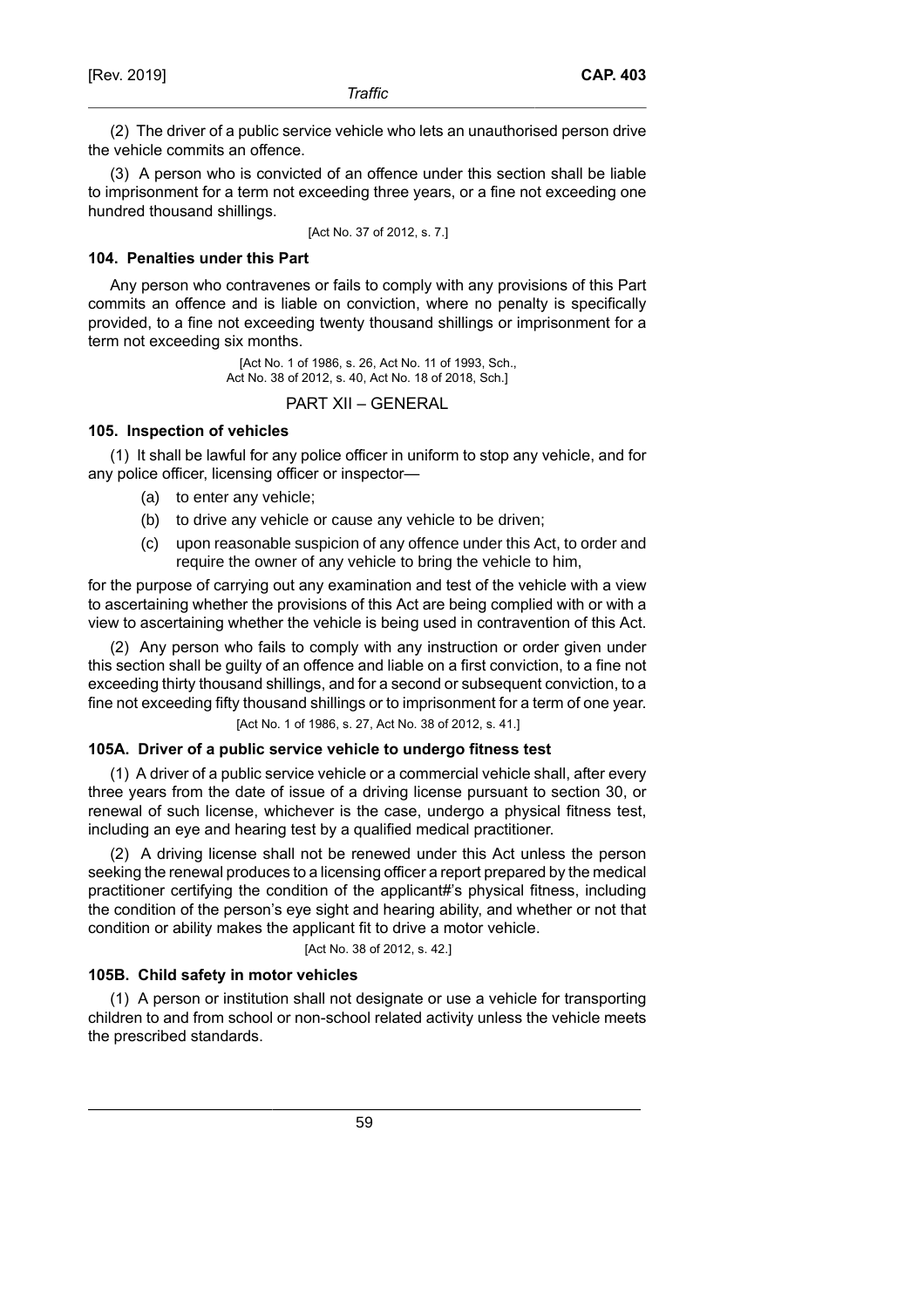(2) Notwithstanding subsection (1), a motor vehicle designated for transporting children to or from school or for any non-school related activity when they are in a group shall—

- (a) be fitted with safety belts designed to be used by children;
- (b) be painted in yellow colour and have other signage as may be prescribed;
- (c) comply with the conditions imposed on public service vehicles under this Act; and
- (d) not operate between the hours of 10:00 pm and 5:00 am.
- (3) The Cabinet Secretary shall prescribe—
	- (a) the maximum number of children that a vehicle designated for transporting them to and from school can carry, depending on the class of the vehicle;
	- (b) for continuous inspection of vehicles transporting children;
	- (c) for specialized instructions to be provided and undertaken by any person driving a vehicle for children transport.

(4) A person who contravenes this section commits an offence and shall be liable to a fine not exceeding thirty thousand shillings or to imprisonment for a term not exceeding two months or to both.

(5) Notwithstanding subsection (4), a person who being the registered owner or driver of a vehicle used for transporting children, who authorizes or permits the use of a vehicle used for transporting children or is negligent to prevent contravention with this Act commits an offence and shall be liable to a fine not exceeding thirty thousand shillings or imprisonment for a term not exceeding two months, or to both.

(6) Subsections (1), (2)(a) and (b) shall come into force within twelve months after the enactment of this Act.

(7) The Cabinet Secretary shall, within a period not exceeding twelve months after the enactment of this Act, make the Regulations prescribing matters required to be prescribed under this section.

[Act No. 38 of 2012, s. 42, Act No. 26 of 2017, s. 4.]

## **106. Removal of vehicles from road**

(1) Where any vehicle is found in use on a road in contravention of the provisions of this Act, or the East African Community Vehicle Load Control Act, 2016 or where any vehicle has been left on any road or other public place in such circumstances as to make it appear that such vehicle has been abandoned or should be removed to a place of safety, or where any vehicle has been left on a road in a position which causes or is likely to cause danger to other road users and the owner or driver cannot readily be found, it shall be lawful for any police officer or any inspector to take the vehicle or cause it to be taken to a police station or other place of safety by such method, route and under such conditions as he may consider necessary, having regard to all the circumstances of the case.

(2) Where under subsection (1) it is considered necessary to have a vehicle towed, transported, driven or otherwise removed, or where it is considered necessary to carry out emergency repairs or to adjust or off-load any part of the load of such vehicle, any expense incurred thereby shall be payable by the owner of the vehicle, and no such vehicle shall be released from the police station or other place of safety until either—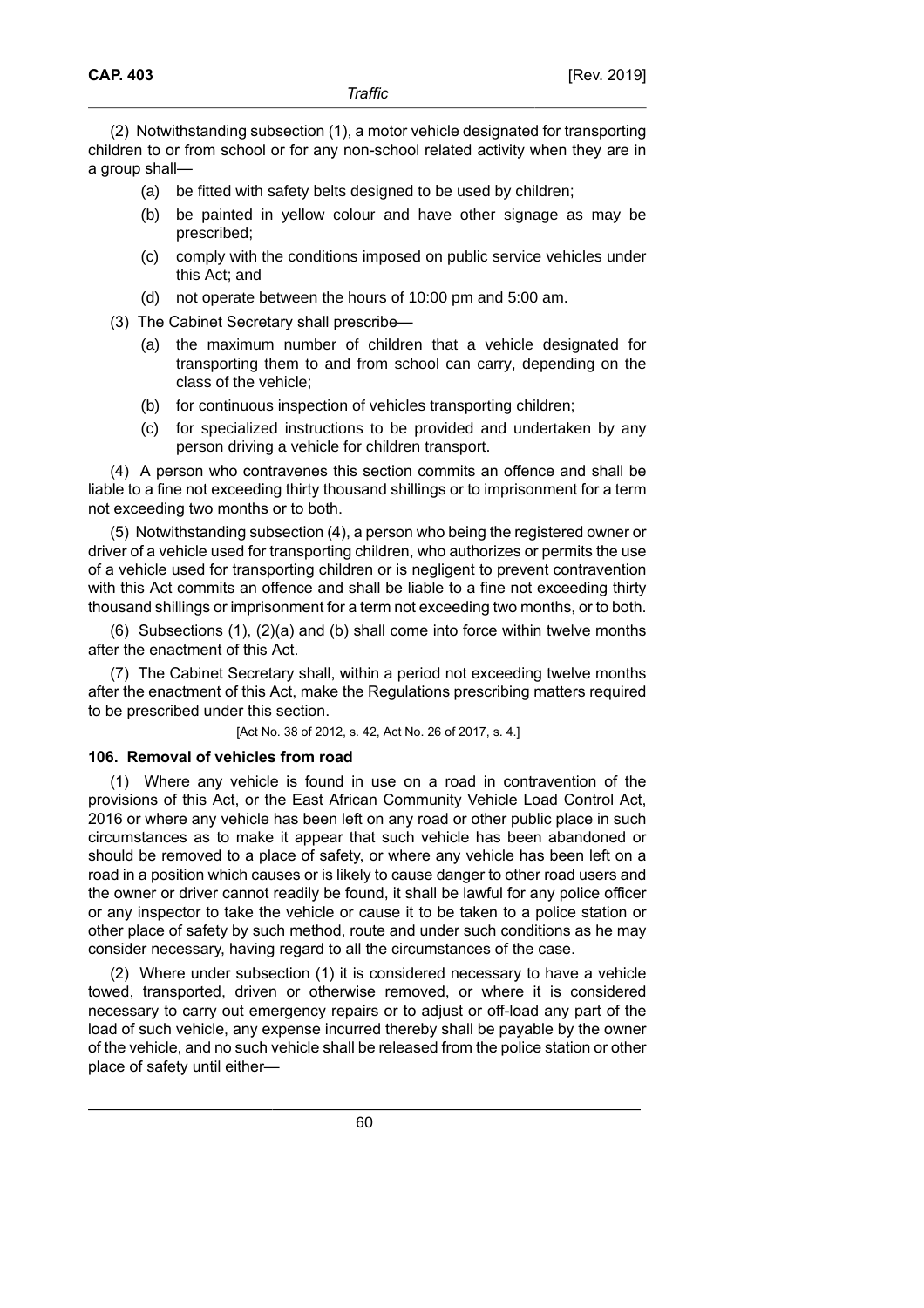- (a) such expenses have been paid to the person to whom they are due; or
- (b) such person certifies in writing that he is willing to allow the vehicle to be removed before he receives such expenses due to him.

(3) A police officer or inspector who orders the removal of a vehicle under this section shall not be held liable for any damage to or loss of any item from such vehicle during its removal to or detention at a police station or other place of safety.

(4) Any police officer, licensing officer or inspector, if he is of the opinion that any vehicle is being used in contravention of section 55 or section 56 or in contravention of any rules relating to the construction, use and equipment of vehicles, may by order prohibit the use of such vehicle, under such conditions and for such purposes as he may consider necessary for the safety of the public or to ensure that such vehicle does comply with the provisions of section 55 or 56; and any such order shall remain in force until the repairs specified therein have been satisfactorily completed and the vehicle has been certified as complying with the rules relating to construction, use, equipment and weight.

(4A) Where a police officer, licensing officer or inspector makes an order under subsection (4) he may remove the vehicle identification plates and the vehicle licence and, if he does so, shall deliver them to the Authority to be kept while that order remains in force.

(5) Any person who permits the use of, or drives, any vehicle in respect of which any prohibition or restriction is in force other than in conformity with any conditions or for such purpose as may have been specified shall be guilty of an offence and liable to a fine not exceeding fifty thousand shillings and for a second or subsequent conviction to a fine not exceeding seventy five thousand shillings, or to imprisonment for a term not exceeding twelve months.

(6) Any order issued under this section shall be in writing.

(7) Where any vehicle is required to be examined and tested for the purpose of being certified as complying with the provisions of this Act, the fee, if any, shall be paid by the owner of the vehicle.

(8) Any person who fails to comply with this section or order given thereunder commits an offence and is liable on conviction, where no penalty is specifically provided, to a fine not exceeding twenty thousand shillings or imprisonment for a term not exceeding six months.

> [Act No. 1 of 1986, s. 28, Act No. 33 of 2012, s. 62, Act No. 38 of 2012, s. 43, Act No. 18 of 2018, Sch.]

#### **107. Detention of vehicles**

It shall be lawful for any police officer to detain at a police station or other place of safety any vehicle which has been removed from a road or other public place under section 106 until such inquiries have been made by the police as they may think necessary in the circumstances of the case.

#### **108. Certificate of inspector to be admissible in evidence**

(1) If in any proceedings under this Act any question arises as to whether a vehicle does or does not comply with any provisions of this Act, the certificate of an inspector to the effect that he has examined the vehicle and as to the result of his examination may be read as evidence although the inspector is not called as a witness.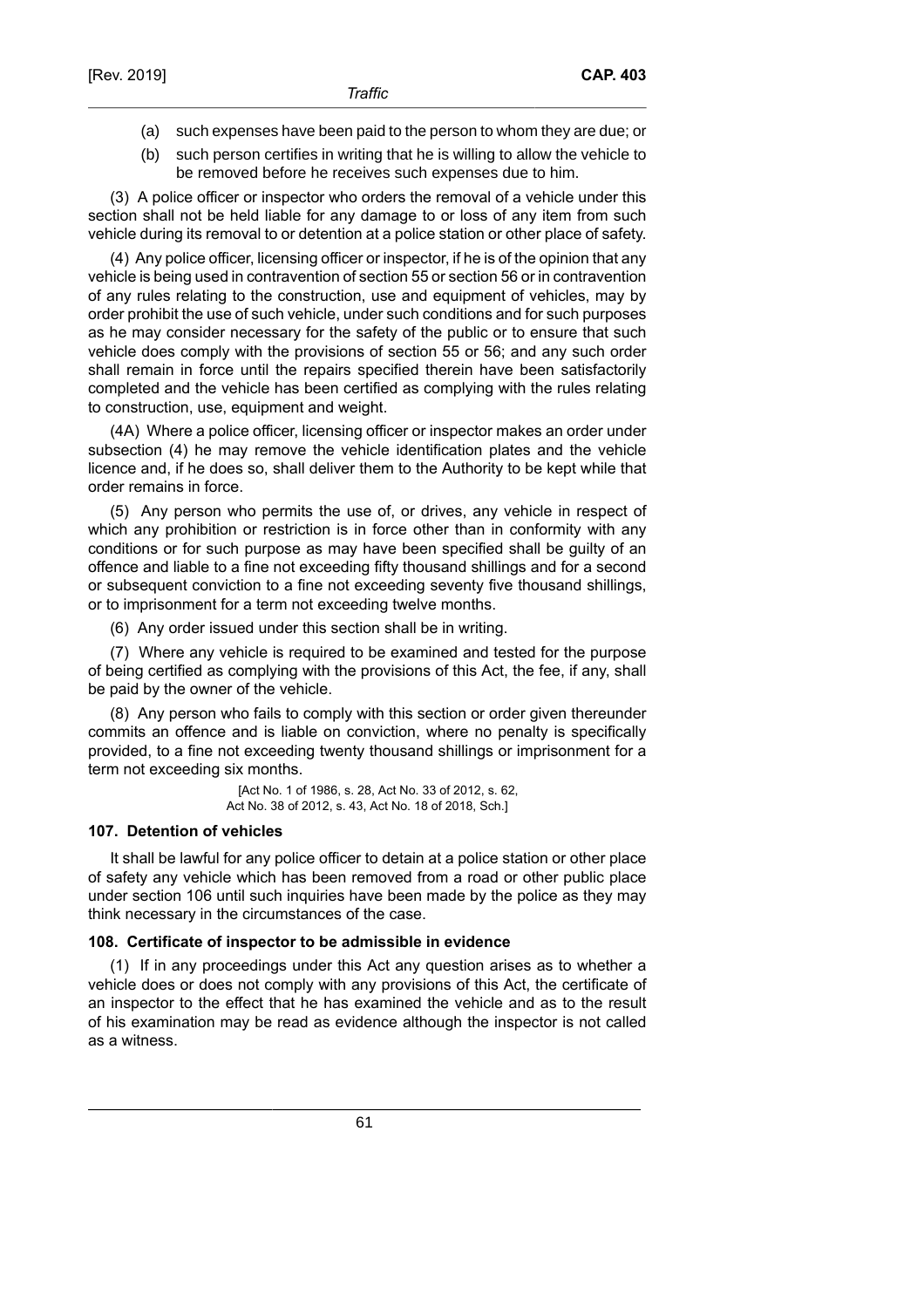(2) The court, if it thinks fit, may summon and examine the inspector as to the subject matter of his certificate.

### **109. Certified extract from records to be admissible in evidences**

In any proceedings under this Act, an extract from the records of registered vehicles, certified under the hand of a licensing officer, may be received in evidence although the licensing officer is not called as a witness, and shall be *prima facie* evidence of the facts therein set forth.

### **110. Owner or other person to furnish name and address of driver of vehicle**

The owner of any vehicle and any other person who is able to provide such information shall, as soon as reasonably possible and in any case within seven days after having received a verbal or written request for such information, give such information as he may be required by a police officer to give as to the identity of the driver of such vehicle.

## **111. Owner to keep list of drivers employed**

(1) Any person who employs any other person to drive a motor vehicle shall keep a written record of the name, address and driving licence number of such other person.

(2) Such record shall be preserved for a period of six months after the date when such person ceases to be employed as a driver, and shall be made available to any police officer on demand.

(3) Any person who fails to comply with the provisions of subsection (1) shall be guilty of an offence and liable to a fine not exceeding ten thousand shillings.

[Act No. 1 of 1986, s. 29, Act No. 38 of 2012, s. 44.]

## **112. Verification of facts**

Any person to whom any application is made for anything to be done under this Act may require any facts stated in the information to be verified to his satisfaction.

## **113. Giving false information**

Any person who makes any statement which to his knowledge is false or in any respect misleading in connexion with any information lawfully demanded or required under this Act shall be guilty of an offence and be liable to a fine not exceeding ten thousand shillings or to imprisonment for a term not exceeding twelve months or to both, and if such statement is made to any person in connexion with an application for any licence or permit the court convicting such person may also order that such licence or permit be not granted for a stated period.

### [Act No. 38 of 2012, s. 45.]

## **114. Fraudulent imitation, etc., of documents**

(1) Any person who fraudulently imitates, alters, mutilates, destroys or uses, or fraudulently lends or allows to be used by any other person, any licence, document, plate or mark issued or prescribed under this Act shall be guilty of an offence and liable to a fine not exceeding one hundred thousand shillings or to imprisonment for a term not exceeding two years or to both.

(2) A police officer may take possession of any licence, document, plate or mark relating to any suspected offence under this section.

[Act No. 38 of 2012, s. 45.]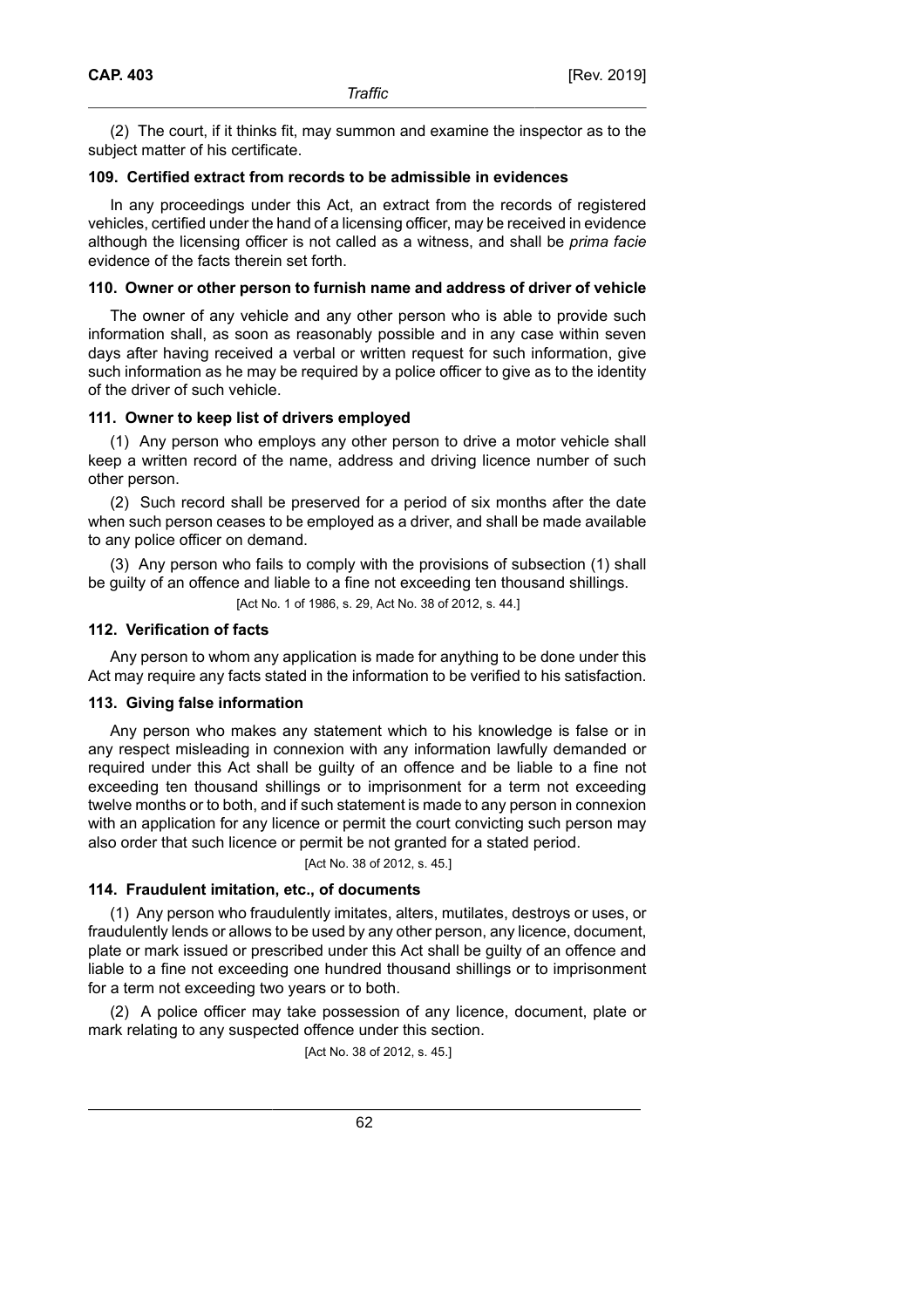## **115. Endorsement of licence to be proof of conviction**

Notwithstanding any provisions to the contrary in any Act contained, it shall be lawful for a court to accept the particulars of endorsements on any licence issued in compliance with this Act as *prima facie* evidence of previous convictions recorded against the holder thereof.

## **116. Notice to attend court**

(1) Notwithstanding the requirements of or provisions in any Act contained, it shall be lawful for any police officer to serve, either personally or by registered post, upon any person who is reasonably suspected of having committed any offence in connexion with the driving or use of any vehicle which is punishable only by a fine, or by a fine and imprisonment for a period not exceeding six months, a notice in the prescribed form requiring such person to attend court in answer to the charges stated thereon, at such place and on such date and time (which may be later in the day on which the notice is served or on any subsequent date) as are shown on such notice or to appear by advocate or to enter a written plea of guilty:

Provided that—

- (i) such notice shall be served not later than fourteen days from the date upon which the offence is alleged to have been committed;
- (ii) failure to comply with this requirement shall not be a bar to the conviction of the accused in any case where the court is satisfied that the name and address of the accused could not with reasonable diligence have been ascertained in time for such notice to be served as aforesaid, or that the accused by his own conduct contributed to the failure.

(2) Such notice as aforesaid shall for all purposes be regarded as a summons issued under the Criminal Procedure Code (Cap. 75).

(3) A copy of such notice as aforesaid shall be placed before the court by which the charge is to be heard before the time fixed for such hearing.

[Act No. 1 of 1986, s. 30.]

## **117. Minor traffic offences**

(1) The Minister may prescribe—

- (a) a schedule of minor traffic offences (in this section referred to as "the scheduled minor offences") which may be dealt with and prosecuted in accordance with the provisions of this section, and may for the purposes of this section prescribe a statutory maximum penalty, which shall not exceed the penalty prescribed for such offence by this Act, for any of the scheduled minor offences to be so dealt with and prosecuted; and
- (b) a form of police notification of a traffic offence for use under this section.

(2) Subject to this section, any statutory maximum penalty prescribed under subsection (1) shall, notwithstanding that any other penalty may be prescribed by this Act, have effect for offences dealt with under this section.

(3) Notwithstanding any provision contained in this or any other Act, it shall be lawful for any police officer to serve, either personally or by affixing the same prominently to the vehicle concerned, upon the owner or person in charge of any motor vehicle who is reasonably suspected of having committed any of the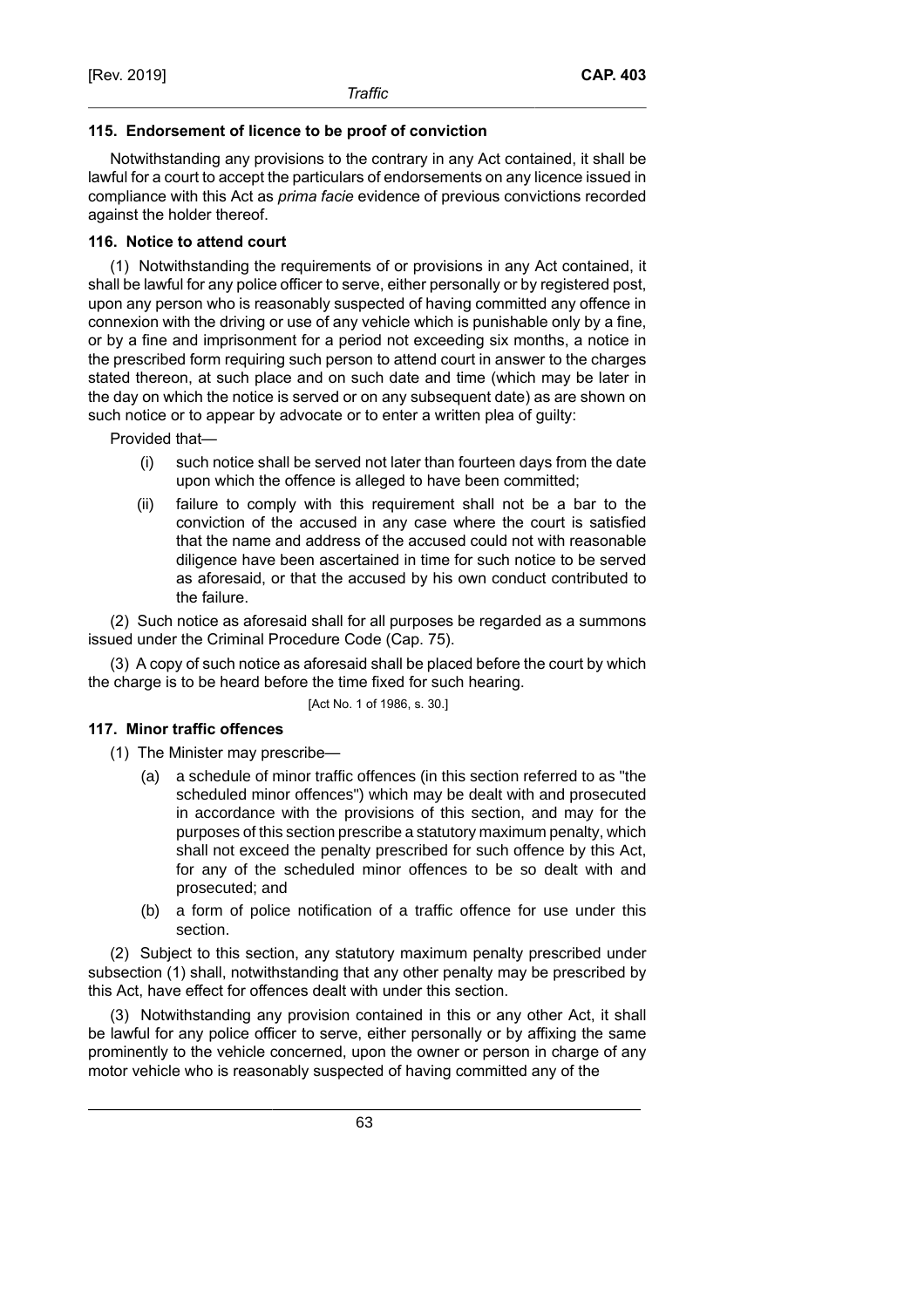scheduled minor offences, a police notification of a traffic offence in the prescribed form charging such person with having committed the offence or offences indicated in the notification and requiring such person to attend court to answer such charge or charges, at such time (which if the police notification is served personally on the owner or person in charge of the motor vehicle, may be within forty-eight hours of such service; or if the police notification is affixed prominently to the vehicle concerned, shall not be sooner than seven days after the date of such service) as is shown on such notification.

(4) Such notification as aforesaid shall for all purposes be regarded as a summons issued under the Criminal Procedure Code (Cap. 75):

Provided that the person served with the notification shall not be obliged to attend court in answer to the charge if he has pleaded guilty in writing and sent the notification, together with the amount of the statutory maximum penalty or penalties for the offence or offences to which he has pleaded guilty, by prepaid registered post or by hand, to the court indicated in the notification so as to reach that court within the time indicated in the notification.

(5) The court may, on receipt of a plea of guilty, proceed to conviction and may, after considering any mitigating circumstances stated in writing or personally by the accused, pass a sentence imposing the statutory maximum penalty or remitting the penalty in whole or in part and direct that a refund of the whole or of any portion of the penalty remitted to be made to the accused.

(6) If any person served with a notification under this section fails to comply with such notification, the person to be liable for the offence shall be the registered owner of the vehicle or, when the registered owner is a company, the person appointed by the company to be liable under this subsection or, in default of such appointment, the secretary, or person performing the duties of secretary, of such company, unless it is shown by such person, owner or secretary, as the case may be, that he was not in charge of the vehicle at the relevant time and he satisfies the court that he has given all information at his disposal to the police or the court to enable the person who was in charge at the relevant time to be summoned.

(7) A copy of the notification shall be placed before the court by which the charge is to be dealt with at the time fixed for the attendance of the accused to answer the charge and, unless the court otherwise directs, such copy may be used as a charge sheet.

(8) If any person having been served with a notification issued under this section fails either to attend the court on the day and at the time specified in such notice or to plead guilty and pay the statutory maximum penalty in the manner indicated before such day, he may be brought before the court either by summons or by warrant and, unless he shows good cause to the contrary, shall be guilty of an offence and liable forthwith by order of the court to a fine not exceeding two hundred shillings or to imprisonment for a term not exceeding one month.

(9) (a) If any person, other than an authorized person, removes from a vehicle a police notification of a traffic offence which has been affixed thereto by a police officer in pursuance of this section, or any portion of such notification, or tears or defaces the same, he shall be guilty of an offence and liable on first conviction to a fine not exceeding two hundred shillings, and on each subsequent conviction to a fine not exceeding five hundred shillings or to imprisonment for a term not exceeding three months.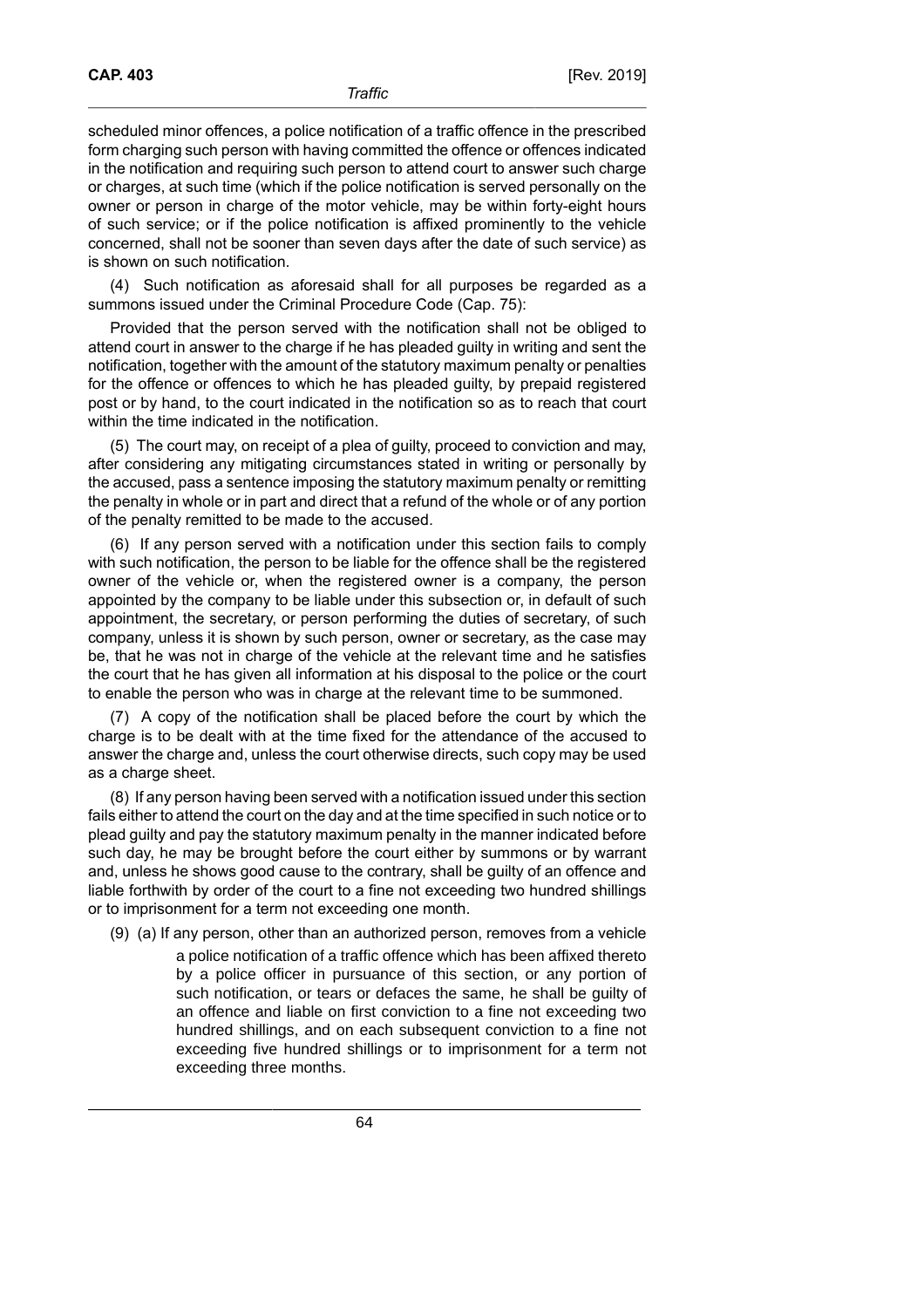(b) In this subsection, **"authorized person"** means the owner or person in charge of the vehicle or any person authorized by the owner to remove the notification.

(10) Any owner or person in charge of a vehicle who finds affixed thereto a police notification of a traffic offence which appears to have been torn or defaced so that it is not fully legible shall within two days report, either in writing or personally, to the police station of the area in which the notification was found, and if he fails so to report he shall be guilty of an offence and liable to a fine not exceeding one hundred shillings.

[Act No. 52 of 1959, s. 11, L.N. 242/1964, Act No. 1 of 1986, s. 31.]

## **117A. Assignment of demerit points on conviction for certain offences**

(1) Subject to subsection (2), where a person is convicted of an offence specified in the Schedule, the court may, in addition to any penalty, order—

- (a) that the demerit points specified in that Schedule in relation to the offence be recorded against any license held by that person; and
- (b) that the person be disqualified in accordance with subsection (4).

(2) Subsection (1) shall not apply if the penalty imposed by the court on the convicted person includes an order disqualifying that person from holding or obtaining a driver's license.

(3) Where a person is served with a prescribed notice under section 117 in respect of an offence to which that section relates, and pays the maximum penalty in accordance with that section—

- (a) the number of demerit points specified in the Schedule shall be recorded; and
- (b) the police shall record in respect of that person—
	- (i) details of the offence committed;
	- (ii) the date on which the maximum penalty was paid;
	- (iii) the number of demerit points specified in the schedule In relation to that offence; and
	- (iv) as of that date, the total number of demerit points recorded against the licence of that person.
- (4) Where the demerit points accumulated by a person total to—
	- (a) ten or more but less than fourteen, that person shall be disqualified from holding or obtaining a driver's licence for a period of six months;
	- (b) fourteen or more but less than twenty, that person shall be disqualified from holding or obtaining a driver's licence for a period of one year;
	- (c) twenty or more, that person shall be disqualified from holding or obtaining a driver's licence for a period of two years.

(5) Where demerit points have been recorded against a person's licence under this section, and for a period of three years after the date of the latest recording nofurther demerit points are recorded, the demerit points shall be expunged from the records:

Provided that in calculating the period of three years, no account shall be taken of any period of disqualification pursuant' to subsection (4), or by virtue of an order of the court under any other provision of this Act.

[Act No. 38 of 2012, s. 47.]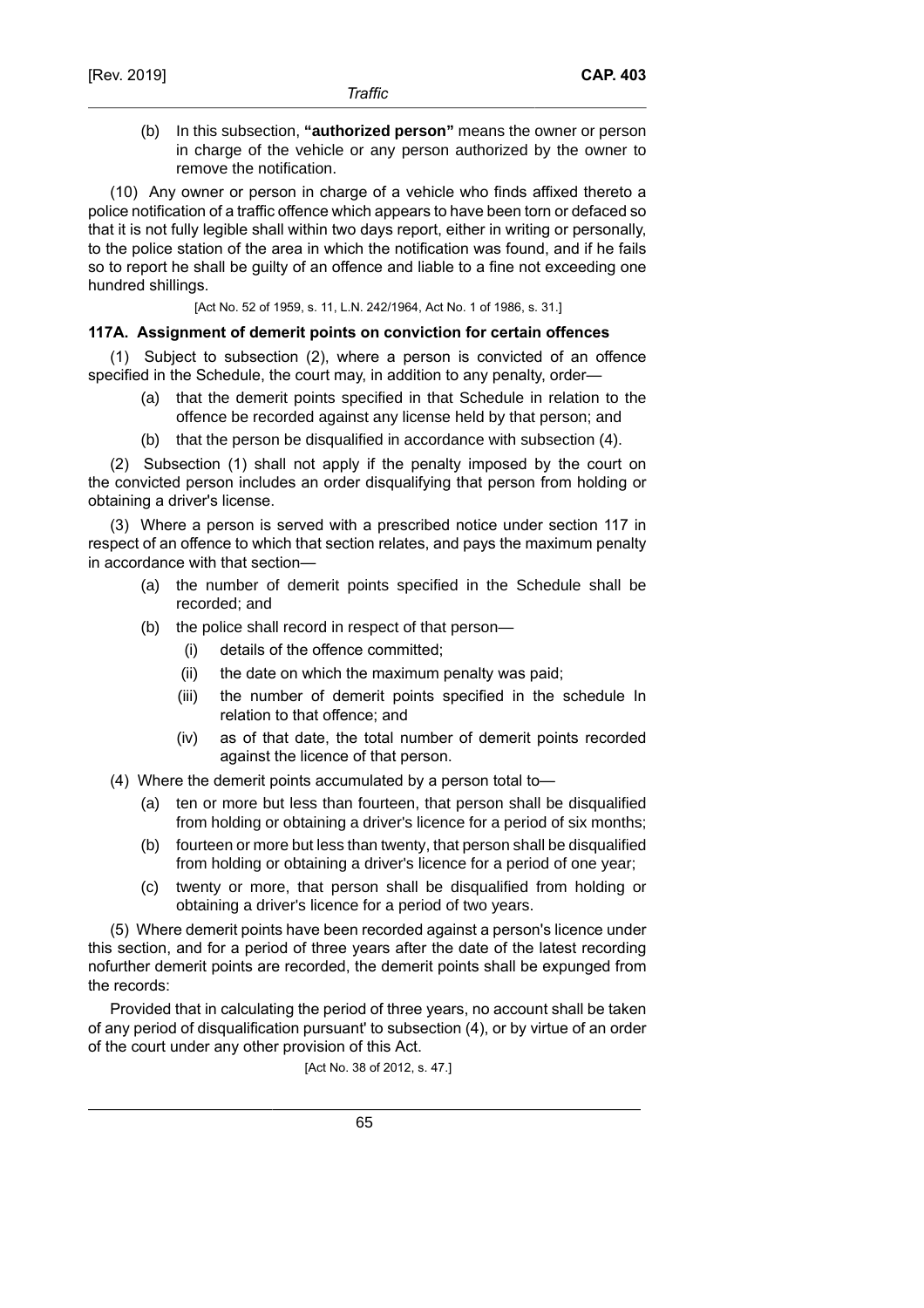## **117A. Preparation of summary document**

The Inspector-General of the Police shall cause to be prepared a document showing the offences set out in this Act and their respective penalties, in a summary form, and the document shall be made available to all law enforcement officers for purposes of enforcing this Act.

[Act No. 37 of 2012, s. 8.]

## **117B. Officer Commanding Police Division to be in charge of Traffic matters**

In each police division, the Officer Commanding Police Division shall be responsible for traffic matters within the division and all police officers shall be responsible for traffic matters.

[Act No. 37 of 2012, s. 8.]

## **118. General penalty**

(1) Any person who acts in contravention of or fails to comply with the provisions of this Act, or who acts in contravention of or who fails to comply with the conditions of any licence, order, demand, requirement or direction issued under or in pursuance of this Act, shall be guilty of an offence.

(2) Any person who is guilty of an offence under this Act for which no penalty is otherwise provided shall be liable—

- (a) for a first offence, to a fine not exceeding one hundred thousand shillings;
- (b) for second or subsequent offence, to a fine not exceeding two hundred thousand shillings or to imprisonment for a term not exceeding twelve months.
- (3) All offences under this Act shall be cognizable to the police.

[Act No. 5 of 1971, s. 5, Act No. 38 of 2012, s. 48, Act No. 19 of 2014, s. 40.]

## **118A. Local authority may make by-laws regulating taxicabs, etc.**

- (1) A municipal council, and a county council, may make by-laws—
	- (a) for controlling taxicabs within its area;
	- (b) for fixing the number of taxicabs permitted in its area;
	- (c) for requiring the installation and providing for the inspection of meters on such taxicabs;
	- (d) for licensing the drivers of such taxicabs;
	- (e) for fixing the fees for any such licences; and
	- (f) for prohibiting the parking of taxicabs, except for the picking up or depositing passengers or loads, elsewhere than on stands provided for taxicabs.

(2) Every municipal council, urban council and area council may make by-laws for controlling animal or human drawn vehicles which are not licensed under any of the other provisions of this Act.

(3) The procedure for the making, approval and publication of by-laws made under subsection (1) and subsection (2) shall be that prescribed in the Local Government Act (Cap. 265), and, for the purposes of their enforcement and the disposal of fines imposed for their contravention, such by-laws shall be deemed to be by-laws made by the same local authority under that Act.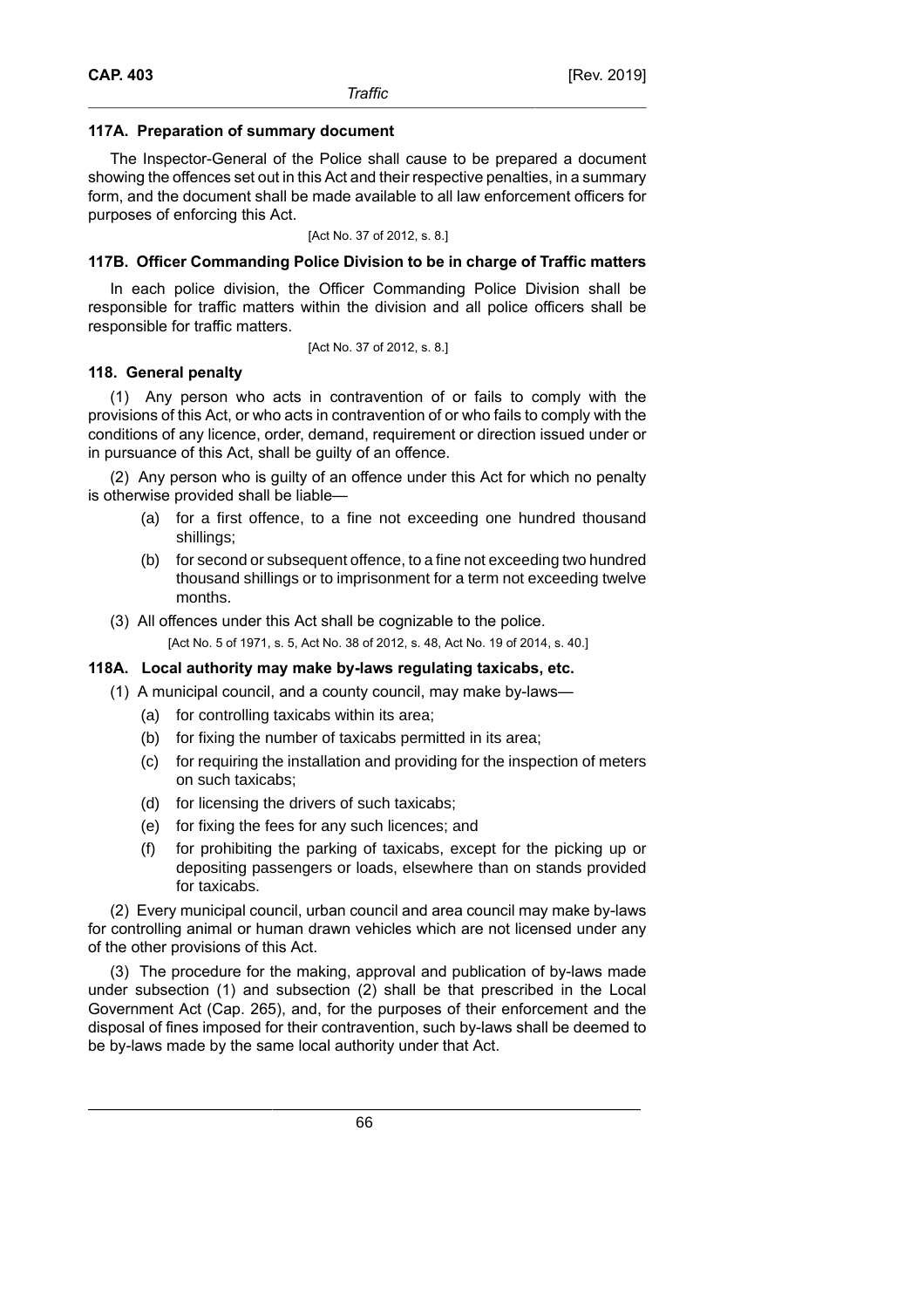(4) In this section, **"controlling"** includes regulating, inspecting, supervising and licensing.

[L.N. 256/1963.]

## **119. Rules**

- (1) The Minister may make rules prescribing—
	- (a) anything required by this Act to be prescribed;
	- (b) the forms to be used for any purposes of this Act;
	- (c) the weight of goods and passengers, the number of passengers which vehicles may carry, the method by which seating capacity is to be determined and the gross weight of vehicles;
	- (d) the weight and size of vehicles which may be permitted on any class of road and the manner in which, if at all, vehicles whose weight or size is in excess of the prescribed maximum weight or size may be allowed to use any road;
	- (da) devices to be fitted to any class or type of vehicle for restricting their speed to a specified speed (and different devices and different speeds may be prescribed for different classes or types of vehicles);
	- (db) tachographs or other instruments for recording their speed and other details of their operation to be fitted to any class or type of vehicle;
	- (dc) the standards for or inspection, approval, calibration or testing of devices, tachographs or other instruments prescribed under paragraphs (da) or (db);
	- (e) the construction of, and equipment to be carried by, any class of vehicle, and in particular the type of tyres, lights and warning instruments to be carried by any class of vehicle, and any restriction in the carrying or use of lights and warning instruments;
	- (ea) by reference to shape, construction or any other qualities, types of helmet or head-dress which may or must be worn as affording protection to persons on or in motorcycles, or motorcycles of different classes or descriptions, from injury in the event of accident, and prohibiting the manufacture or sale of helmets or head-dresses which do not comply with such rules;
	- (eb) subject to such exceptions as may be prescribed, the wearing of seat belts of such description as may be prescribed by persons who are driving or riding in any class or type of vehicle (and different rules may be prescribed for different classes or types of vehicles);
	- (ec) the standards for, construction of or approval of seat belts prescribed under paragraph (eb);
	- (f) the carrying on any class of vehicle of any special identification plates, and the fees to be charged for such plates;
	- (fa) the carrying on any class of vehicle of reflecting triangles for the purpose of section 53(3) and the construction of, standards for, approval or supply and fees to be charged for such triangles;
	- (g) all matters relating to the inspection, registration, licensing, regulation and control of vehicles and to the conditions which may be imposed in regard thereto;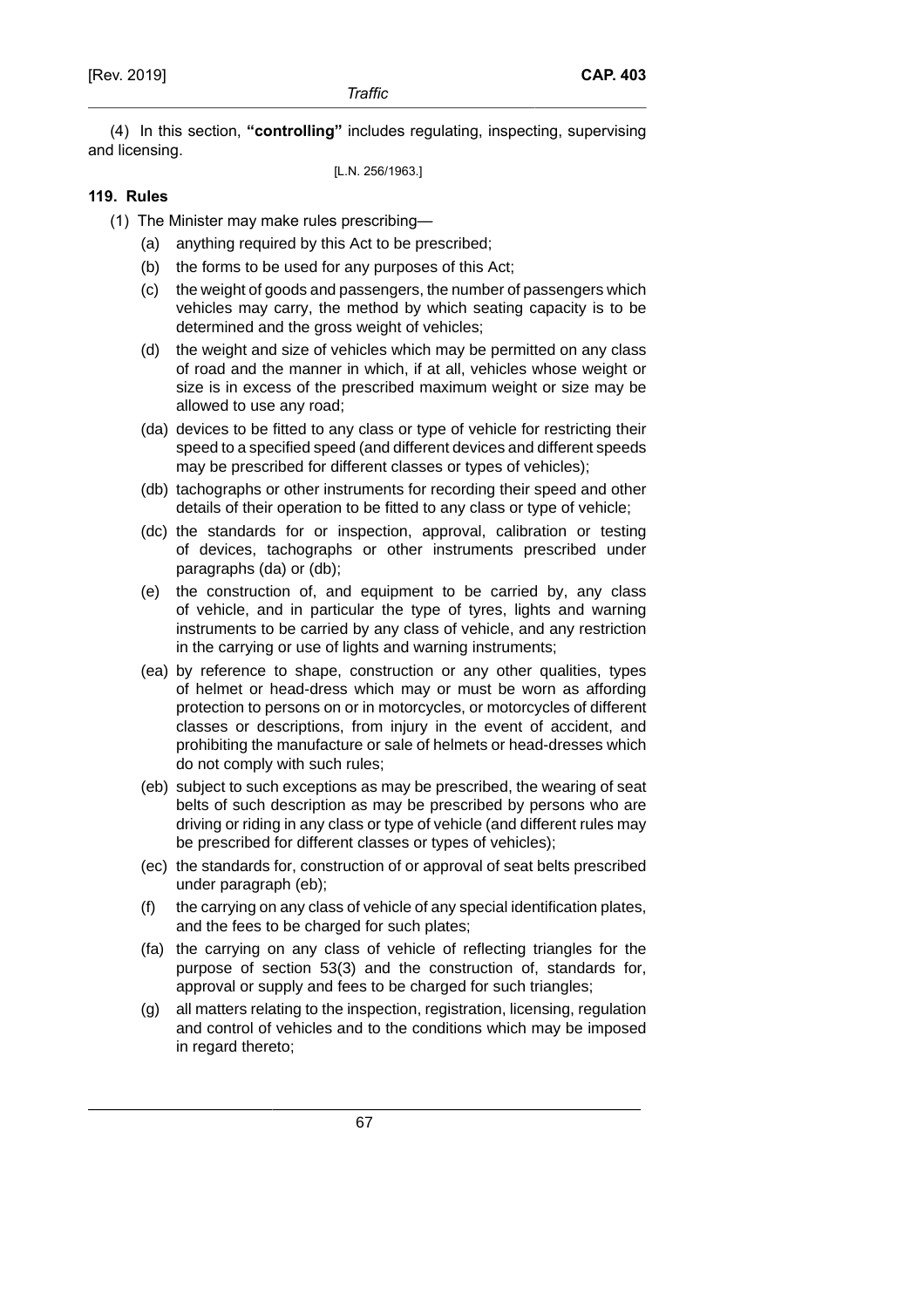- (ga) all such matters relating to the regulation of establishments or persons engaged in teaching for gain the driving of motor vehicles as the Minister may deem necessary for the proper control of such establishments or persons, including the grant, revocation or variation of licences and appeals relating thereto, the testing of instructors, the inspection of vehicles and premises, and the fees payable for any of the above matters;
- (h) the regulation of the conduct of drivers and conductors of public service vehicles, and the wearing by them of special badges and uniforms, and the fees to be paid for any badges provided by an authority;
- (i) conditions of service and hours of work for persons employed by owners of public service and commercial vehicles;
- (ia) the records to be kept by the drivers of any class or type of vehicle (and different rules may be prescribed for different classes or types of vehicles);
- (j) the regulation of the carriage of luggage and goods on public service vehicles;
- (k) the rules of the road, and the signals to be given and obeyed by the drivers of vehicles;
- (ka) all such matters as the Minister may deem necessary for the establishment on roads, and the regulation of the use of, crossings for foot passengers, including the indication of such crossings by marks or devices on or near roadways or otherwise, the precedence of vehicles and foot passengers respectively, and generally with respect to the movement of traffic (including foot passengers) at and in the vicinity of such crossings;
- (l) the procedure to be adopted and the conditions to be observed in connection with the issue of documents necessary for international travel, and the use of such documents in Kenya;
- (m) the conditions on which motor vehicles licensed outside Kenya may be used within Kenya and on which persons holding driving licences or permits issued outside Kenya may be allowed to drive within Kenya;
- (n) measures for controlling or prohibiting the movement of vehicles of any specified class or description between the hours of 6:45 p.m. and 6:15 a.m.;
- (na) measures for enforcing the provisions of sections 44(1) and 45 which shall include prescribed limits of alcohol and drugs concentration, provision of specimens for analysis, choice of tests and devices, and the protection of persons under treatment;
- (o) measures for controlling or prohibiting the use of vehicles of any specified class or description on any sea beach or foreshore or other place to which the public have access;
- (p) measures for generally restricting or regulating the use of vehicles in such manner as the circumstances and safety on the roads may appear to him to require, and for the further, better or more convenient carrying out of any provisions of this Act;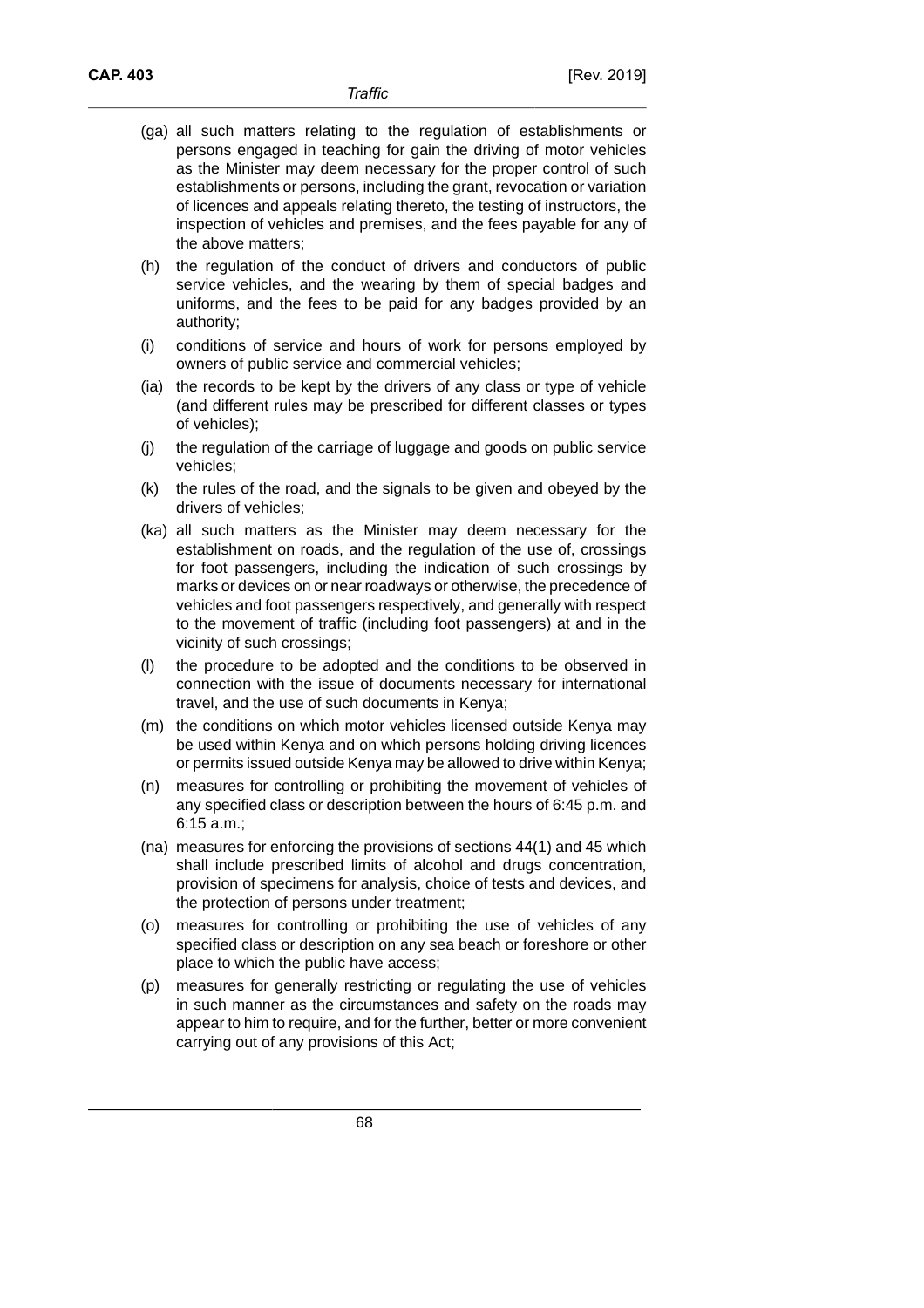- (q) the penalties which may be imposed for the breach of such rules not exceeding—
	- (i) in the case of a first conviction, a fine not exceeding two hundred thousand shillings or imprisonment for a term not exceeding two years or both;
	- (ii) in the case of a second or subsequent conviction, a fine not exceeding four hundred thousand shillings or imprisonment for a term not exceeding four years or both.

(2) In any case when the Minister has not prescribed a suitable form under paragraph (b) of subsection (1), the Authority may direct that a particular form shall be used for a particular purpose.

[Act No. 39 of 1956, Sch., L.N. 242/1964, Act No. 5 of 1971, s. 6, Act No. 19 of 1982, Sch., Act No. 1 of 1986, s. 32, Act No. 2 of 2007, Sch., Act No. 7 of 2007, Fifth Sch., Act No. 33 of 2012, s. 62.]

### **120. Power to suspend and exempt from provisions**

The Minister may, by notice published in the *Gazette*, suspend, restrict or limit the application of any of the provisions of this Act or of any subsidiary legislation made thereunder, either generally or in respect of any particular class or classes or description of vehicle, for such period and subject to such conditions as he may think fit, and, similarly, may exempt any vehicle or any class or classes or description of vehicle from all or any of such provisions.

[Act No. 8 of 1968, Sch., L.N. 242/1964.]

### **SCHEDULE**

[Section 117A, Act No. 38 of 2012, s. 49, L.N. 135/2012.]

#### **Description of offence Demerit**

# **points**

| Exceeding the prescribed speed limit<br>(i)<br>(ii)<br>(iii)       |  |
|--------------------------------------------------------------------|--|
|                                                                    |  |
|                                                                    |  |
|                                                                    |  |
| Driving motor vehicle under the influence of drink or drugs 14     |  |
|                                                                    |  |
| Not stopping after an accident where damage or injury is caused  2 |  |
|                                                                    |  |
|                                                                    |  |
|                                                                    |  |